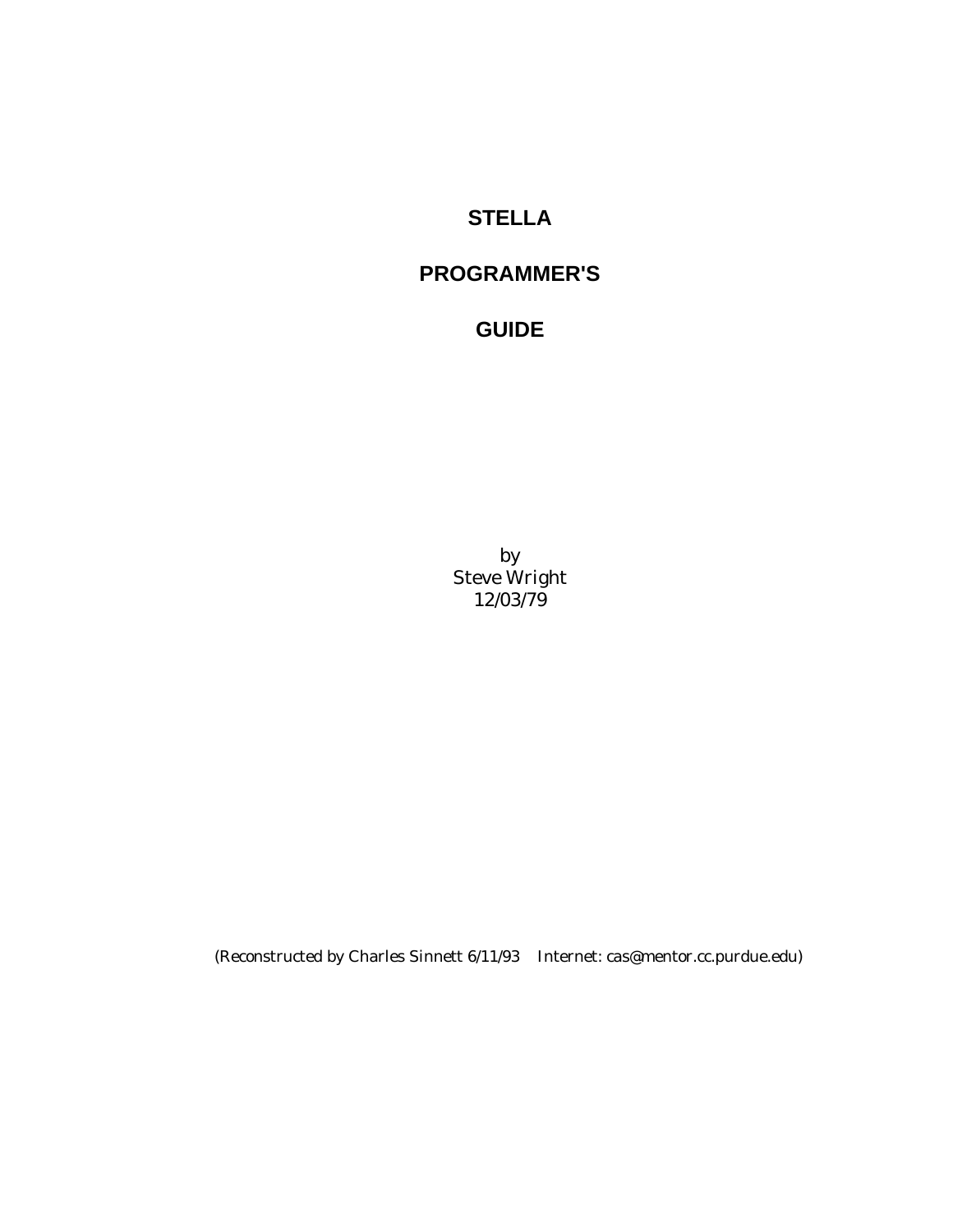# **Table of Contents**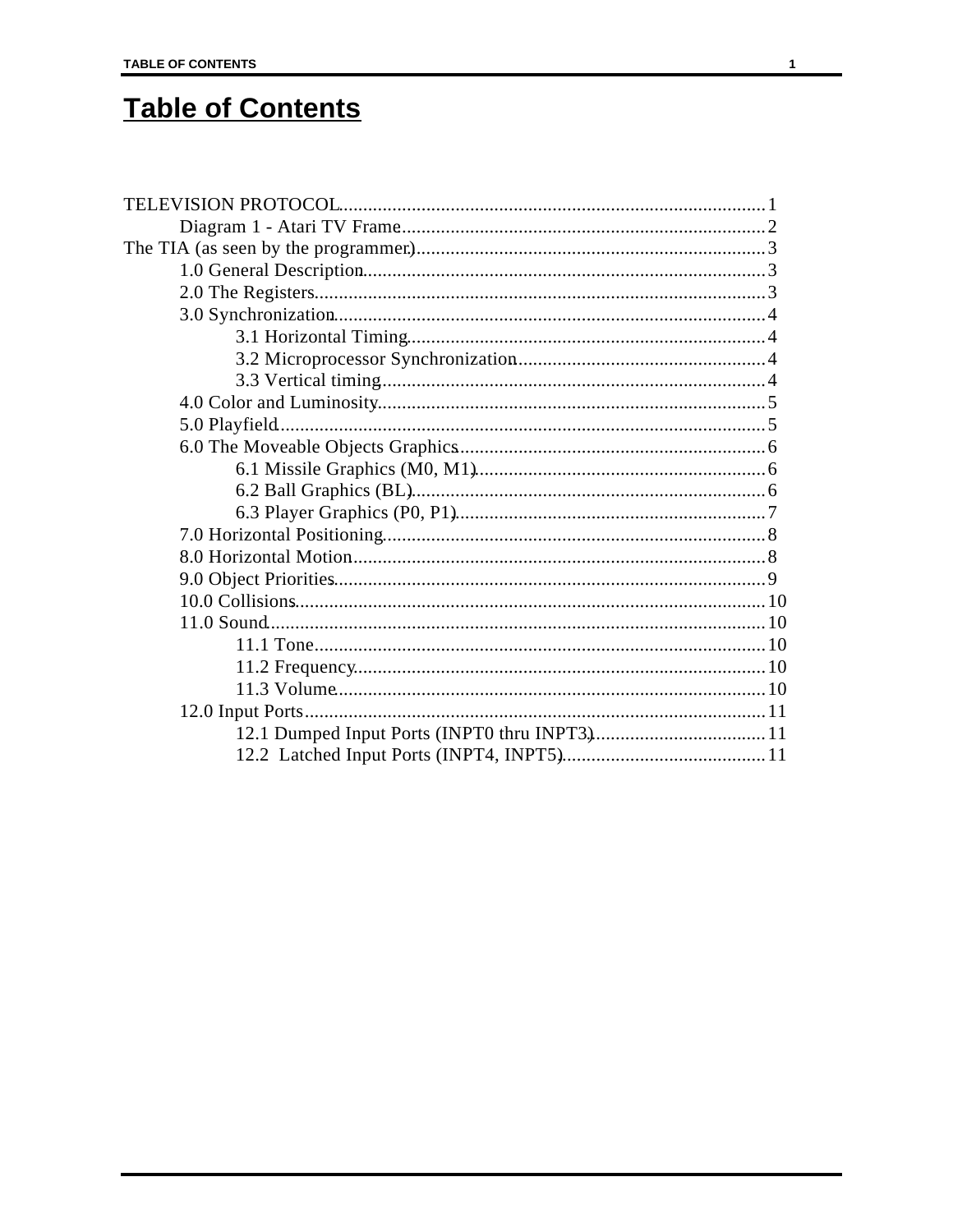| TIA 1A - TELEVISION INTERFACE ADAPTOR (MODEL 1A) 17 |  |
|-----------------------------------------------------|--|
|                                                     |  |
|                                                     |  |
|                                                     |  |
|                                                     |  |
|                                                     |  |
|                                                     |  |
|                                                     |  |
|                                                     |  |
|                                                     |  |
|                                                     |  |
|                                                     |  |
|                                                     |  |
|                                                     |  |
|                                                     |  |
|                                                     |  |
|                                                     |  |
|                                                     |  |
|                                                     |  |
|                                                     |  |
|                                                     |  |
|                                                     |  |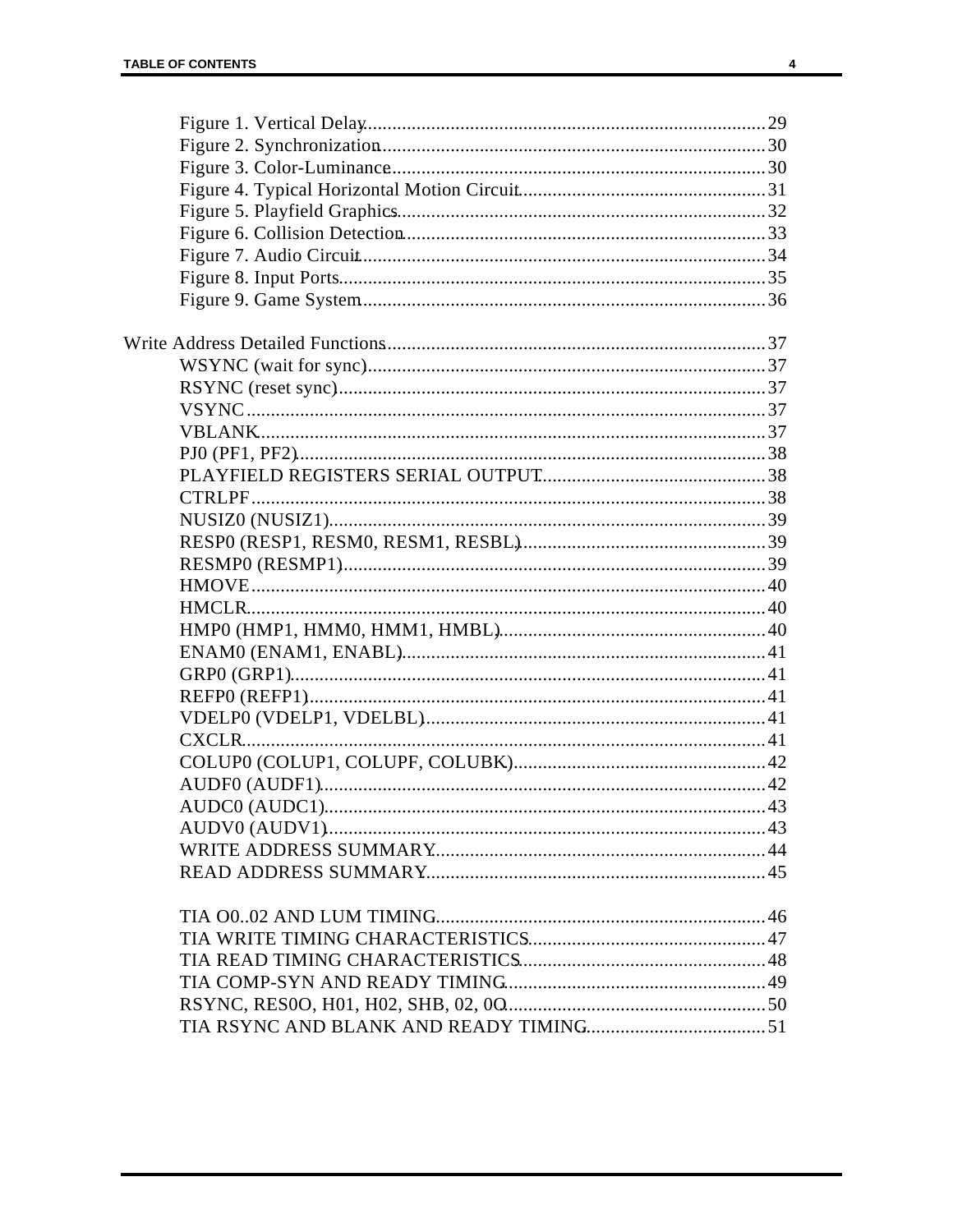#### **TELEVISION PROTOCOL**

(The TV picture according to Atari)

For the purposes of Stella programming, a single television "frame" consists of 262 horizontal lines, and each line is divided by 228 clock counts (3.58MHz). The actual TV picture is drawn line by line from the top down 60 times a second, and actaully consists of only a portion of the entire "frame" (see diag. #1). A typical frame will consists of 3 vertical sync (VSYNC) lines\*, 37 vertical blank (VBLANK) lines, 192 TV picture lines, and 30 overscan lines. Atari's research has shown that this pattern will work on all types of TV sets. Each scan lines starts with 68 clock counts of horizontal blank (not seen on the TV screen) followed by 160 clock counts to fully scan one line of TV picture. When the electron beam reaches the end of a scan line, it returns to the left side of the screen, waits for the 68 horizontal blank clock counts, and proceeds to draw the next line below.

All horizontal timing is taken care of by hardware, but the microprocessor must "manually" control vertical timing to signal the start of the next frame. When the last line of the previous frame is detected, the microprocessor must generate 3 lines of VSYNC, 37 lines of VBLANK, 192 lines of actual TV picture, and 30 lines of overscan. Fortunately, both VSYNC and VBLANK can simply be turned on and off at the appropriate times, freeing the microprocessor for other activities during their execution.

\* (to signal the TV set to start a new frame)

The actual TV picture is drawn one line at a time by having the microprocessor enter the data for that line into the Television Interface Adaptor (TIA) chip, which then converts the data into video signals. The TIA can only have data in it that pertains to the line being currently drawn, so the microprocessor must be "one step ahead" of the electron beam on each line. Since one microprocessor machine cycle occurs every 3 clock counts, the programmer has only 76 machine cycles per line (228/3 = 76) to construct the actual picture (actually less because the microprocessor must be ahead of the raster). To allow more time for the software, it is customary (but not required) to update the TIA every two scan lines. The portion of the program that constructs this TV picture is referred to as the "Kernel", as it is the essence or kernel of the game.

In general, the remaining 70 scan lines (3 for VSYNC, 37 for VBLANK, and 30 for overscan) will provides 5,320 machine cycles (70 lines x 76 machine cycles) for housekeeping and game logic. Such activities as calculating the new position of a player, updating the score, and checking for new inputs are typically done during this time.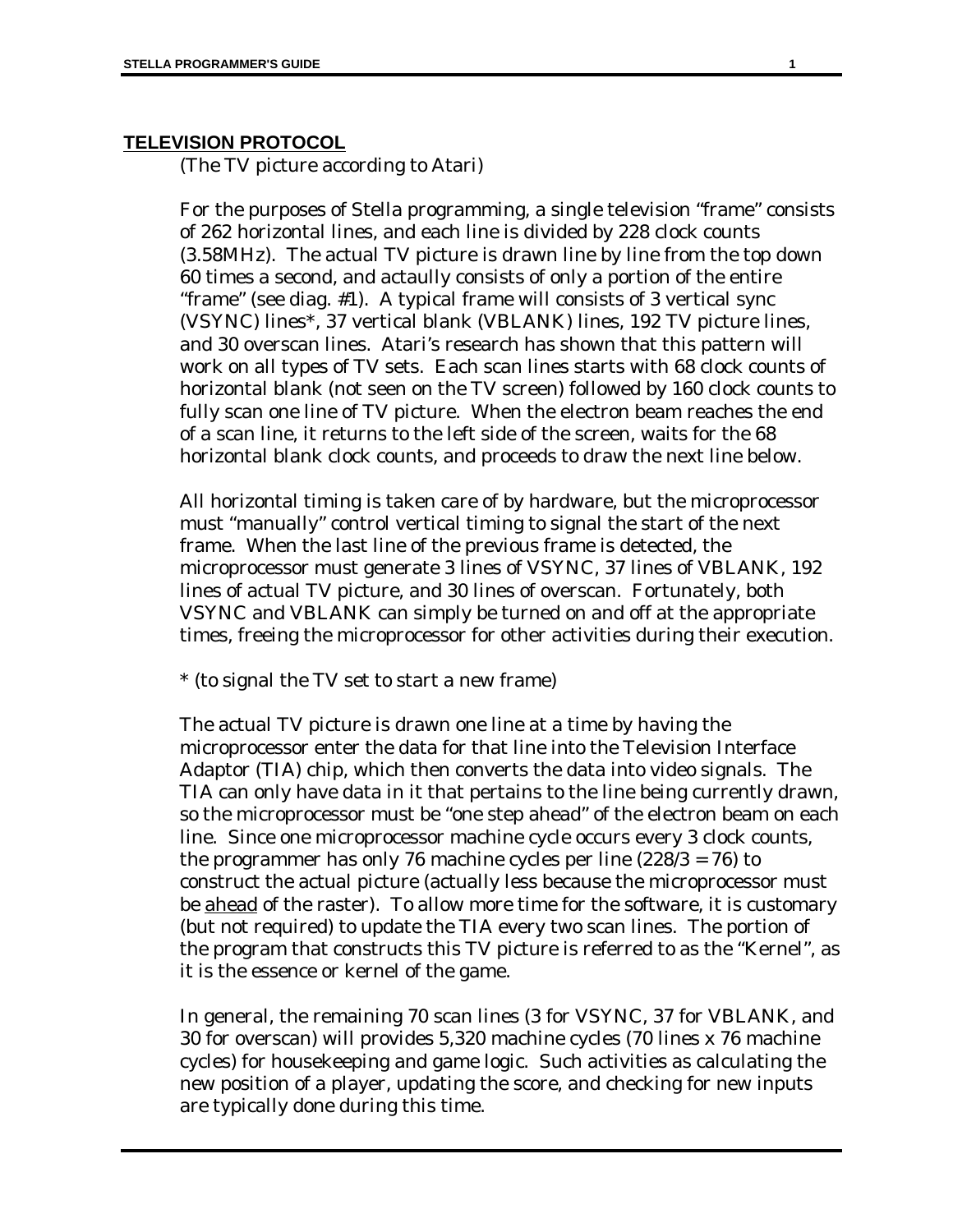### **Diagram 1 - Atari TV Frame**



3 CLOCK COUNTS PER MACHINE CYCLE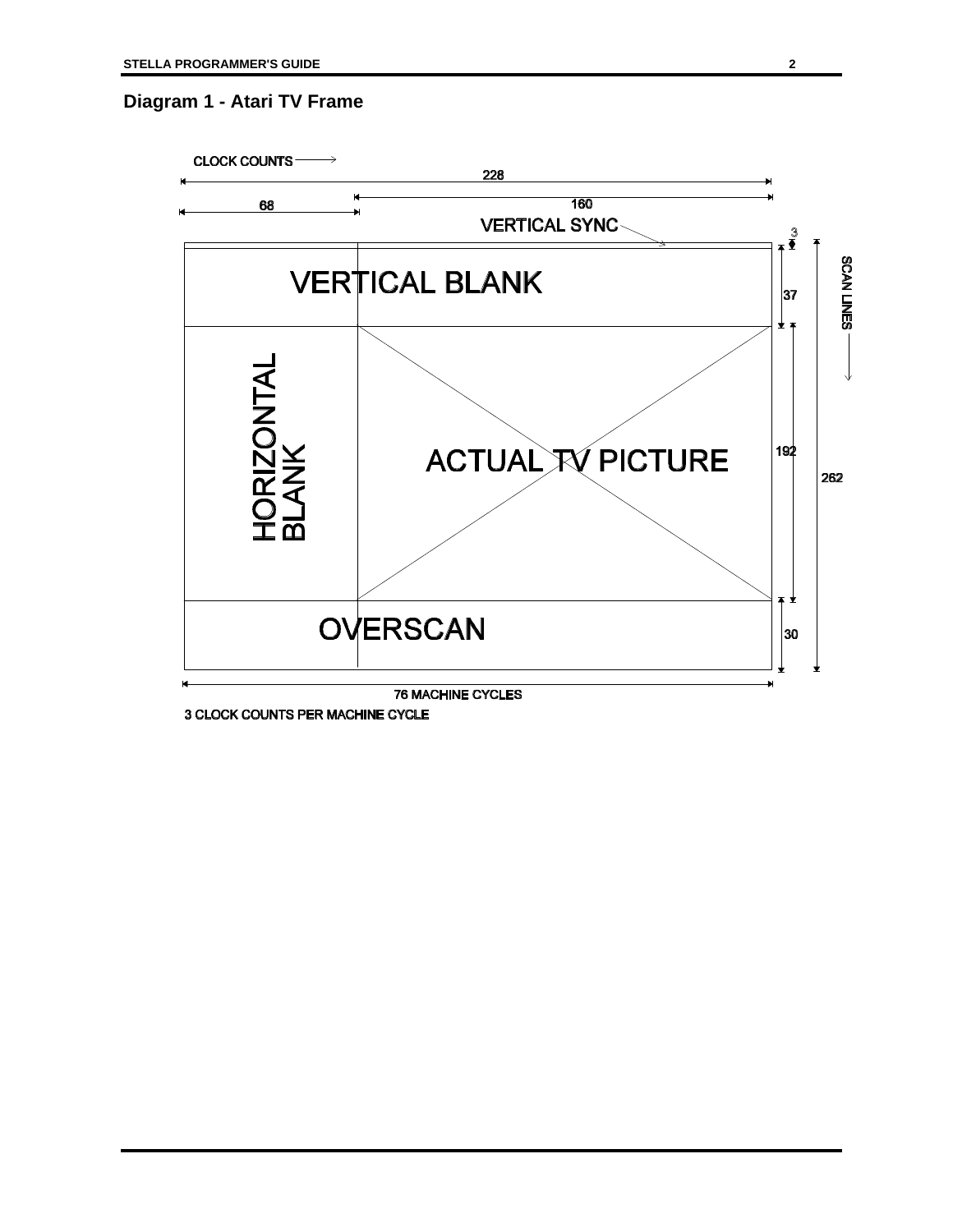#### **The TIA (as seen by the programmer)**

#### **1.0 General Description**

The TIA is a custom IC designed to create the TV picture and sound from the instructions sent to it by the microprocessor. It converts the 8 bit parallel data from the microprocessor into signals that are sent to video modulation circuits which combine and shape those signals to be compatible with ordinary TV reception. A "playfield" and 5 moveable objects can be created and manipulated by software.

A playfield consisting of walls, clouds, barriers, and other seldom moved objects can be created over a colored background. The 5 moveable objects can be positioned anywhere, and consists of 2 players, 2 missiles, and a ball. The playfield, players, missiles, and ball are created and manipulated by a series of registers in the TIA that the microprocessor can address and write into. Each type of object has certain defined capabilities. For example, a player can be moved with one instruction, but the playfield must be completely re-drawn in order to make it "move".

Color and luminosity (brightness) can be assigned to the background, playfield, and 5 moveable objects. Sound can also be generated and controlled for volume, pitch, and type of sound. Collisions between the various objects on the TV screen are detected by the TIA and can be read by the microprocessor . Input ports which can be read by the microprocessor give the status of some of the various hand held controllers.

#### **2.0 The Registers**

All instructions to the TIA are achieved by addressing and writing to various registers in the chip. A key point to remember is data written in a register is latched an retained until altered by another write operation into that register. For example, if the color register for a player is set for red, that player will be red every time it is drawn until that color register is changed. All of the registers are addressed by the microprocessor as part of the overall RAM/ROM memory space.

All registers have fixed address locations and pre-assigned address names for handy reference. Many registers do not use all 8 data bits, and some registers are used to "strobe" or trigger events. A "strobe" register executes its function the instant it is written to (the data written is ignored). The only registers the microprocessor can read are the collision registers and input port registers. These registers are conveniently arranged so that the data bits of interest always appear as data bits 6 or 7 for easy access.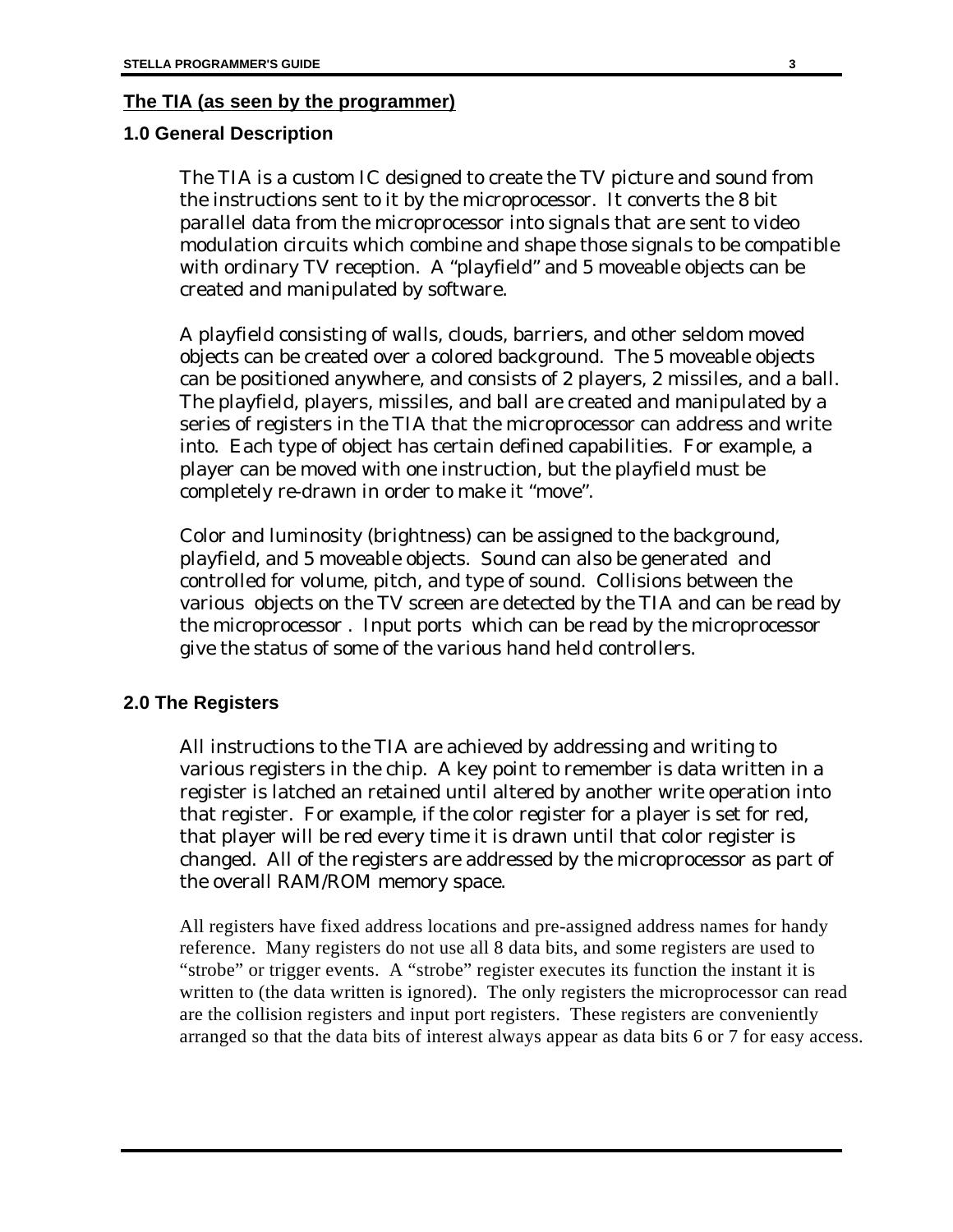#### **3.0 Synchronization**

#### **3.1 Horizontal Timing**

When the electron beam scans across the TV screen and reaches the right edge, it must be turned off and moved back to the left edge of the screen to begin the next scan line. The TIA takes care of this automatically, independent of the microprocessor. A 3.58 MHz oscillator generates clock pulses called "color clocks" which go into a pulse counter in the TIA. This counter allows 160 color clocks for the beam to reach the right edge, then generates a horizontal sync signal (HSYNC) to return the beam to the left edge. It also generates the signal to turn the beam off (horizontal blanking) during its return time of 68 color clocks. Total round trip for the electron beam is  $160 + 68 = 228$  color clocks. Again, all the horizontal timing is taken care of by the TIA without assistance from the microprocessor.

#### **3.2 Microprocessor Synchronization**

The microprocessor's clock is the 3.58 MHz oscillator divided by 3, so one machine cycle is 3 color clocks. Therefore, one complete scan line of 228 color clocks allows only 76 machine cycles (228/3 = 76) per scan line. The microprocessor must be synchronized with the TIA on a line-by-line basis, but program loops and branches take unpredictable lengths of time. To solve this software sync. problem, the programmer can use the WSYNC (Wait for SYNC) strobe register. Simply writing to the WSYNC causes the microprocessor to halt until the electron beam reaches the right edge of the screen, then the microprocessor resumes operation at the beginning of the 68 color clocks for horizontal blanking. Since the TIA latches all instructions until altered by another write operation, it could be updated every 2 or 3 lines. The advantage is the programmer gains more time to execute software, but at a price paid with lower vertical resolution in the graphics.

NOTE: WSYNC and all the following addresses' bit structures are itemized in the TIA hardware manual. The purpose of this document is to make them understandable.

#### **3.3 Vertical timing**

When the electron beam has scanned 262 lines, the TV set must be signaled to blank the beam and position it at the top of the screen to start a new frame. This signal is called vertical sync, and the TIA must transmit this signal for at least 3 scan lines. This is accomplished by writing a "1" in D1 of VSYNC to turn it on, count at least 2 scan lines, then write a "0" to D1 of VSYNC to turn it off.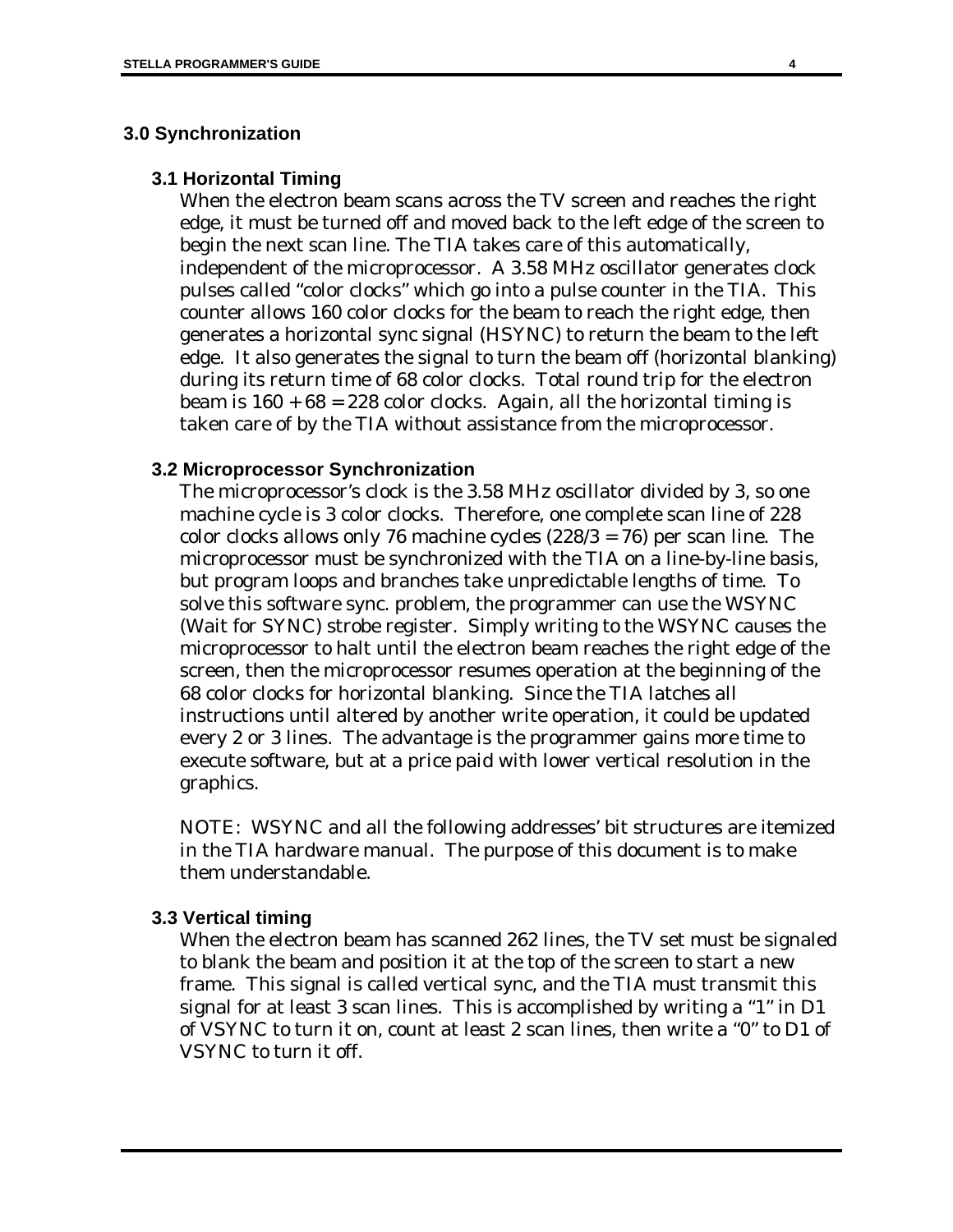To physically turn the beam off during its repositioning time, the TV set needs 37 scan lines of vertical blanks signal from the TIA. This is accomplished by writing a "1" in D1 of VBLANK to turn it on, count 37 lines, then write a "0" to D1 of VBLANK to turn it off. The microprocessor is of course free to execute other software during the vertical timing commands, VSYNC and VBLANK.

### **4.0 Color and Luminosity**

Color and luminosity can be assigned to the background (BK), playfield (PF), ball (BL), player 0 (P0), player  $1(P1)$ , missile 0 (M0), and missile 1 (M1). There are only four color-lum registers for these 7 objects, so the objects are paired to share the same register according to the following list:

| color-lum register  | <b>Objects colored</b>       |
|---------------------|------------------------------|
| COLUMP <sub>0</sub> | P0, M0 (player 0, missile 0) |
| COLUMP1             | P1, M1 (player 1, missile 1) |
| <b>COLUMPF</b>      | PF, BL (playfield, ball)     |
| <b>COLUMBK</b>      | BK (background)              |

For example, if the COLUMP0 register is set for light red, both P0 and M0 will be light red when drawn.

A color-lum register is set for both color and luminosity by writing a single 7 bit instruction to that register. Four of the bits select one of the 16 available colors, and the other 3 bits select one of 8 levels of luminosity (brightness). The specific codes required to create specific color and lum are listed in the Detailed Address List of the TIA hardware manual. As with all registers (except the "strobe" registers), the data written to them is latched until altered by another write operation.

#### **5.0 Playfield**

The PF register is used to create a playfield of walls, clouds, barriers, etc., that are seldom moved. This low resolution register is written into to draw the left half of the TV screen only. The right half of the screen is drawn by software selection of whether a duplication or a reflection of the right half.

The PF register is 20 bits wide, so the 20 bits are written into 3 addresses: PF0, PF1, and PF2. PF0 is only 4 bits wide and constructs the first 4 "bits" of the playfield, starting at the left edge of the TV screen. PF1 constructs the next 8 "bits", and PF2 the last 8 bits" which end at the center of the screen. The PF register is scanned from left to right and where a "1" is found the PF color is drawn, and where a "0" is found, the BK color is drawn. To clear the playfield, obviously zeros must be written into PF0, PF1, and PF2.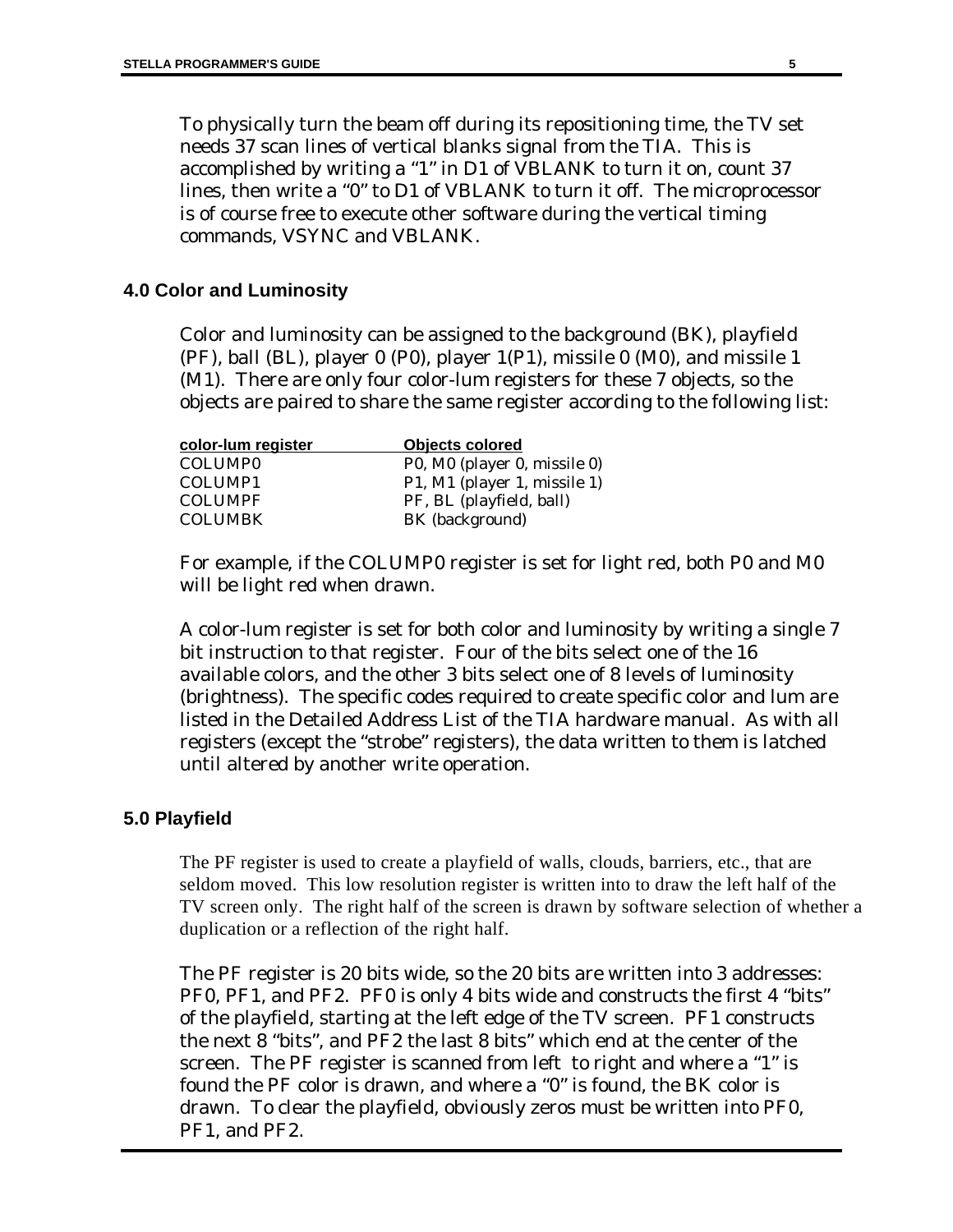To make the right half of the playfield into a <u>duplication</u> or copy of the left half, a "0" is written to D0 of the CTLPF (control playfield) register. Writing a "1" will cause the reflection to be displayed.

#### **6.0 The Moveable Objects Graphics**

All 5 moveable objects (P0, M0, P1, M1, BL) can be assigned a horizontal location on the screen and moved left or right relative to their location. Vertical positions, however, are treated in an entirely different manner. In principle, these objects appear at whatever scan lines their graphics registers are enabled. For example, let us assume the ball is to be positioned vertically in the center of the screen. The screen has 192 scan lines and we want the ball to be 2 scan lines "thick". The ball graphics would be disabled until scan line 96, enabled for 2 scan lines, then disabled for the rest of the frame. Each type of object (players, missiles, and ball) has its' own characteristics and limitations.

#### **6.1 Missile Graphics (M0, M1)**

The two missile graphics registers will draw a missile on any scan line by writing a "1" to the one bit enable missile registers (ENAM0, ENAM1). Writing a "0" to these registers will disable the graphics. The missiles' left edge is positioned by a horizontal position register, but the right edge is a function of how wide the missile is make. Width of a missile is controlled by writing into bits D4 and D5 of the number-size registers (NUSIZ0, NUSIZ1). This has the effect of "stretching" the missile out over 1,2,4, or 8 color clock counts (a full scan line is 160 color clocks).

#### **6.2 Ball Graphics (BL)**

The ball graphics register works just like the missile registers. Writing a "1" to the enable ball register (ENABL) enables the ball graphics until the register is disabled. The ball can also be "stretched" to widths of 1, 2, 4, or 8 color clock counts by writing to bits D4 and D5 of the CTRLPF register.

The ball can also be vertically delayed one can line. For example, if the ball graphics were enabled on scan line 95, it could be delayed to not display on the screen until scan line 96 by writing a "1" to D0 of the vertical delay (VDELBL) register. The reason for having a vertical delay capability is because most programs will update the TIA every 2 lines. This confines all vertical movements of objects to 2 scan line "jumps". The use of vertical delay allows the objects to move one scan line at a time.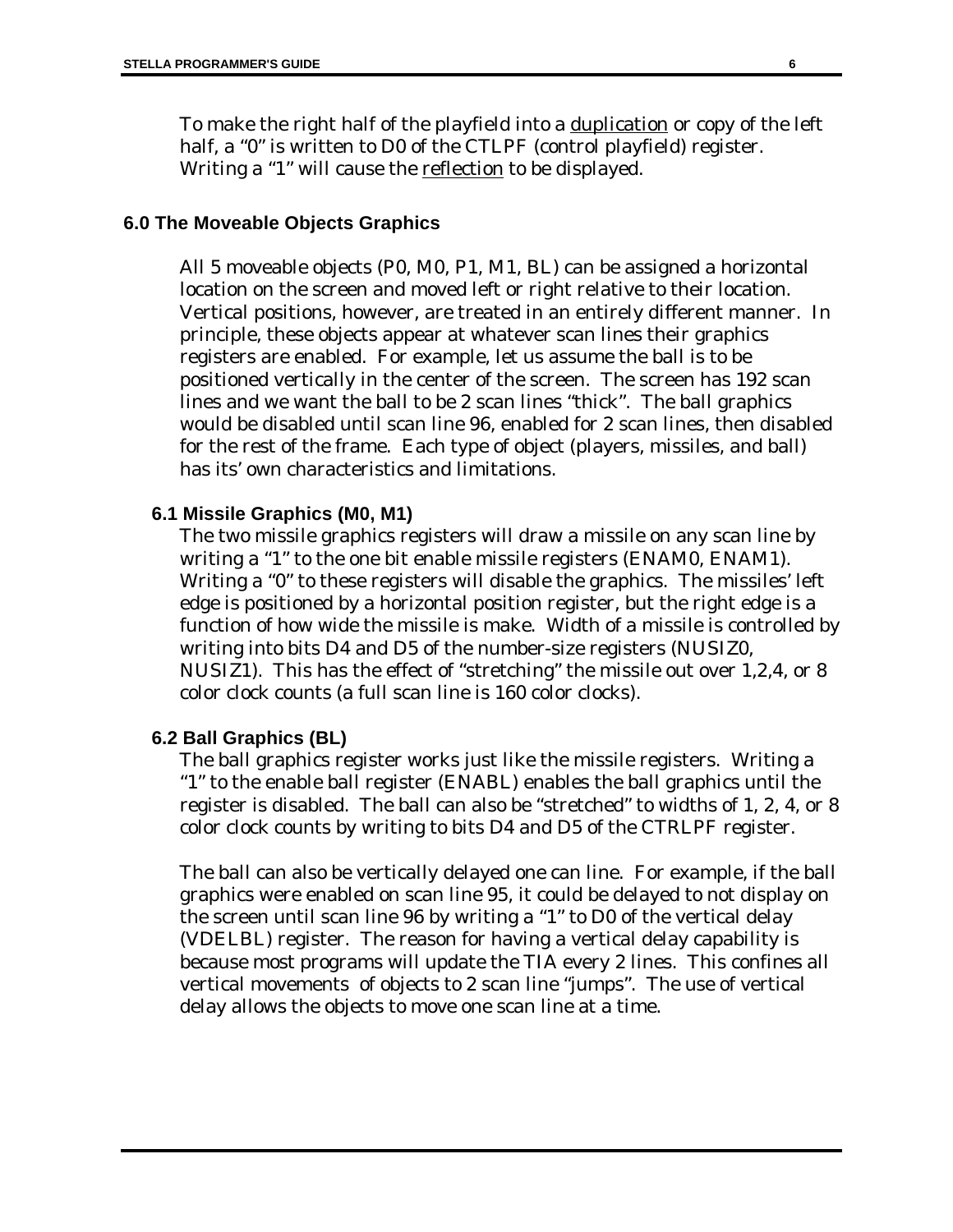#### **6.3 Player Graphics (P0, P1)**

The player graphics are the most sophisticated of all the moveable objects. They have all the capabilities of the missile and ball graphics, plus three move capabilities. Players can take on a "shape" such as a man or an airplane, and the player can easily be flipped over horizontally to display the mirror image (reflection) instead of the original image, plus multiple copies of the players can be created.

The player graphics are drawn line-by-line like all other graphics. The difference here is each scan line of the player is 8 "bits" wide, whereas the missiles and ball are one "bit" wide. Therefore, a player can be though of as being drawn of graph paper 8 squares wide and as tall as desired. To "color in the squares" of this imaginary graph paper, 8 data bits are written into the players graphics registers (GP0, GP1). This 8 bit register is scanned from D7 to D0, and wherever a "1" is found that "square" gets the players' color (from the color-lum register) and where a "0" is found that "square" gets the background color. To position a player vertically, simply leave all "0's" in the graphics registers (GP0, GP1) until the electron beam is on the scan line desired, write to the graphics register line-by-line describing the player, then write all "0's" to turn off the players' graphics until the end of that frame.

To display a mirror image (reflection) instead of the original figure, write a "1" to D3 of the one bit reflection register (REFP0, REFP1). A "0" written to these registers restores the original figure.

Multiple copies of players as well as their size are controlled by writing 3 bits (D0, D1, D2) into the number-size registers (NUSIZ0, NUSIZ1). These three bits select from 1 to 3 copies of the player, spacing of those copies, as well as the size of the player (each "square" of the player can be 1, 2, or 4 clocks wide). Whenever multiple copies are selected, the TIA automatically creates the same number of copies of the missile for that player. Again, the specifics of all this are laid out in the TIA hardware manual.

Vertical delay for the players works exactly like the ball by writing a "1" to D0 in the players' vertical delay registers (VDELP0, VDELP1). Writing a "0" to these locations disables the vertical delay.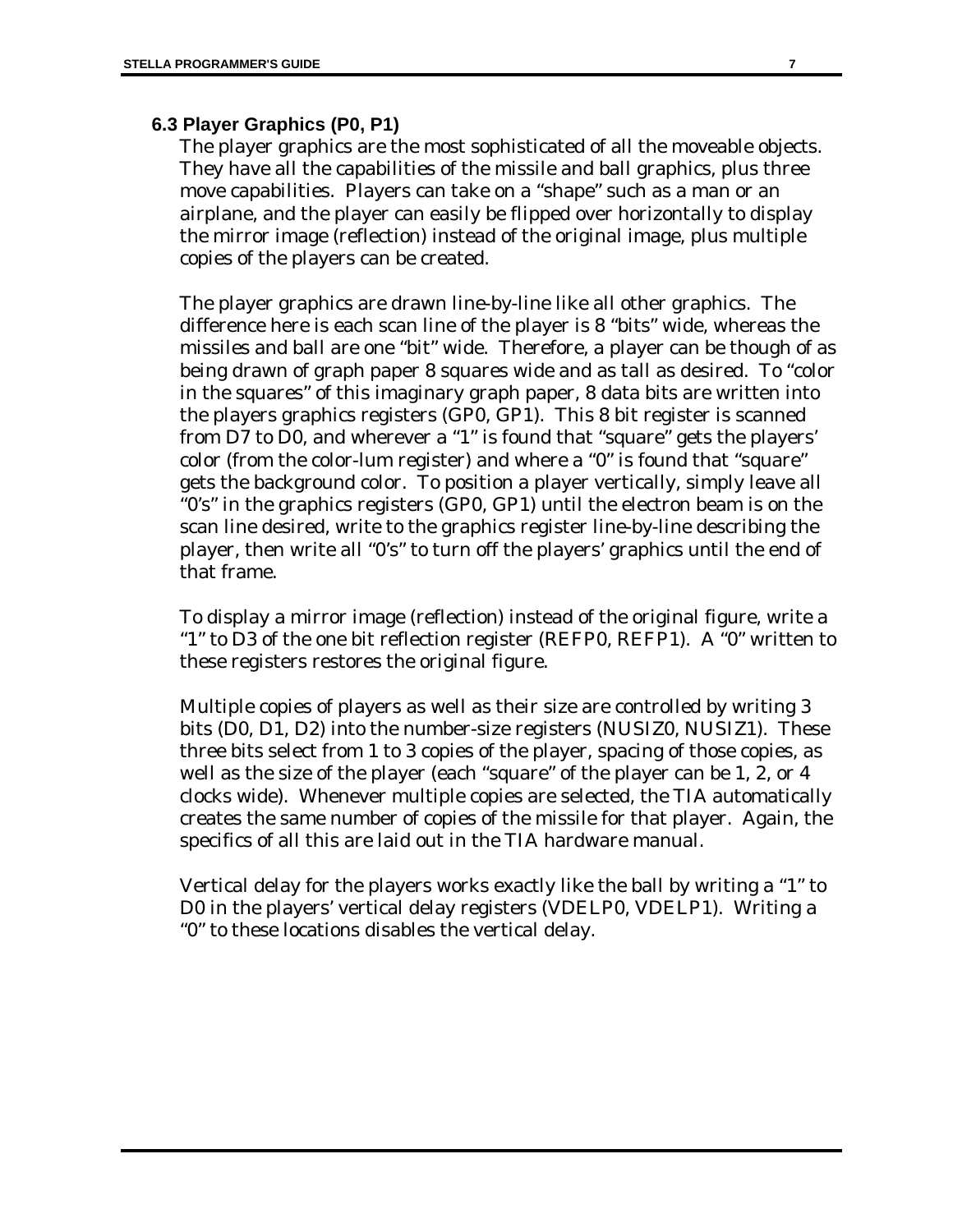#### **7.0 Horizontal Positioning**

The horizontal position of each object is set by writing to its' associated reset register (RESP0, RESP1, RESM0, RESM1, RESBL) which are all "strobe" registers (they trigger their function as soon as they are addressed). That causes the object to be positioned wherever the electron bean was in its sweep across the screen when the register was reset. for example, if the electron beam was 60 color clocks into a scan line when RESP0 was written to, player 0 would be positioned 60 color clocks "in" on the next scan line. Whether or not P0 is actually drawn on the screen is a function of the data in the GP0 register, but if it were drawn, it would show up at 60. Resets to these registers anywhere during horizontal blanking will position objects at the left edge of the screen (color clock 0). Since there are 3 color clocks per machine cycle, and it can take up to 5 machine cycles to write the register, the programmer is confined to positioning the objects at 15 color clock intervals across the screen. This "course" positioning is "fine tuned" by the Horizontal Motion, explained in section 8.0.

Missiles have an additional positioning command. Writing a "1" to D1 of the reset missile-to-player register (RESMP0, RESMP1) disables that missiles' graphics (turns it off) and repositions it horizontally to the center of its' associated player. Until a "0" is written to the register, the missiles' horizontal position is locked to the center of its' player in preparation to be fired again.

#### **8.0 Horizontal Motion**

Horizontal motion allows the programmer to move any of the 5 graphics objects relative to their current horizontal position. Each object has a 4 bit horizontal motion register (HMP0, HMP1, HMM0, HMM1, HMBL) that can be loaded with a value in the range of +7 to -8 (negative values are expressed in two's complement from). This motion is not executed until the HMOVE register is written to, at which time all motion registers move their respective objects. Objects can be moved repeatedly by simply executing HMOVE. Any object that is not to move must have a 0 in its motion register. With the horizontal positioning command confined to positioning objects at 15 color clock intervals, the motion registers fills in the gaps by moving objects +7 to -8 color clocks. Objects can not be placed at any color clock position across the screen. All 5 motion registers can be set to zero simultaneously by writing to the horizontal motion clear register (HMCLR).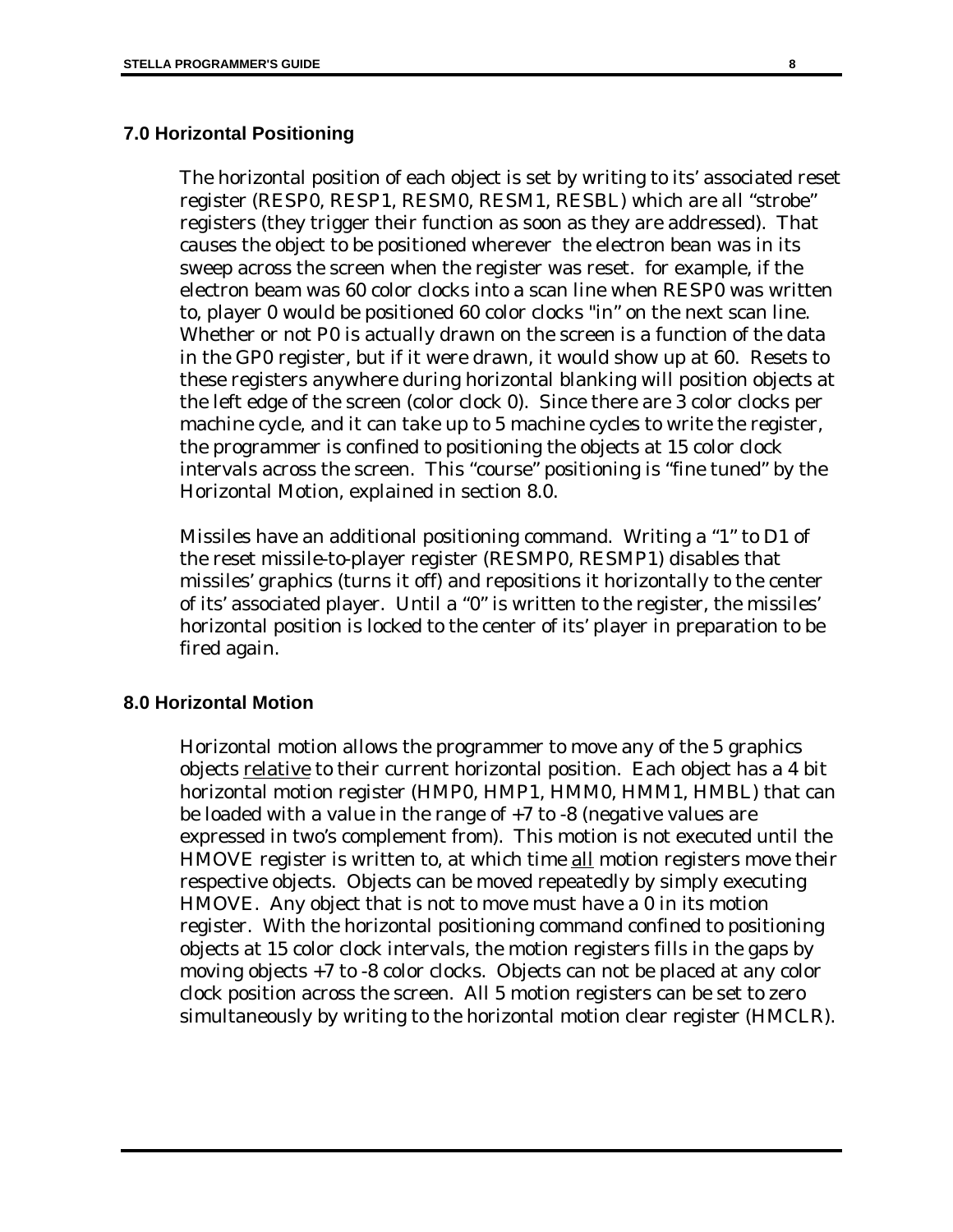There are timing constraints for the HMOVE command. The HMOVE command must immediately follow a WSYNC (Wait for SYNC) to insure the HMOVE operation occurs during horizontal blanking. This is to allow sufficient time for the motion registers to do their thing before the electron beam starts drawing the next scan line. Also, for mysterious internal hardware considerations, the motion registers should not be modified for at least 24 machine cycles after an HMOVE command.

#### **9.0 Object Priorities**

Each object is assigned a priority so when any two objects overlap the one with the highest priority will appear to move in front of the other. To simplify hardware logic, the missiles have the same priority as their associated player, and the ball has the same priority as the playfield. The background, of course, has the lowest priority. The following table illustrates the normal (default) priority assignments.

| <b>Priority</b> | <b>Objects</b> |
|-----------------|----------------|
| 1               | P0, M0         |
| 2               | P1, M1         |
| 3               | BL, PF         |
| 4               | ВK             |

This priority assignment means that players and missiles will move in front of the playfield. To make the players and missiles move behind the playfield, a "1" must be written to D2 of the CTRLPF register. The following table illustrates how the priorities are affected:

| <b>Priority</b> | <b>Objects</b>                  |
|-----------------|---------------------------------|
| 1               | PF. BL                          |
| 2               | P0, M0                          |
| 3               | P <sub>1</sub> . M <sub>1</sub> |
| 4               | <b>BK</b>                       |

One more priority control is available to be used for displaying the score. When a "1" is written to D1 of the CTRLPF register, the left half of the playfield takes on the color of player 0, and the right half the color of player 1. The game score can now be displayed using the PF graphics register, and the score will be in the same color as its associated player.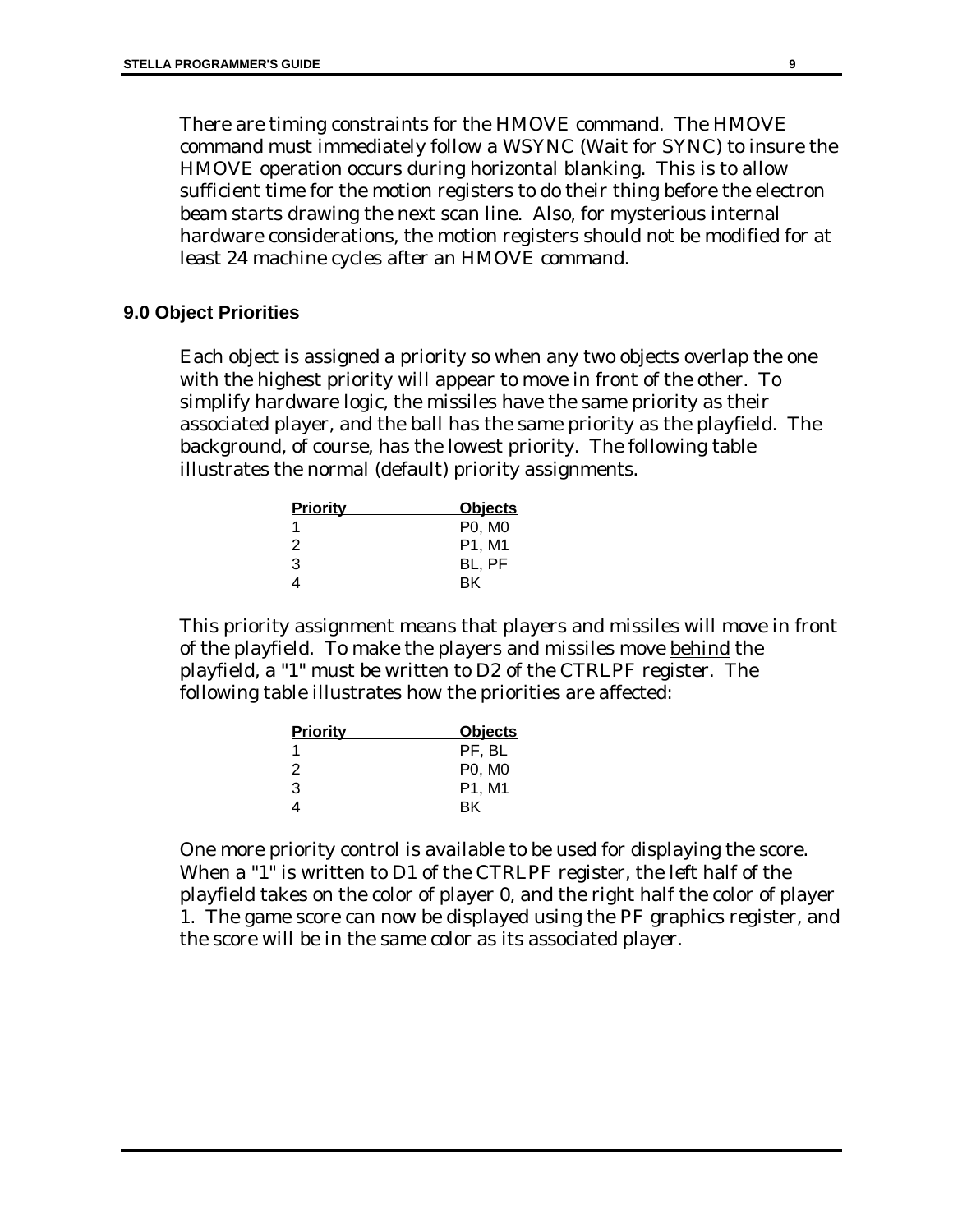### **10.0 Collisions**

The TIA detects collisions between any of the 6 objects it generates (the playfield and 5 moveable objects). There are 15 possible two-object collisions which are stored in 15 one bit latches. Each collision register contains two of these latches which are read by the microprocessor on D6 and D7 of the data bus for easy access. A "1" on the data line indicates the collision it records has occurred. The collision registers could be read at any time but is usually done during vertical blank after all possible collisions have occurred. The collision registers are all reset simultaneously by writing to the collision reset register (CXCLR).

### **11.0 Sound**

There are two audio circuits for generating sound. They are identical but completely independent and can be operated simultaneously to produce sound effects through the TV speaker. Each audio circuit has three registers that control a noise-tone generator (what kind of sound), a frequency selection (high or low pitch of the sound), and a volume control.

### **11.1 Tone**

The noise-tone generator is controlled by writing to the 4 bit audio control registers (AUDC0, AUDC1). The values written cause different kinds of sounds to be generated. Some are pure tones like a flute, others have various "noise" content like a rocket motor or explosion. Even though the TIA hardware manual lists the sounds created by each value, some experimentation will be necessary to find "your sound".

### **11.2 Frequency**

 Frequency selection is controlled by writing to a 5 bit audio frequency register (AUDF0, AUDF1). The value written is used to divide a 30KHz reference frequency creating higher or lower pitch of whatever type of sound is created by the noise-tone generator. By combining the pure tones available from the noise-tone generator with frequency selection a wide range of tones can be generated.

### **11.3 Volume**

Volume is controlled by writing to a 4 bit audio volume register (AUDV0, AUDV1). Writing 0 to these registers turns sound off completely, and writing any value up to 15 increases the volume accordingly.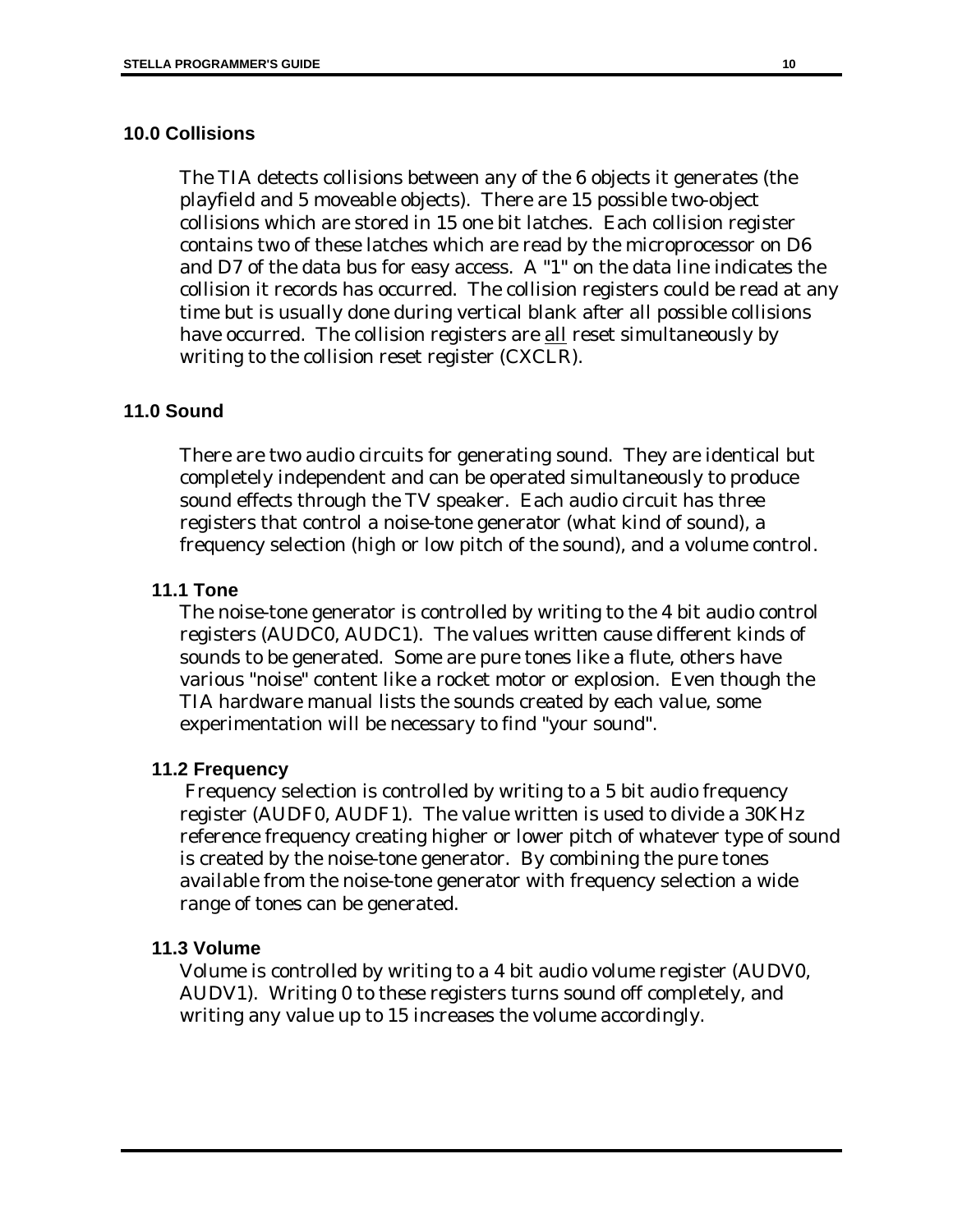### **12.0 Input Ports**

There are six input ports whose logic states can be read on D7 by reading the input port addresses (INPT0, thru INPT5). These six ports are divided into two types, "dumped" and "latched".

### **12.1 Dumped Input Ports (INPT0 thru INPT3)**

These four ports are used to read up to four paddle controllers. Each paddle controller contains an adjustable pot controlled by the knob on the controller. The output of the pot is used to charge a capacitor in the console, and when the capacitor is charged the input port goes HI. The microprocessor discharges this capacitor by writing a "1" to D7 of VBLANK then measures the time it takes to detect a logic one at that port. This information can be used to position objects on the screen based on the position of the knob on the paddle controller.

### **12.2 Latched Input Ports (INPT4, INPT5)**

These two ports have latches that are both enabled by writing a "1" or disabled by writing a "0" to D6 of VBLANK. When disabled the microprocessor reads the logic level of the port directly. When enabled, the latch is set for logic one and remains that way until its' port goes LO. When the port goes LO the latch goes LO and remains that way regardless of what the port does. The trigger buttons of the joystick controllers connect to these ports.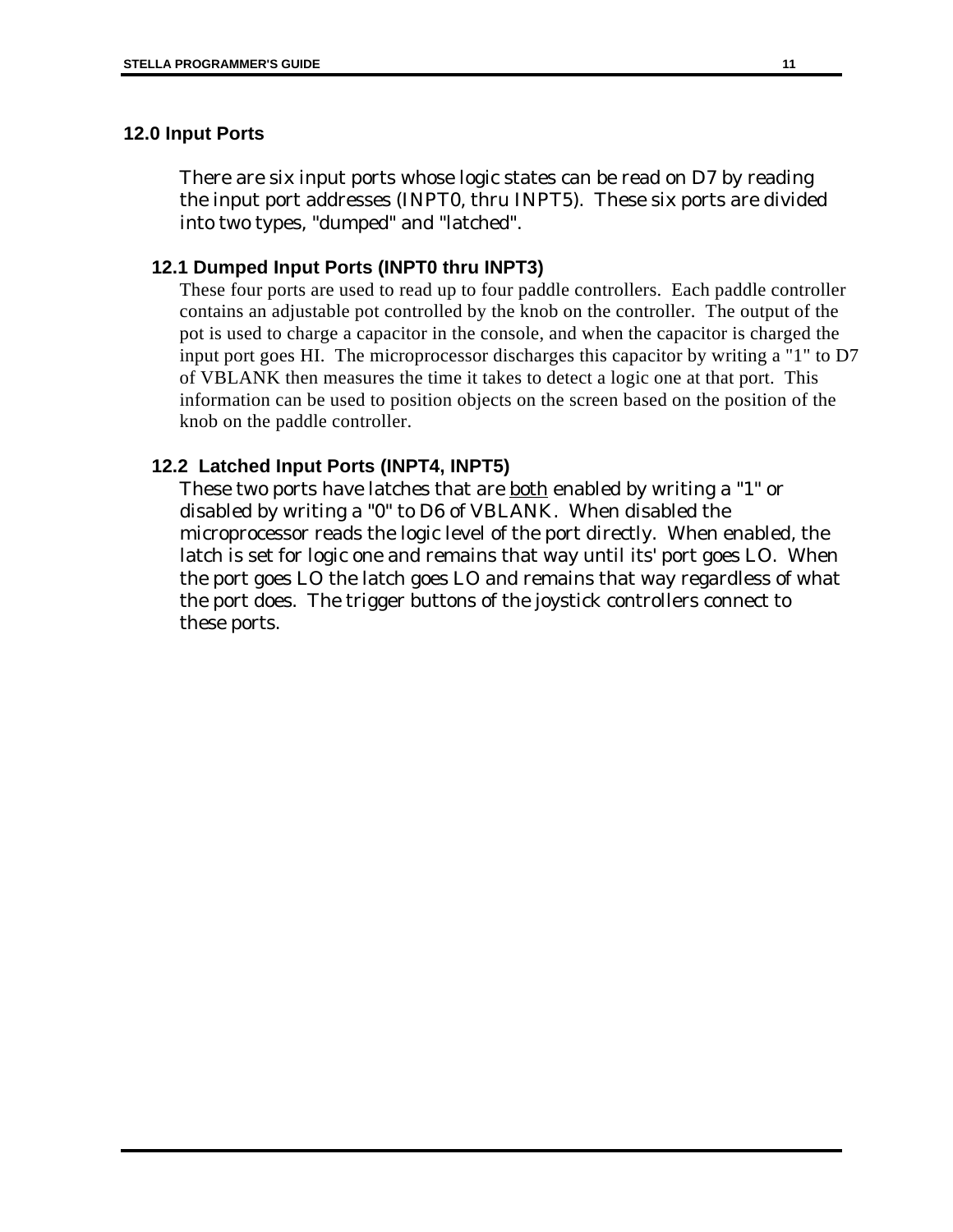#### **THE PIA (6532)**

#### **1.0 General**

The PIA chip is an off-the-shelf 6532 Peripheral Interface Adaptor which has three functions: a programmable timer, 128 bytes of RAM, and two 8 bit parallel I/O ports.

#### **2.0 Interval timer**

The PIA uses the same clock as the microprocessor so that one PIA cycle occurs for each machine cycle. The PIA can be set for one of four different "intervals", where each interval is some multiple of the clock (and therefore machine cycles). A value from 1 to 255 is loaded into the PIA which will be decremented by one at each interval. The timer can now be read by the microprocessor to determine elapsed time for timing various software operations and keep them synchronized with the hardware (TIA chip).

#### **2.1 Setting the timer**

The timer is set by writing a value or count (from 1 to 255) to the address of the desired interval setting according to the following table :

| <b>Hex Address</b> | <b>Interval</b> | <b>Mnemonic</b> |
|--------------------|-----------------|-----------------|
| 294                | 1 clock         | TIM1T           |
| 295                | 8 clocks        | <b>TIM8T</b>    |
| 296                | 64 clocks       | TIM64T          |
| 297                | 1024 clocks     | T1024T          |

For example, if the value of 100 were written to TIM64T (HEX address 296) the timer would decrement to 0 in 6400 clocks (64 clocks per interval x 100 intervals) which would also be 6400 microprocessor machine cycles.

#### **2.2 Reading the timer**

The timer may be read any number of times after it is loaded of course, but the programmer is usually interested in whether or not the timer has reached 0. The timer is read by reading INTIM at hex address 284.

#### **2.3 When the timer reaches zero**

The PIA decrements the value or count loaded into it once each interval until it reaches 0. It holds that 0 counts for one interval, then the counter flips to FF(HEX) and decrements once each clock cycle, rather than once per interval. The purpose of this feature is to allow the programmer to determine how long ago the timer zeroed out in the event the timer was read after it passed zero.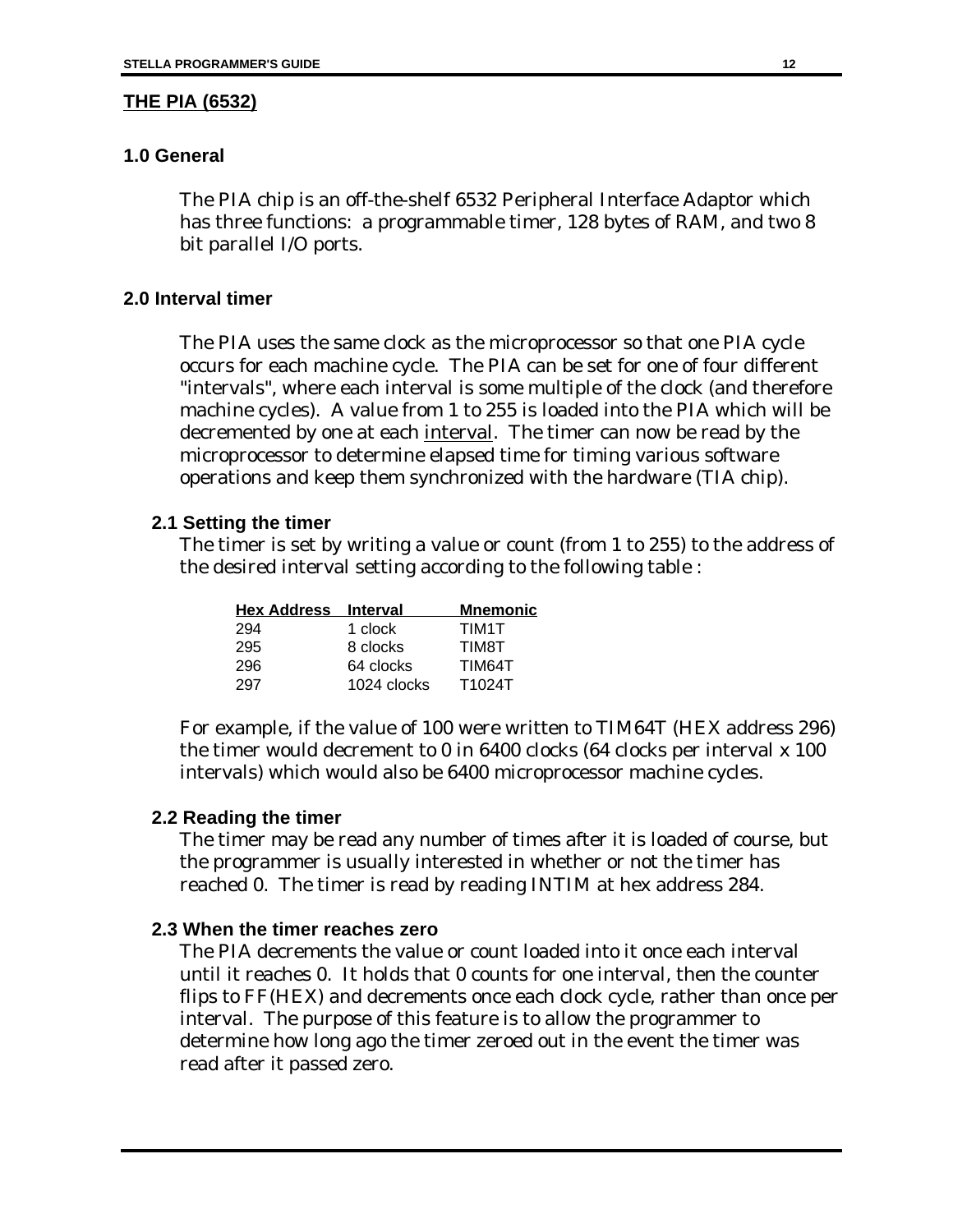### **3.0 RAM**

The PIA has 128 bytes of RAM located in the Stella memory map from HEX address 80 to FF. The microprocessor stack is normally located from FF on down, and variables are normally located from 80 on up (hoping the two never meet).

### **4.0 The I/O ports**

The two ports (Port A and Port B) are 8 bits wide and can be set for either input or output. Port A is used to interface to carious hand-held controllers but Port B is dedicated to reading the status of the Stella console switches.

### **4.1 Port B - Console Switches (read only)**

Port B is hardwired to be an input port only that is read by addressing SWCHB (HEX 282) to determine the status of all the console switches according to the following table:

| Data Bit       | <b>Switch</b> | <b>Bit Meaning</b>               |
|----------------|---------------|----------------------------------|
| D7             | P1 difficulty | $0 =$ amateur (B), $1 =$ pro (A) |
| D6             | P0 difficulty | $0 =$ amateur (B), $1 =$ pro (A) |
| D5/D4          | (not used)    |                                  |
| D <sub>3</sub> | color - B/W   | $0 = B/W$ , $1 = color$          |
| D <sub>2</sub> | (not used)    |                                  |
| D1             | game select   | $0 =$ switch pressed             |
| D <sub>0</sub> | game reset    | $0 =$ switch pressed             |
|                |               |                                  |

### **5.0 Port A - Hand Controllers**

Port A is under full software control to be configured as an input or an output port. It can then be used to read or control various hand-head controllers with the data bits defined differently depending on the type of controller used.

#### **5.1 Setting for input or output**

Port A has an 8 bit wide Data Direction Register (DDR) that is written to at SWACNT (HEX 281) to set each individual pin of Port A to either input or output. The Port A pins are labeled PA0 thru PA7, and writing a "0" to a pins' DDR bit sets that pin as input, and a "1" sets it as an output. For example, writing all 0's to SWACNT (the DDR for Port A) sets PA0 thru PA7 (all 8 pins of Port A) as inputs. If F0 (11110000) were written to SWACNT then PA7, PA6, PA5 & PA4 would be outputs, and PA3, PA2, PA1 & PA0 would be inputs.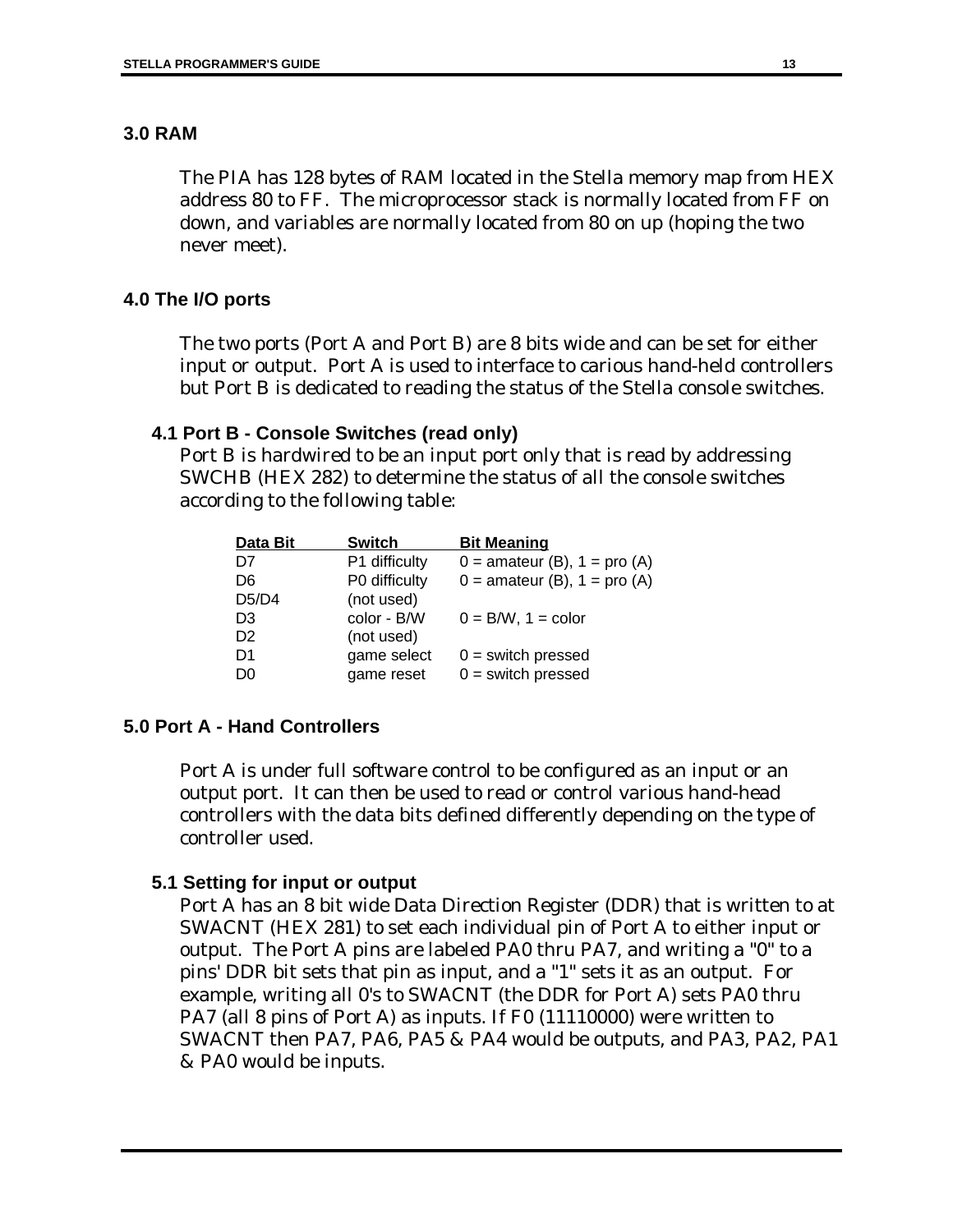### **5.2 Inputting and Outputting**

Once the DDR has set the pins of Port A for input or output they may be read or written to by addressing SWCHA (HEX 280).

### **5.3 Joystick Controllers**

Two joysticks can be read by configuring the entire port as input and reading the data at SWCHA according to the following table:

| Data Bit       | <b>Direction</b> | <b>Player</b>  |
|----------------|------------------|----------------|
| D7             | right            | P0             |
| D6             | left             | P <sub>0</sub> |
| D <sub>5</sub> | down             | P <sub>0</sub> |
| D4             | <b>up</b>        | P0             |
| D <sub>3</sub> | right            | P <sub>1</sub> |
| D <sub>2</sub> | left             | P1             |
| D <sub>1</sub> | down             | P1             |
| D0             | up               |                |

 $(PO = left player, P1 = right player)$ 

A "0" in a data bit indicates the joystick has been moved to close that switch. All "1's" in a player's nibble indicates that joystick is not moving.

### **5.4 Paddle (pot) controllers**

Only the paddle triggers are read from the PIA. The paddles themselves are read at INP0 thru INPT3 of the TIA. The paddle triggers can be read at SWCHA according to the following table :

| Data Bit | Paddle #   |
|----------|------------|
| D7       | P٥         |
| D6       | P1         |
| D5/D4    | (not used) |
| D3       | P2         |
| D2       | P3         |
| D1/D0    | (not used) |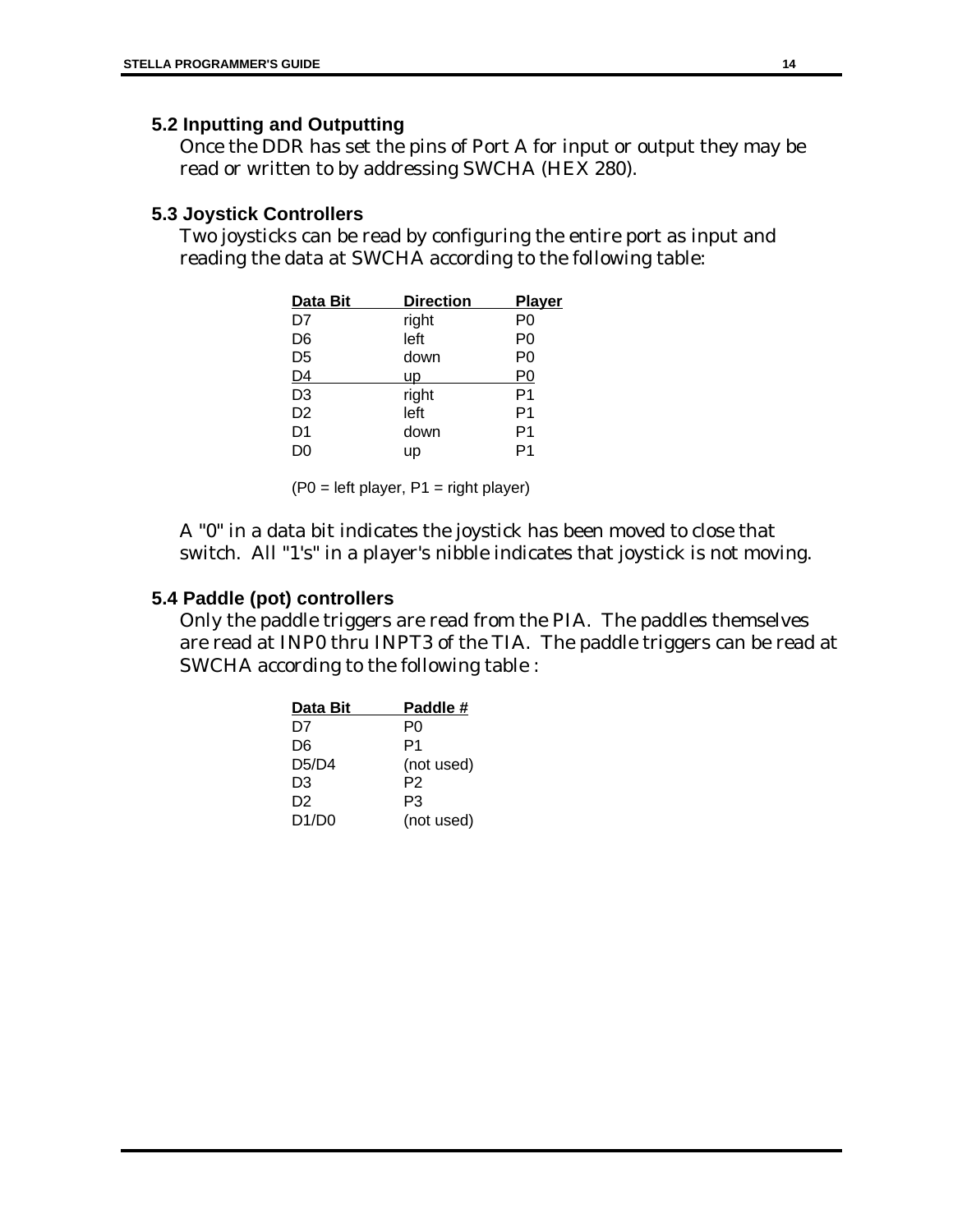### **5.5 Keyboard controllers**

The keyboard controller has 12 buttons arranged into 4 rows and 3 columns. A signal is sent to a row, then the columns are checked to see if a button is pushed, then the next row is signaled and all columns sensed, etc. until the entire keyboard is scanned and sensed. The PIA sends the signals to the rows, and the columns are sensed by reading INPT0, INPT1, and INPT4 of the TIA. With Port A configured as an output port, the data bits will send a signal to the keyboard controller rows according to the following table :

| Data Bit                                |        | <b>Keyboard Row Player</b> |
|-----------------------------------------|--------|----------------------------|
| D7                                      | bottom | P0                         |
| D6                                      | third  | P0                         |
| D <sub>5</sub>                          | second | P <sub>0</sub>             |
| D4                                      | top    | P <sub>0</sub>             |
| D <sub>3</sub>                          | bottom | P1                         |
| D <sub>2</sub>                          | third  | P1                         |
| D <sub>1</sub>                          | second | P1                         |
| D <sub>0</sub>                          | top    | P1                         |
| $(PO = left player, P1 = right player)$ |        |                            |

NOTE : a delay of 400 microseconds is necessary between writing to this port and reading the TIA input ports.

### **6.0 Address summary table**

| <b>Hex Address</b> | <b>Mnemonic</b> | <b>Purpose</b>                                |
|--------------------|-----------------|-----------------------------------------------|
| 280                | <b>SWCHA</b>    | Port A; input or output (read or write)       |
| 281                | <b>SWACNT</b>   | Port A DDR, 0= input, 1=output                |
| 282                | <b>SWCHB</b>    | Port B; console switches (read only)          |
| 283                | <b>SWBCNT</b>   | Port B DDR (hardwired as input)               |
| 284                | <b>INTIM</b>    | Timer output (read only)                      |
| 294                | TIM1T           | set 1 clock interval (838 nsec/interval)      |
| 295                | TIM8T           | set 8 clock interval (6.7 usec/interval)      |
| 296                | TIM64T          | set 64 clock interval (53.6 usec/interval)    |
| 297                | T1024T          | set 1024 clock interval (858.2 usec/interval) |

NOTE: one clock is also one microprocessor machine cycle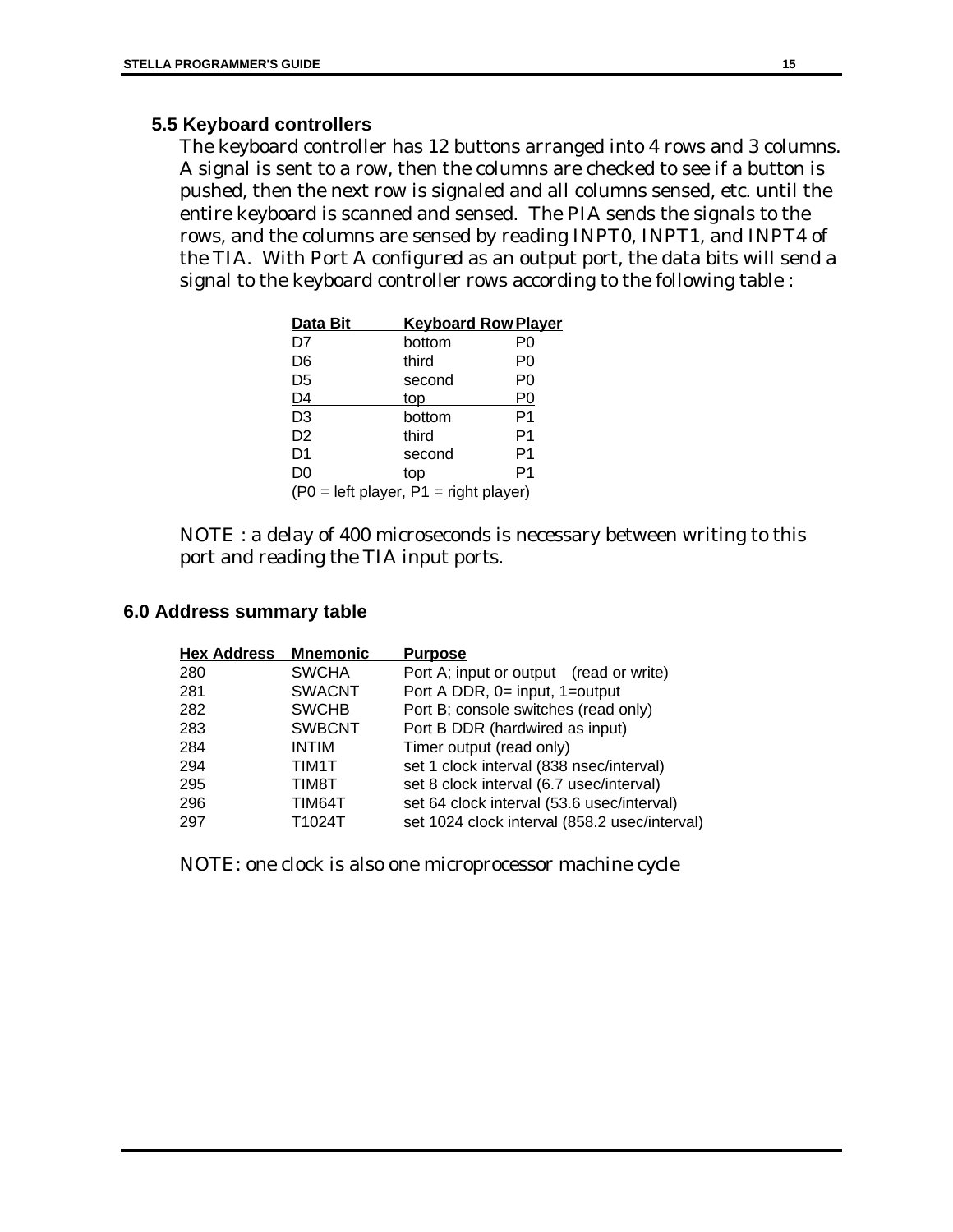### **PAL/SECAM CONVERSIONS**

### **PAL**

1. The number of scan lines, and therefore the frame time increases from NTSC to PAL according to the following table:

|                 | <b>NTSC</b> |         | <b>PAL</b> |         |
|-----------------|-------------|---------|------------|---------|
|                 | scan        | micro   | scan       | micro   |
|                 | lines       | seconds | lines      | seconds |
| VBLANK          | 40          | 2548    | 48         | 3085    |
| <b>KERNAL</b>   | 192         | 12228   | 228        | 14656   |
| <b>OVERSCAN</b> | 30          | 1910    | 36         | 2314    |
| <b>FRAME</b>    | 262         | 16686   | 312        | 20055   |

2. Sounds will drop a little in pitch (frequency) because of a slower crystal clock. Some sounds may need the AUDF0/AUDF1 touched up.

3. PAL operates at 50 Hz compared to NTSC 60Hz, a 17% reduction. If game play speed is based on frames per second, it will slow down by 17%. This can be disastrous for most skill/action carts. If the NTSC version is designed with 2 byte fractional addition techniques (or anything not based on frames per second) to move objects, then PAL conversion can be as simple as changing the fraction tables, avoiding major surgery on the program.

#### **SECAM**

1. SECAM is a little weird. It takes the PAL software, but the console color/black & white switch is hardwired as black & white. Therefore, it reads the PAL black & white tables in software and assigns a fixed color to each lum of black & white according to the following table:

| Lum | Color   |
|-----|---------|
| 0   | Black   |
| 2   | Blue    |
| 4   | Red     |
| 6   | Magenta |
| 8   | green   |
| А   | cyan    |
| С   | yellow  |
| F   | white   |
|     |         |

There is a trap here: the manual is the same for NTSC, PAL, & SECAM. This means that the descriptions for black & white must jive between NTSC & PAL. If you make major changes to PAL black & white to achieve good SECAM color, NTSC black & white must be made similar.

2. PAL sounds work fine on SECAM with one exception: when a sound is to be turned off, it must be one by setting AUDV0/AUDV1 to 0, not by setting AUDC0/AUDC1 to 0. Otherwise, you get an obnoxious background sound.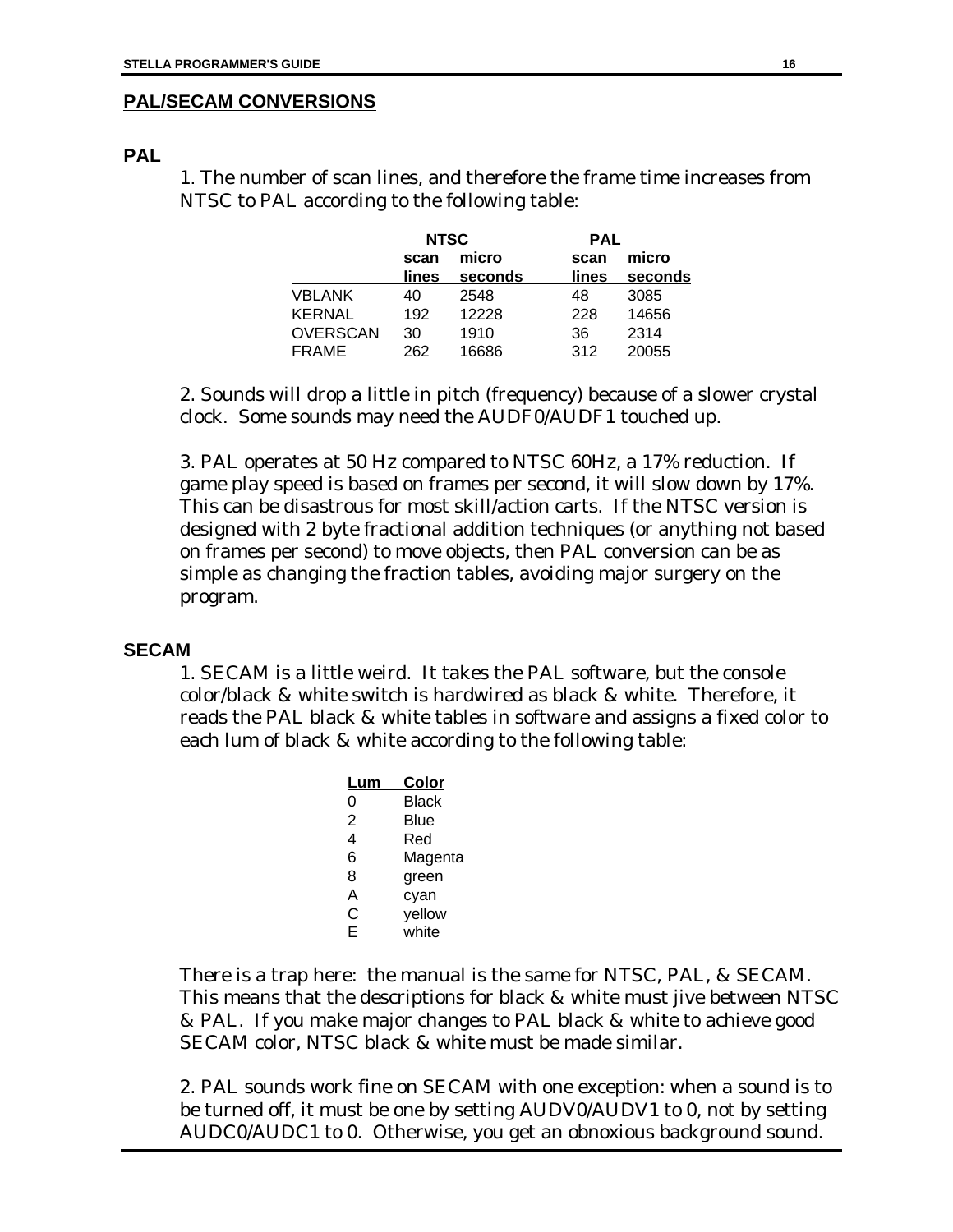### **TIA 1A - TELEVISION INTERFACE ADAPTOR (MODEL 1A)**

### **GENERAL DESCRIPTION**

The TIA is an MOS integrated circuit designed to interface between an eight (8) bit microprocessor and a television video modulator and to convert eight (8) bit parallel data into serial outputs for the color, luminosity, and composite sync required by a video modulator.

This circuit operates on a line by line basis, always outputting the same information every television line unless new data is written into it by the microprocessor.

A hardware sync counter produces horizontal sync timing independent of the microprocessor. Vertical sync timing is supplied to this circuit by the microprocessor and combined into composite sync.

Horizontal position counters are used to trigger the serial output of five (5) horizontally movable objects; two players, two missiles and a ball. The microprocessor can add or subtract from these position counters to move these objects right or left.

The microprocessor determines all vertical position and motion by writing zeros or ones into object registers before each appropriate horizontal line.

Walls, clouds and other seldom moved objects are produced by a low resolution data register called the playfield register.

A fifteen (15) bit collision register detects all fifteen possible two object collisions between these six (6) objects (five moveable and one playfield). This collision register can be read and reset by the microprocessor. Six input ports are also provided on this chip that can be read by the microprocessor. These input ports and the collision register are the only chip addresses that can be read by the microprocessor. All other addresses are write only.

Color luminosity registers are included that can be programmed by the microprocessor with eight (8) luminosity and fifteen (15) color values. A digital phase shifter is included on this chip to provide a single color output with fifteen (15) phase angles.

Two (2) independent audio generating circuits are included, each with programmable frequency, noise content, and volume control registers.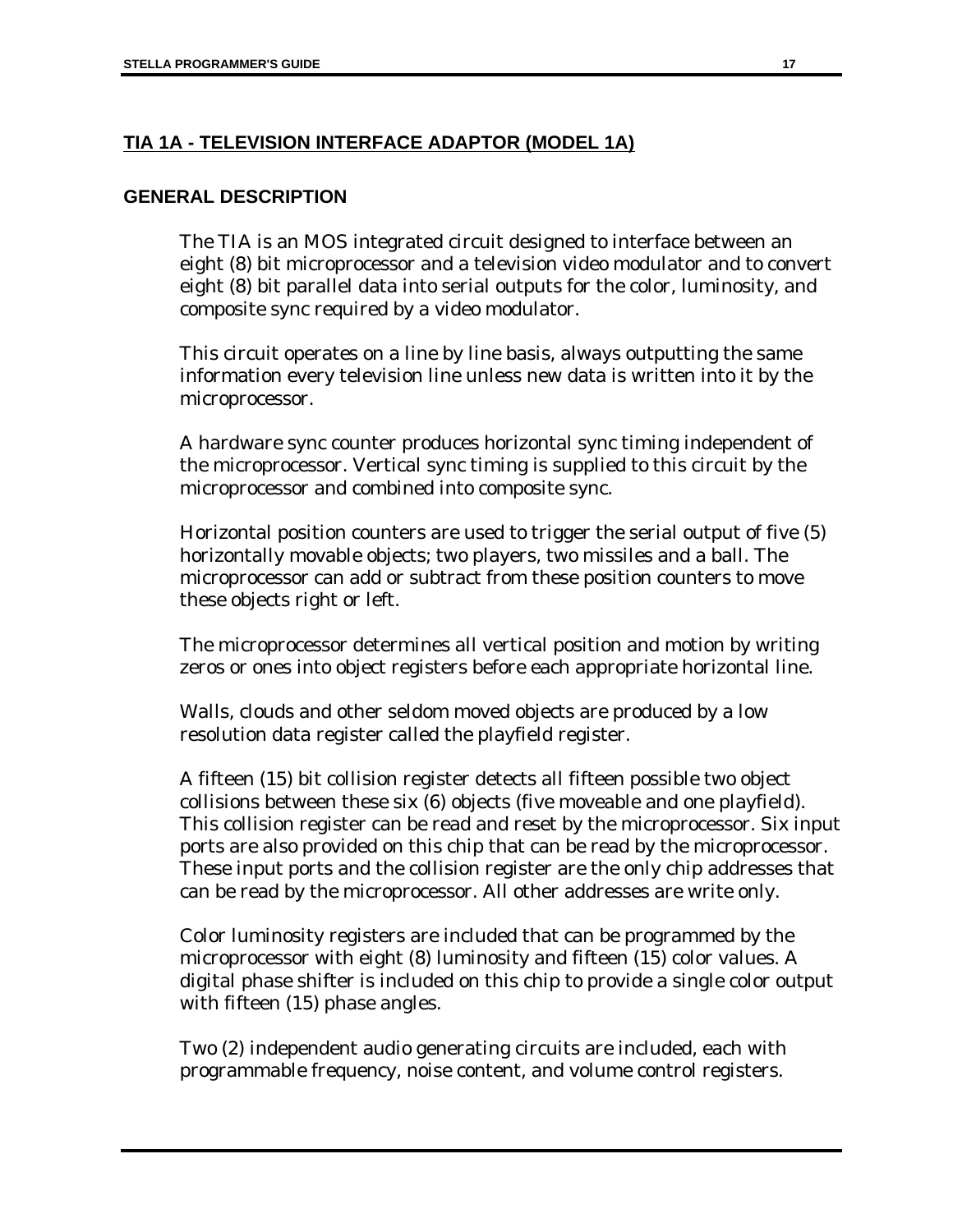### **DETAILED DESCRIPTION**

#### **1. Data and addressing**

Registers on this chip are addressed by the microprocessor as part of its overall RAM-ROM memory space. The attached table of read-write addresses summarizes the addressable functions. There are no registers that are both read and write. Some addresses however are both read and write, with write data going into one register and read data returning from a different register.

If the read-write line is low, the data bits indicated in this table will be written into the addressed write location when the 02 clock goes from high to low. Some registers are eight bits wide, some only one bit, and some (strobes) have no bits, performing only control functions (such as resets) when their address is written.

If the read-write line is high, the addressed location can be read by the microprocessor on data lines 6 and 7 while the 02 clock is high.

The addresses given in the table refer only to the six (6) real address lines. If any of the four (4) chip select lines are used for addressing, the addresses must be modified accordingly.

#### **2. Synchronization**

#### **A. Horizontal Timing**

A hardware counter on this chip produces all horizontal timing (such as sync, blank, burst) independent of the microprocessor, This counter is driven from an external 3.58 Mhz oscillator and has a total count of 228. Blank is decoded as 68 counts and sync and color burst as 16 counts.

#### **B. Vertical Timing**

There are one bit, addressable registers on this chip for vertical sync and vertical blank. The timing for these functions is established by the microprocessor by writing zero or one into these bits. (VSYNC, VBLANK )

#### **C. Composite Sync**

Horizontal sync and the output of the vertical sync bit are combined together to produce composite sync. This composite sync signal drives a chip output pad to an external composite video resistor network.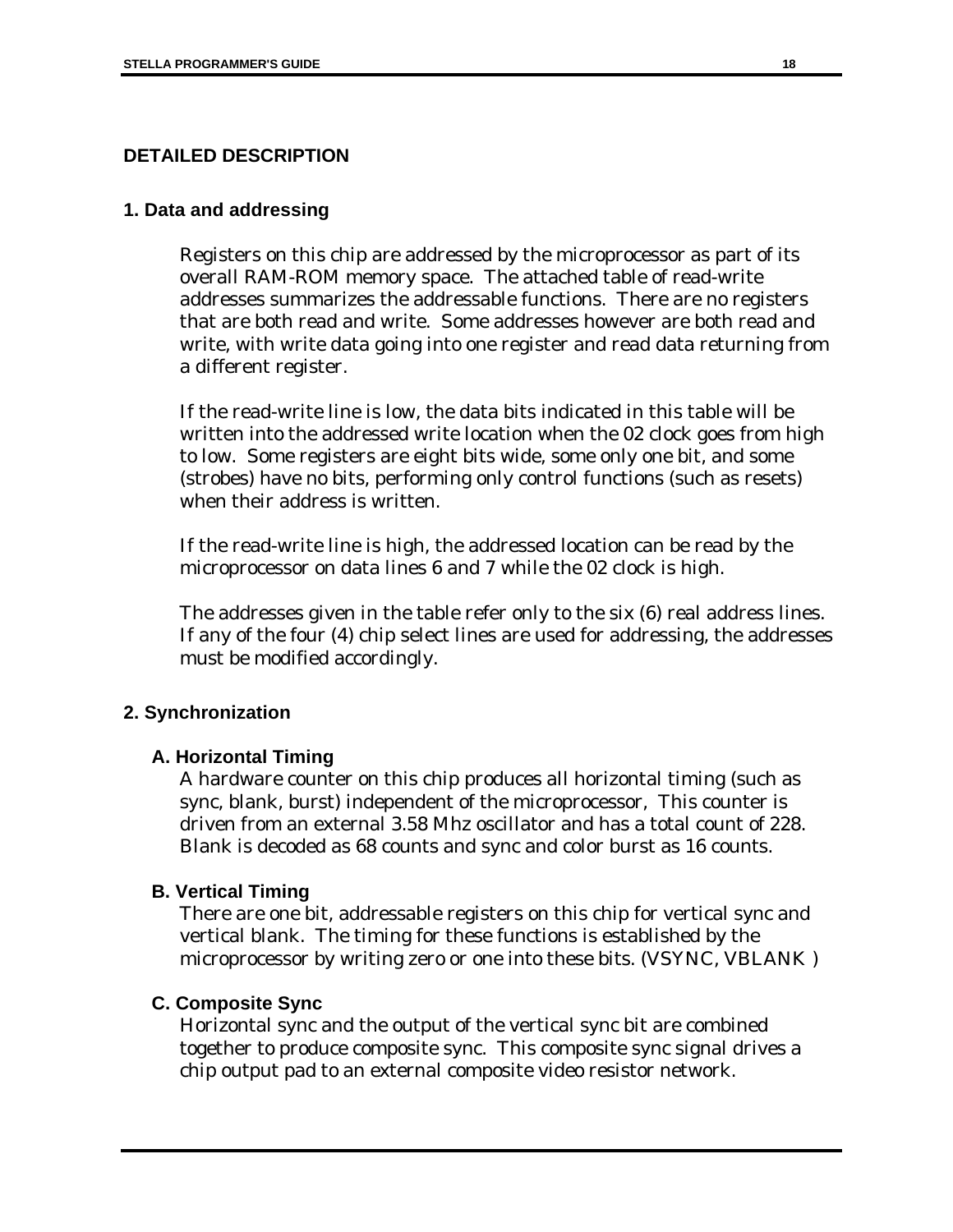### **D. Microprocessor Synchronization**

The 3.58 MHz oscillator also clocks a divide by three counter on this chip whose output (1.19 Mhz) is buffered to drive an output pad called 00. This pad provides the input phase zero clock to the microprocessor which then produces the system 02 clock (1.19 Mhz).

Software program loops require different lengths of time to run depending on branch decisions made within the program. Additional synchronization between the software and hardware. This is done with a one bit latch called WSYNC (wait for sync). When the microprocessor finishes a routine such as loading registers for a horizontal line, or computing new vertical locations during vertical blank, it can address WSYNC, setting this latch high. When this latch is high, it drives an output pad to zero connected to the microprocessor ready line (RDY). A zero on this line causes the microprocessor to halt and wait. As shown in figure 2, WSYNC latch is automatically reset to zero by the leading edge of the next horizontal blank timing signal, releasing the RDY line, allowing the microprocessor to begin its computation and register writing for this horizontal television line or line pair.

### **3. Playfield graphics Register**

### **A. Description**

Objects such as walls, clouds, and score) which are not required to move, are written into a 20 bit register called the playfield register. This register (Figure 5) is loaded from the data bus by three separate write addresses (PF0, PFl, PF2). Playfield may be loaded at any time. To clear the playfield, zeros must be written into all three addresses.

### **B. Normal Serial Output**

The playfield register is automatically scanned (and converted to serial output) by a bi-directional shift register clocked at a rate which spreads the twenty (20) bits out over the left half of a horizontal line. This scanning is initiated by the end of horizontal blank (left edge of television screen). Normally the same scan is then repeated, duplicating the same twenty (20) bit sequence over the right half of the horizontal line.

### **C. Reflected Serial Output**

A reflected playfield may be requested by writing a one into bit zero of the playfield control register (CTRLPF). When this bit is true the scanning shift register will scan the opposite direction during the right half of the horizontal line, reversing the twenty (20) bit sequence.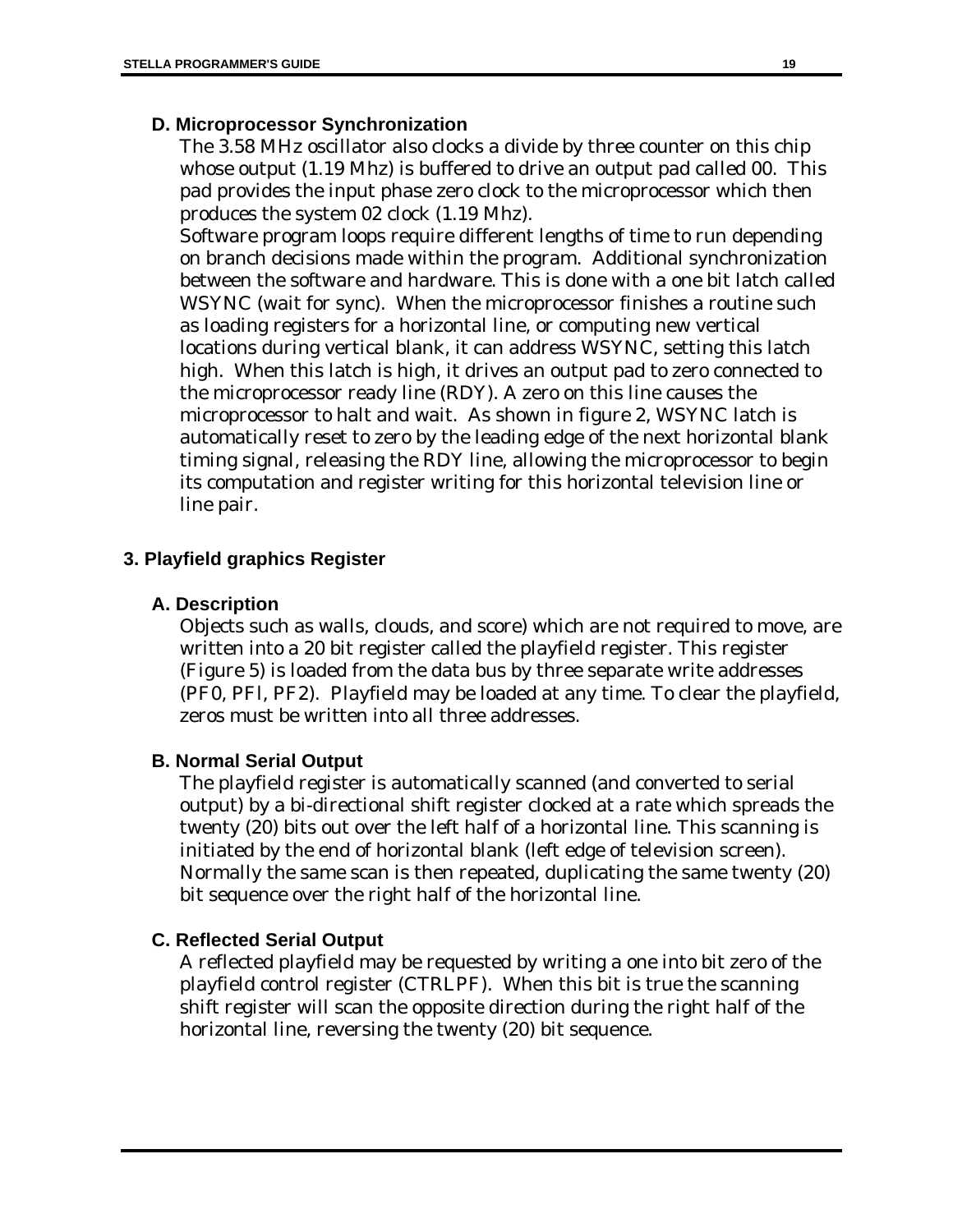### **D. Timing Constraints**

Even though the playfield bytes (PF0, PFl, PF2) may be written to any time, if one of them is changed while being serially scanned, part of the new value may both show up on the television horizontal line.

### **4. Horizontal Position Counters**

### **A. Description**

The playfield is a fixed graphics register, always starting its serial output when triggered by the beginning of each television line. This chip also includes five "moveable" graphics registers, whose serial outputs are triggered by five separate horizontal position counters every time these counters pass through zero count. These position counters are clocked continuously during the unblanked portion of every horizontal line and their count length is exactly equal to the normal number of clocks supplied to them during this time. They will therefore pass through zero at the same time during each horizontal television line and the triggered outputs will have no horizontal motion. A typical horizontal counter is shown in figure 4.

If extra clocks are supplied to these counters (or normal clocks suppressed) the zero crossing time will shift and the object will have moved left (extra clocks) or right (fewer clocks). Some position counters have extra decoders (in addition to a zero decode) to trigger multiple copies of the same object across a horizontal line.

All position counters can be reset to zero count by the microprocessor at any time, by a write instruction to the reset addresses (RESBL, RESM0, RESMl, RESP0, RESPl). If reset occurs during horizontal blank, the object will appear at the left side of the television screen. Properly timed resets may position an object at any horizontal location consistent with the microprocessor cycle time.

### **B. Ball position Counter**

The ball position counter has only the zero crossing decode and therefore cannot trigger multiple copies of the ball graphics.

### **C. Player Position Counters**

Each player position counter has three decodes in addition to the zero crossing decode. These decodes are controlled by bits 0,1,2 of the number size control registers (NUSIZ0, NUSIZ1), and trigger 1,2, or 3 copies of the player (at various spacings) across a horizontal line as shown on page \_\_\_. These same control bits are used for the decodes on the missile position counter, insuring an equal number of players and missiles.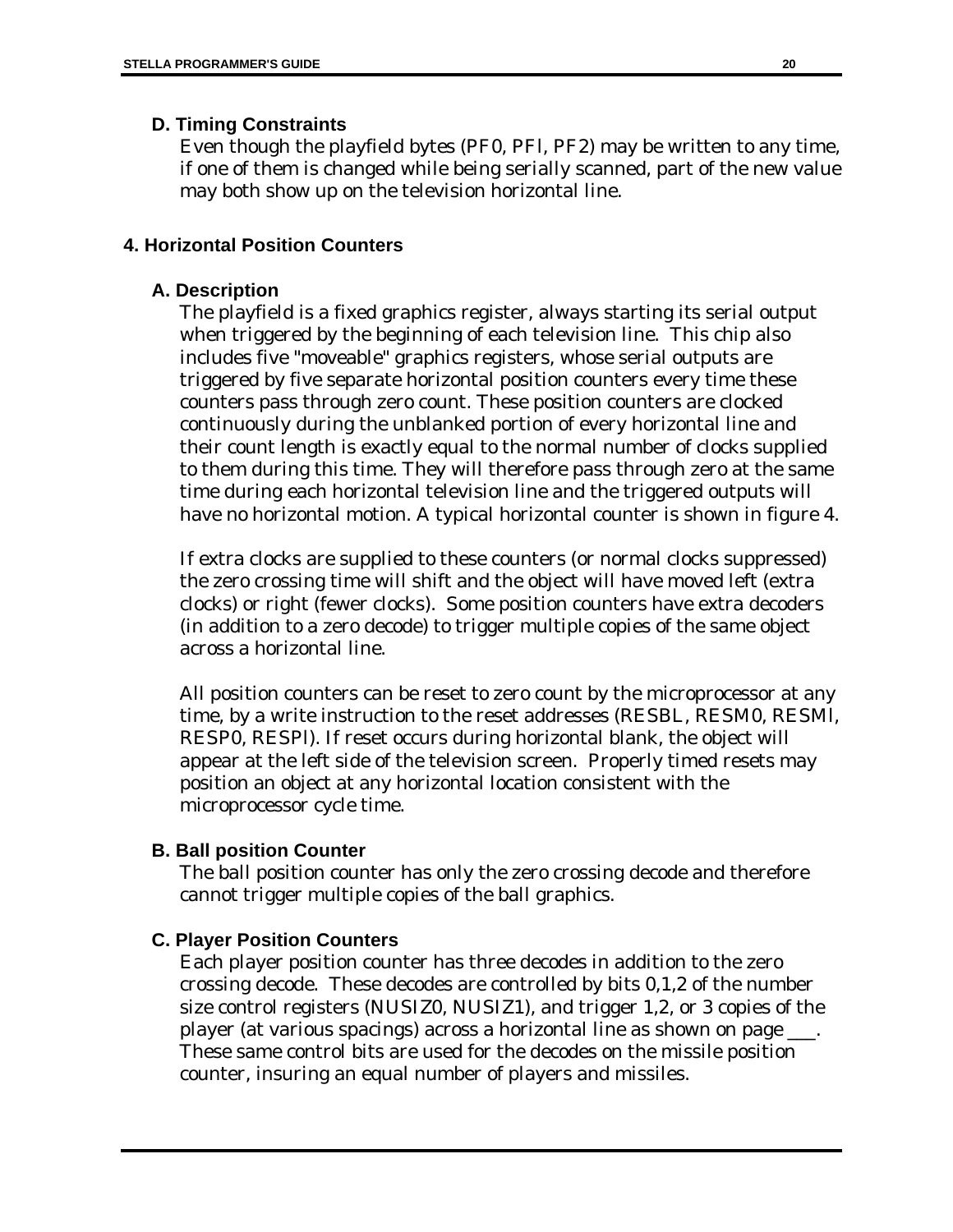#### **D. Missile Position Counters**

Missile position counters are identical to player position counters except that they have another type of reset in addition to the previously discussed horizontal position reset. These extra reset addresses (RESMP0, RESMP1) write data bit 1 into a one bit register whose output is used to position the missile (horizontally) directly on top of its corresponding player, and to disable the missile serial output.

#### **5. Horizontal Motion Registers**

#### **A. General Description**

There are five write only registers on this chip that contain the horizontal motion values for each of the five moving objects. A typical horizontal motion register is shown in figure 4 . The data bus (bits 4 through 7) is written into these addresses (HMP0, HMPl, HMM0, HMMl, HMBL) to load these registers with motion values. These registers supply extra (or fewer) clocks to the horizontal position counters only when commanded to do so by an HMOVE address from the microprocessor. These registers may all be cleared to zero (no motion) simultaneously by an HMCLR command from the microprocessor, or individually by loading zeros into each register. These registers are each four bits in length and may be loaded with positive (left motion), negative (right motion) or zero (no motion) values. Negative values are represented in twos complement format.

#### **B. Timing constraints**

These registers may be loaded or cleared at almost any time. The motion values they contain will be used only when an HMOVE command is addressed, and then all five motion values will be used simultaneously into all five horizontal position counters once. The only timing constraint on this operation involves the HMOVE command. The HMOVE command must be located in the microprocessor program immediately after a wait for sync (WSYNC) command. This assures that the HMOVE operation begins at the leading edge of horizontal blank, and has the full blank time to supply extra or fewer clocks to the horizontal position counters. These registers should not be modified for at least 24 Computer cycles after the HMOVE command.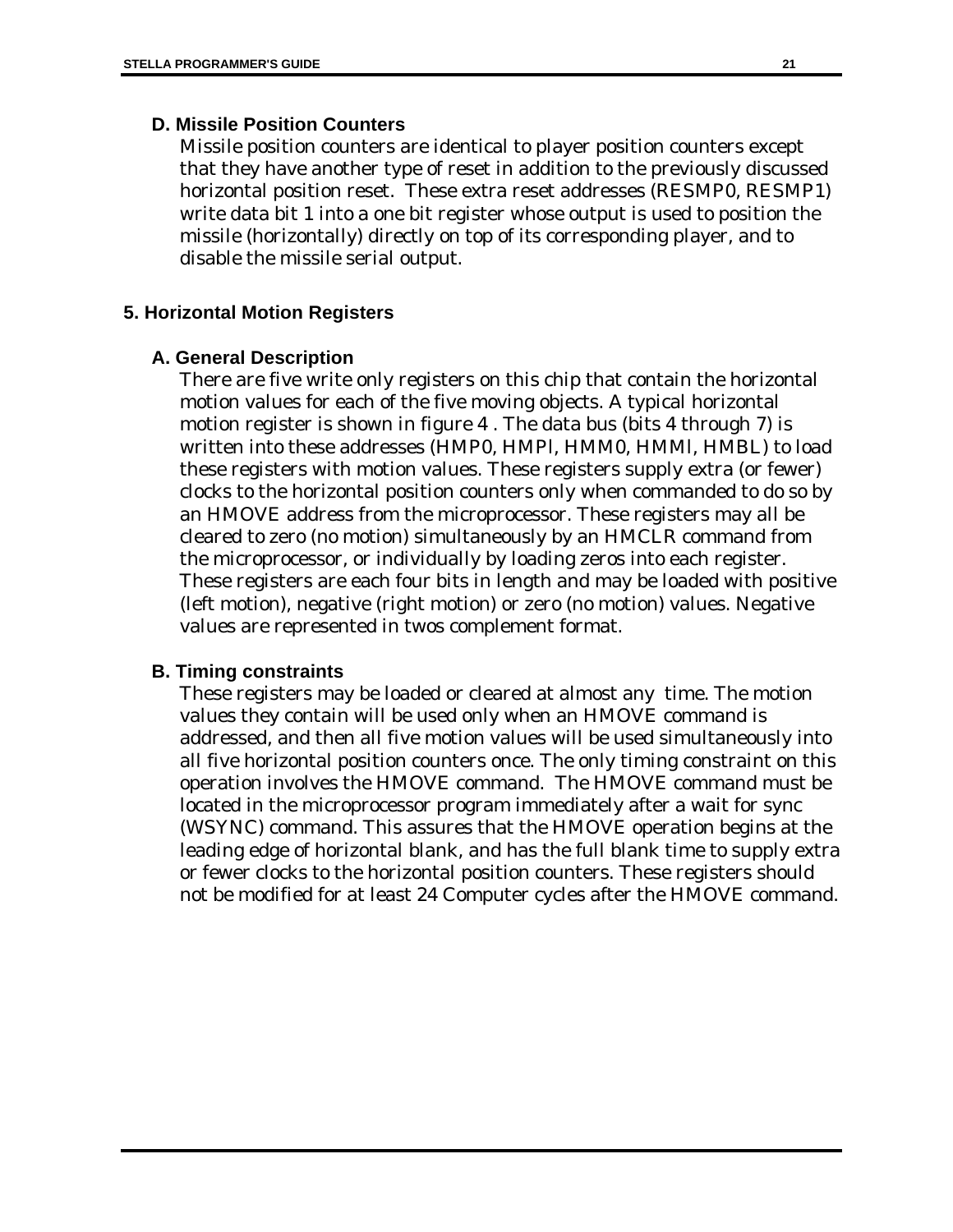#### **6. Moving Object Graphics Registers**

#### **A. General Description**

There are five graphics registers for moving objects on this chip. These graphics registers are loaded (written) in parallel by the microprocessor and like the playfield register are scanned and converted to serial output. Unlike the playfield register, which is always scanned beginning at the left side of each horizontal line, moving object graphics registers are scanned only when triggered by a start decode from their horizontal position counter. A typical graphics register is shown in figure 4 .

#### **B. Missile Graphics**

The graphics registers for both missiles are identical and very simple. They each consist of a one bit register called missile enable (ENAM0, ENAM1). This graphics bit is scanned (outputted) only when triggered by its corresponding position counter. There are control bits (bits 4, 5, of NUSIZ0, NUSIZ1) that can stretch this single graphics bit out over widths of 1, 2, 4, or 8 clocks of horizontal line time. (A full line is 160 clocks).

#### **C. Player Graphics**

The graphics registers for both players are identical and are rather complex. They each consist of eight bit parallel registers (GRP0, GRP1) and a bidirectional parallel to serial scan counter that converts the parallel data into serial output. A one bit control register (REFP0, REFP1) determines the direction (reflection) of the parallel to serial scan, outputing either D7 through D0, or D0 though D7. This allows reflection (horizontal flipping) of player serial graphics data without having to flip the microprocessor data.

The clock into the scan counter can be controlled (three bits of NUSIZ0 and NUSIZ1) to slow the scan rate and stretch the eight bits of serial graphics out over widths of 8, 16, or 32 clocks of horizontal line time. These same control bits are used in the player-missile motion counters to control multiple copies, so only three player widths ( scan rates) are available.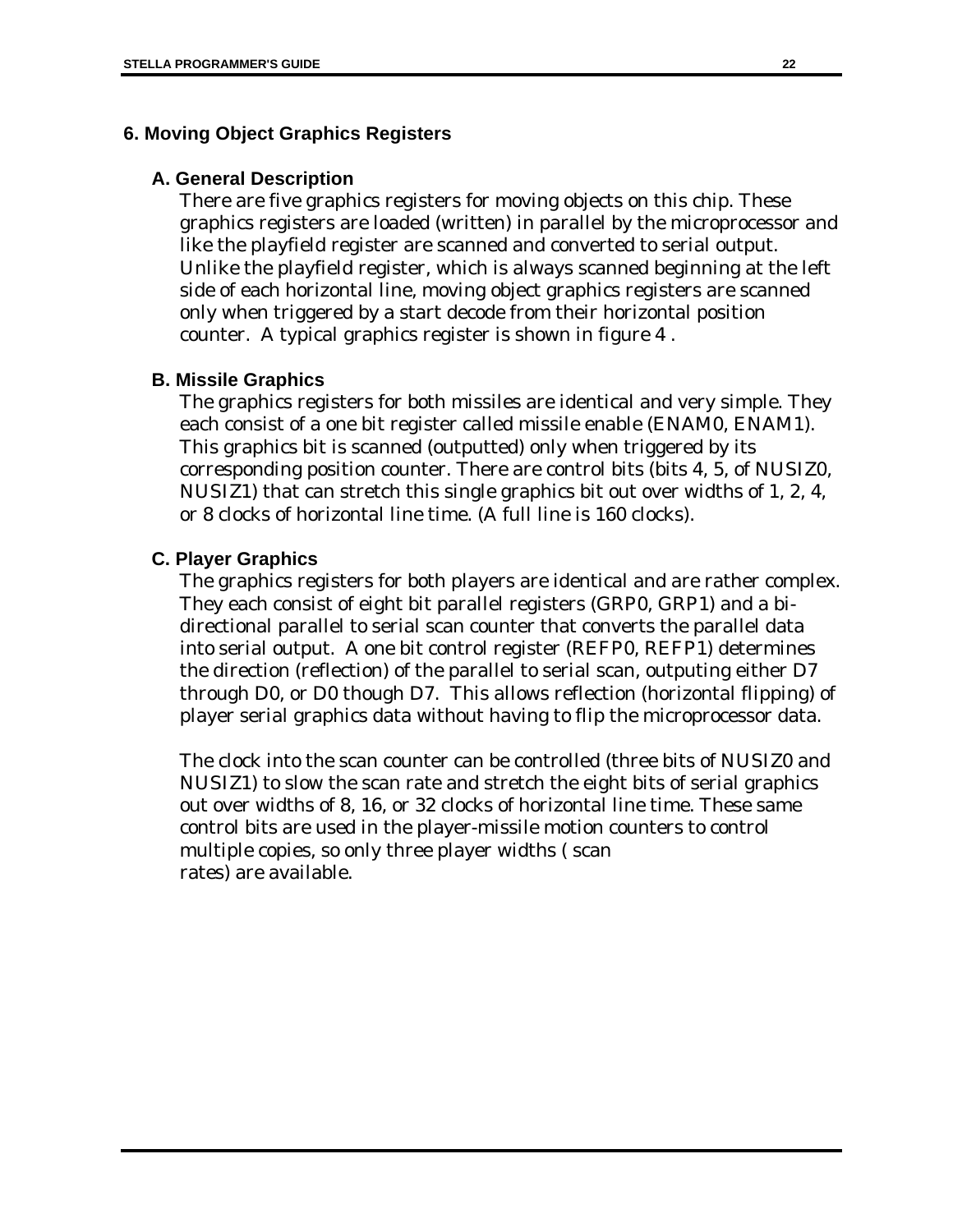#### **D. Vertical Delay**

Each of the player graphics registers actually consists of two 8 bit parallel registers. The first (GRP0, GRP1) is loaded (written) from the microprocessor 8 bit data bus. The second is automatically loaded from the output of the first. The reason for this is a complex subject called vertical delay. A large amount of microprocessor time is required to generate player, missile and playfield graphics (table look up, masking, comparisons, etc.) and load these into this chip's registers. For most game programs this time is just too large to fit into one horizontal line time. In fact for most games it will barely fit into two line times (127 microseconds). Therefore, individual graphics registers are loaded (written) every two lines, and used twice for serial output between loads. This type of programing will obviously limit the vertical height resolution of objects to multiples of two lines. It also will limit the resolution of vertical motion to two lines jumps. Nothing can be done about the vertical height resolution; however, vertical motion can be resolved to a single line by addition of a second graphics register that is automatically parallel loaded from the output of the first, one line time after the first was loaded from the data bus. This second graphics register output is therefore always delayed vertically by one line. A control bit called vertical delay (VDEL0, VDEL1) selects which of these two registers is to be used for serial output. If this control bit is set by the microprocessor between picture frames, the object will be moved down (delayed) by one line during the next frame. In most programming applications player 0 graphics and player 1 graphics are loaded (written) alternately, during the blank time just prior to each line as shown in (figure 1). Since GRP0 and GRP1 addresses from the microprocessor alternate, they are delayed by one line from each other. The GRP0 address decode can therefore be used to load the delayed graphics register for player 1, and GRP1 likewise to load the delayed graphics register for player 0. The two vertical delay bits (VDEL0, VDELl) then select delayed or undelayed registers for player 0 and player 1 as serial outputs.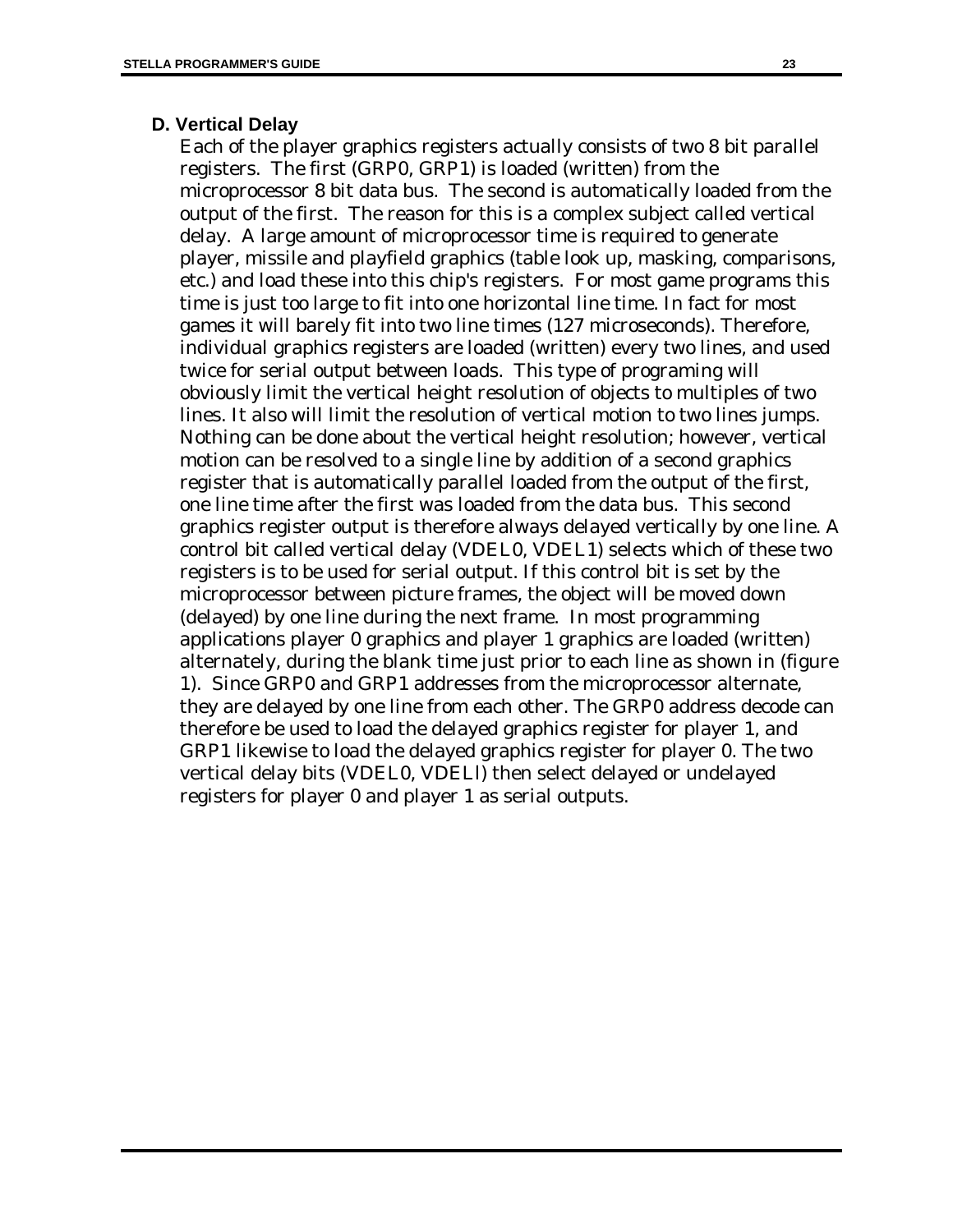### **E. Ball Graphics**

The ball graphics register is almost identical to the missile graphics register. It also consists of a single enable bit (ENABL) whose output is triggered by the ball position counter. It also has two control bits (bits 4, 5 of CTRLPF) that can stretch this single graphics bit out over widths of 1, 2, 4, or 8 clocks of horizontal line time. Unlike the missile graphics; however, the ball graphics register has capability for vertical delay similar to the player graphics. A second graphics (enable) bit is alternately loaded from the output of the first, one line after the first was loaded from the data bus. A ball vertical delay bit (VDELBL) selects which of these two graphics bits is used for the ball serial output. The first graphics bit (ENABL) should be loaded during the same horizontal blank time as player 0 (GRP0), because GRP1 is used to load the second enable bit from the output of the first on alternate lines.

### **7. Collision Detection Latches**

### **A. Definitions**

The serial outputs from all the graphics registers represent real time horizontal location of objects on the television screen. If any of these outputs occur at the same time, they will overlap (collide) on the screen. There are six objects generated on this chip (five moving and playfield) allowing fifteen possible two object collisions. These overlaps (collisions) are detected by fifteen "and" gates whenever they occur, and are stored in fifteen individual latch register bits, as shown in figure 6.

### **B. Reading Collision**

The microprocessor can read these fifteen collision bits on data lines 6 and 7 by addressing them two at a time. This could be done at any time but is usually done between frames (during vertical blank) after all possible collisions have serially occurred.

#### **C. Reset**

All collision bits are reset simultaneously by the microprocessor using the reset address CXCLR. This is usually done near the end of vertical blank, after collisions have been tested.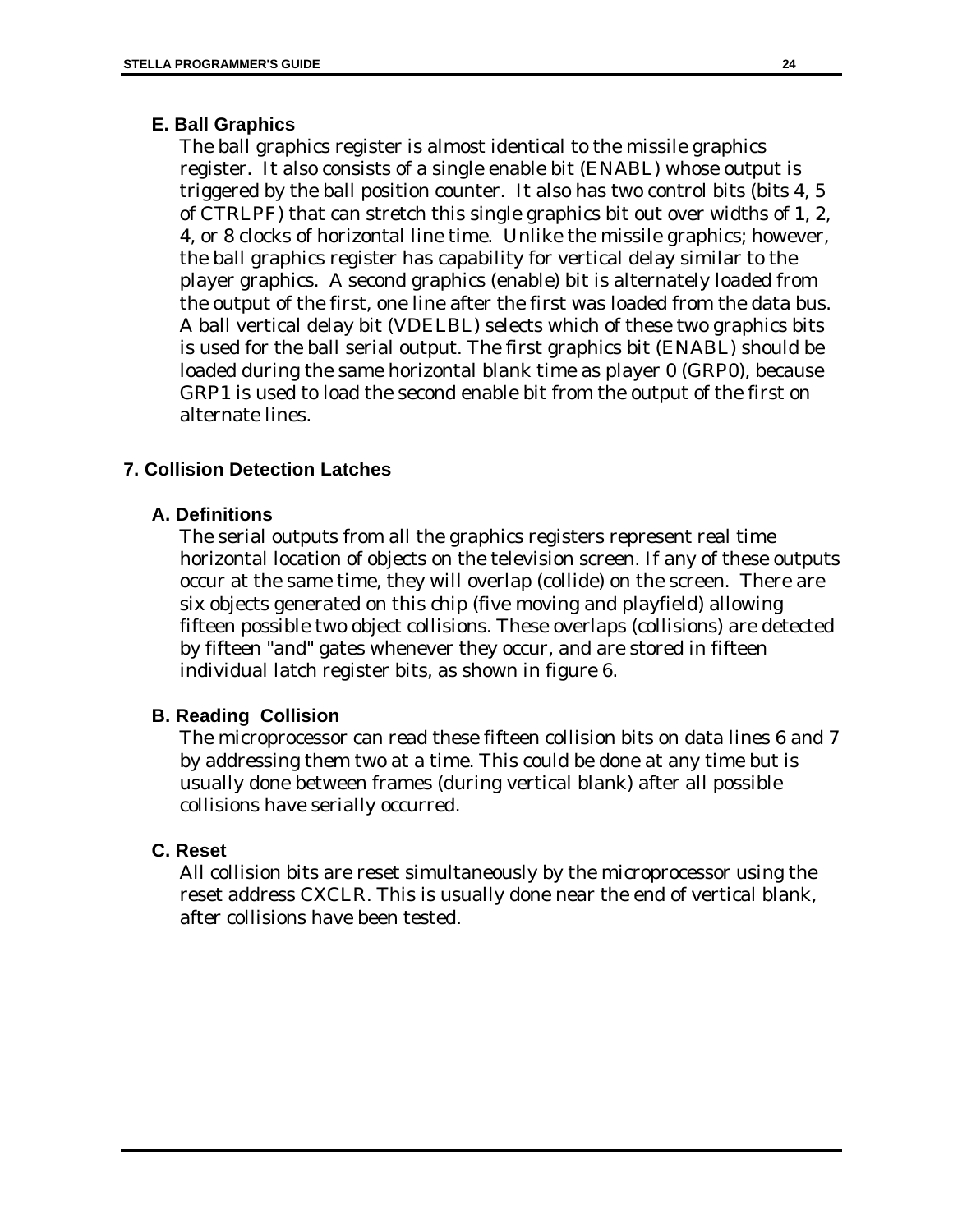### **8. Input ports**

### **A. General Description**

There are 6 input ports on this chip whose logic state may be read on data line 7 with read addresses INPT0 through INPT5. These 6 ports are divided into two types, "dumped" and "latched". See Figure 8.

### **B. Dumped Input Ports (I0 through I3)**

These 4 input ports are normally used to read paddle position from an external potentiometer-capacitor circuit. In order to discharge these capacitors each of these input ports has a large transistor, which may be turned on (grounding the input ports) by writing into bit 7 of the register VBLANK. When this control bit is cleared the potentiometers begin to recharge the capacitors and the microprocessor measures the time required to detect a logic 1 at each input port.

As long as bit 7 of register VBLANK is zero, these four ports are general purpose high impedance input ports. When this bit is a 1 these ports are grounded.

### **C. Latched Input ports (I4, I5)**

These two input ports have latches which can be enabled or disabled by writing into bit 6 of register VBLANK.

When disabled, these latches are removed from the circuit completely and these ports become two general purpose input ports, whose present logic state can be read directly by the microprocessor.

When enabled, these latches will store negative (zero logic level) signals appearing on these two input ports, and the input port addresses will read the latches instead of the input ports.

When first enabled these latches will remain positive as long as the input ports remain positive (logic one). A zero input port signal will clear a latch value to zero, where it will remain (even after the port returns positive) until disabled. Both latches may be simultaneously disabled by writing a zero into bit 6 of register VBLANK.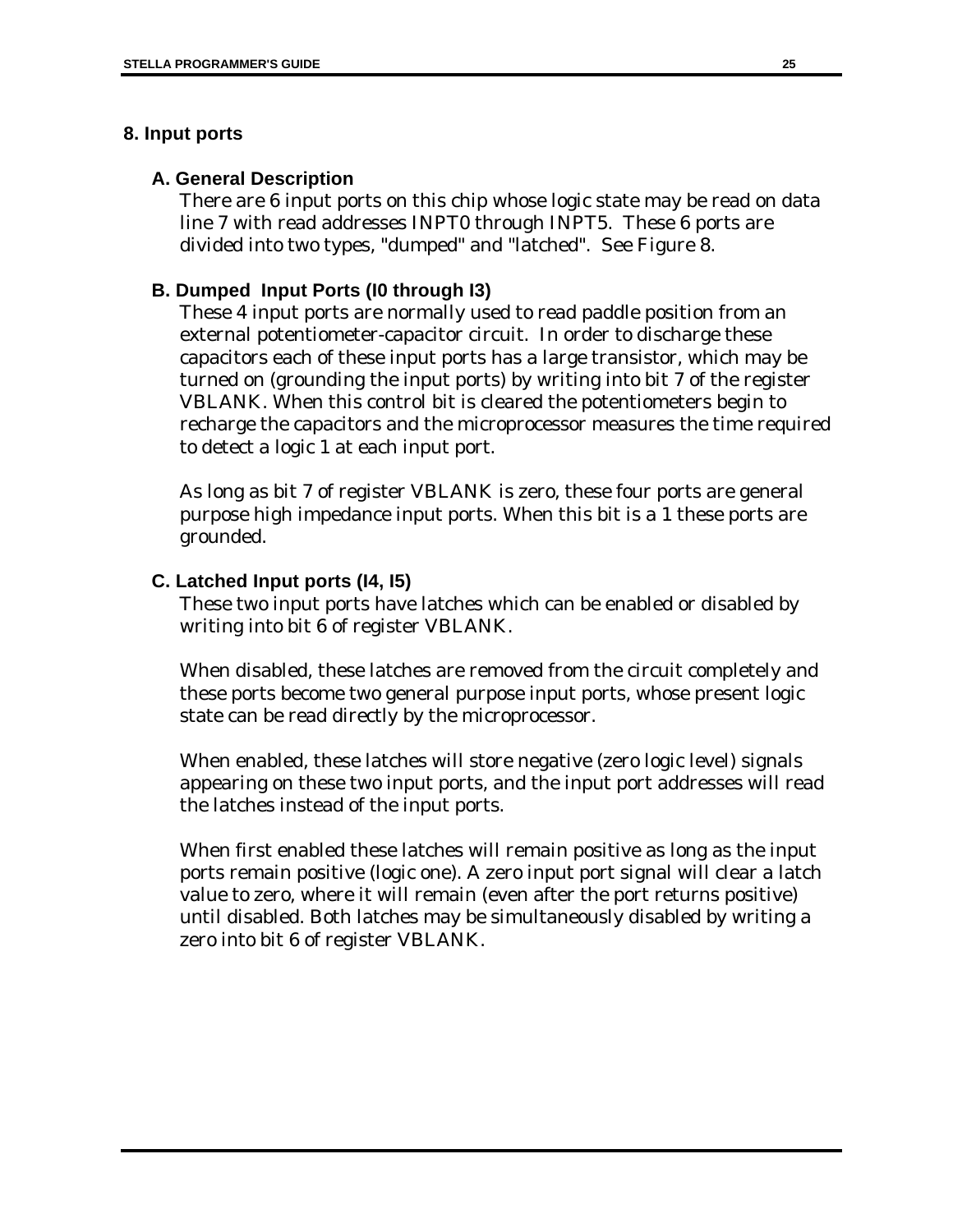### **8.5 Priority Encoder**

### **A. Purpose**

As discussed in the section on collisions, simultaneous serial outputs from the graphics registers represent overlap on the television screen. In order to have color-luminosity values assigned to individual objects it is necessary to establish priorities between objects when overlapped. The priority encoder is shown in figure 3.

### **B. Priority Assignment**

The lack of any objects results in a color-lum value called the background. The background (BK) has lowest priority and only appears when no objects are outputing. In order to simplify the logic, each missile is given the same color-lum value and priority as it's corresponding player (P0, M0) and the ball is given the same color-lum value and priority as the playfield (PF, BL).

The following table illustrates the normal priority assignment:

Highest Priority P0, M0 Second Highest P1, M1 Third Highest PF, BL Lowest Priority BK

Objects with higher priority will appear to move in front of objects with lower priority. Players will therefore move in front of playfield (clouds, walls, etc.).

### **C. Priority Control**

There are two playfield control bits that affect priority, one called playfield priority (PFP) (bit 2 of CTRLPF) and one called score (bit 1 of CTRLPF). When a one is written into the PFP bit the priority assignment is modified as shown below.

> Highest Priority PF, BL Second Highest P0, M0 Third Highest P1, M1 Lowest Priority BK

Players will then move behind playfield (clouds, wall, etc.). When a one is written into the score control bit, the playfield is forced to take the color-lum of player 0 in the left half of the screen and player 1 in the right half of the screen. This is used when displaying score and identifies the score with the correct player. The priority encoder produces 4 register select lines shown in figure 3) that are mutually exclusive. These 4 lines select either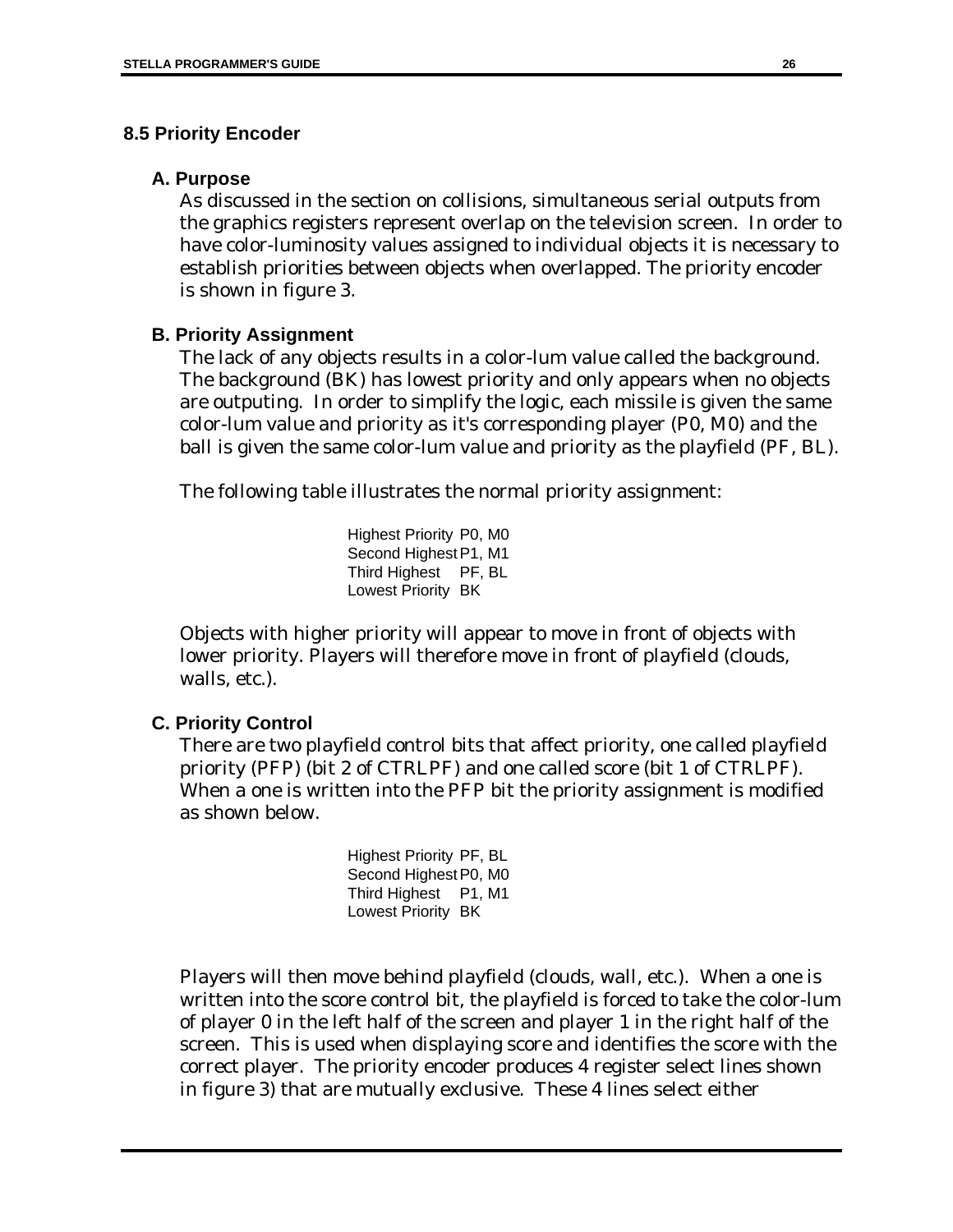background, player 0, player 1 or playfield, and only one of them can be true at a time.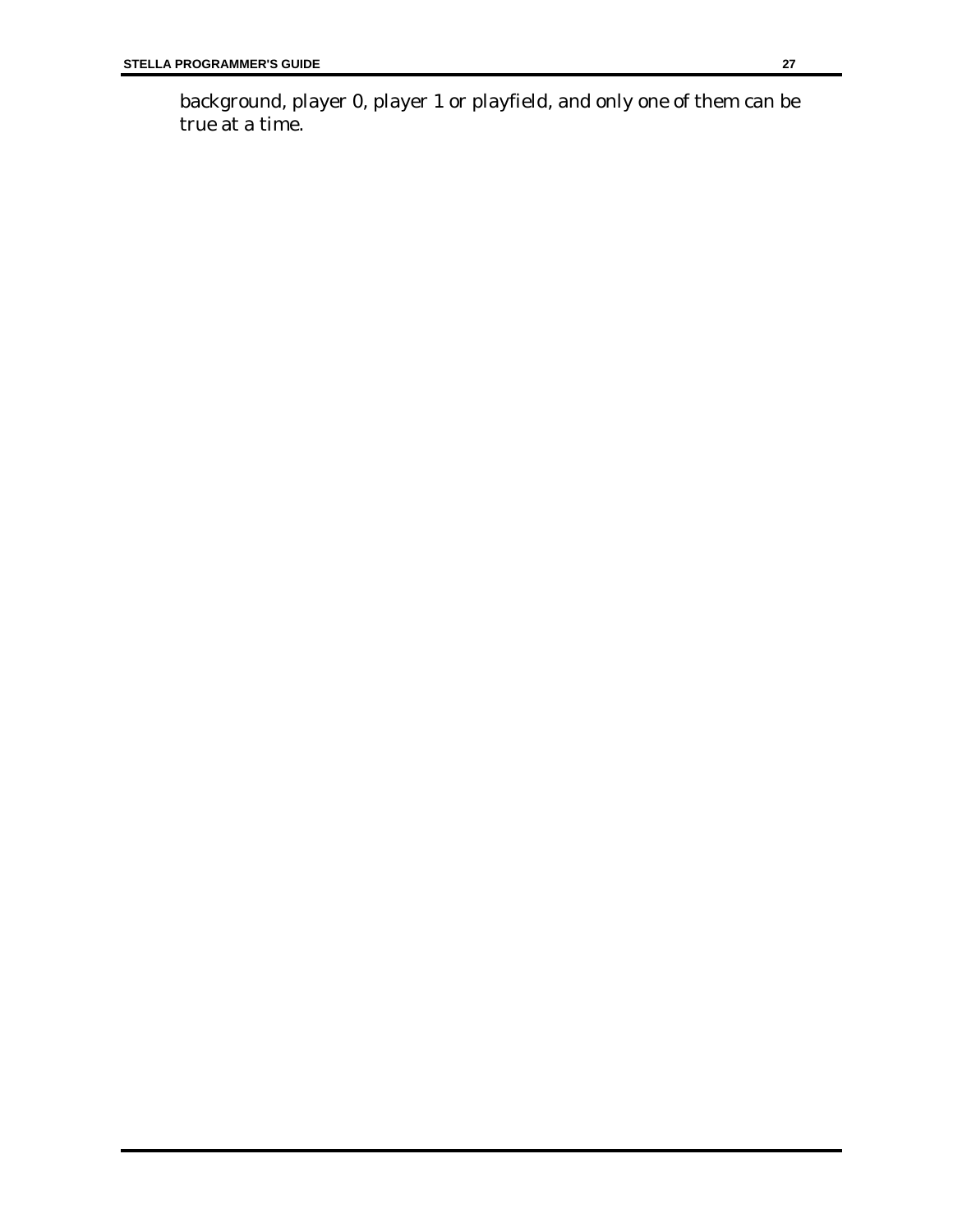### **9 Color Luminance Registers**

### **A. Description**

There are four registers (shown in figure 3) that contain color-lum codes. Four bits of color code and three its of luminance code may be written into each of these registers (COLUP0, COLUP1, COLUPF, COLUBK) by the microprocessor at any time. These codes (representing 16 color values and 8 luminance values) are given in the Detailed Address List.

### **B. Multiplexing**

The serial graphics output from all six objects is examined by the priority encoder which activates one of the four select lines into a 4 x 7 multiplexer. This multiplexer (shown in figure 3) then selects one of the four color-lum registers as a 7 line output. Three of these lines are binary coded luminosity and go directly to chip output pads. The other four lines go to the color phase shifter.

### **10. Color Phase Shifter**

This portion of the chip (shown in figure 3) produces a reference color output (color burst) during horizontal blank and then during the unblanked portion of the line it produces a color output shifted in phase with respect to the color burst. The amount of phase shift determines the color and is selected by the four color code lines from the Color-lum multiplexer. Binary code 0 selects no color. Code 1 selects gold (same phase as color burst). Codes 2 (0010) through 15 (1111) shift the phase from zero through almost 360 degrees allowing selection of 15 total colors around the television color wheel.

#### **11. Audio Circuits**

Two audio circuits are incorporated on this chip. They are identical and completely independent, although their outputs could be combined externally into one speaker. Each audio circuit consists of parts described below, and in figure 7.

#### **A. Frequency Select**

Clock pulses (at approximately 30 KHz) from the horizontal sync counter pass through a divide by N circuit which is controlled by the output code from a five bit frequency register (AUDF). This register can be loaded (written) by the microprocessor at any time, and causes the 30 KHz clocks to be divided by 1 (code 00000) through 32 (code 11111). This produces pulses that are digitally adjustable from approximately 30 KHz to 1 KHz and are used to clock the noise-tone generator.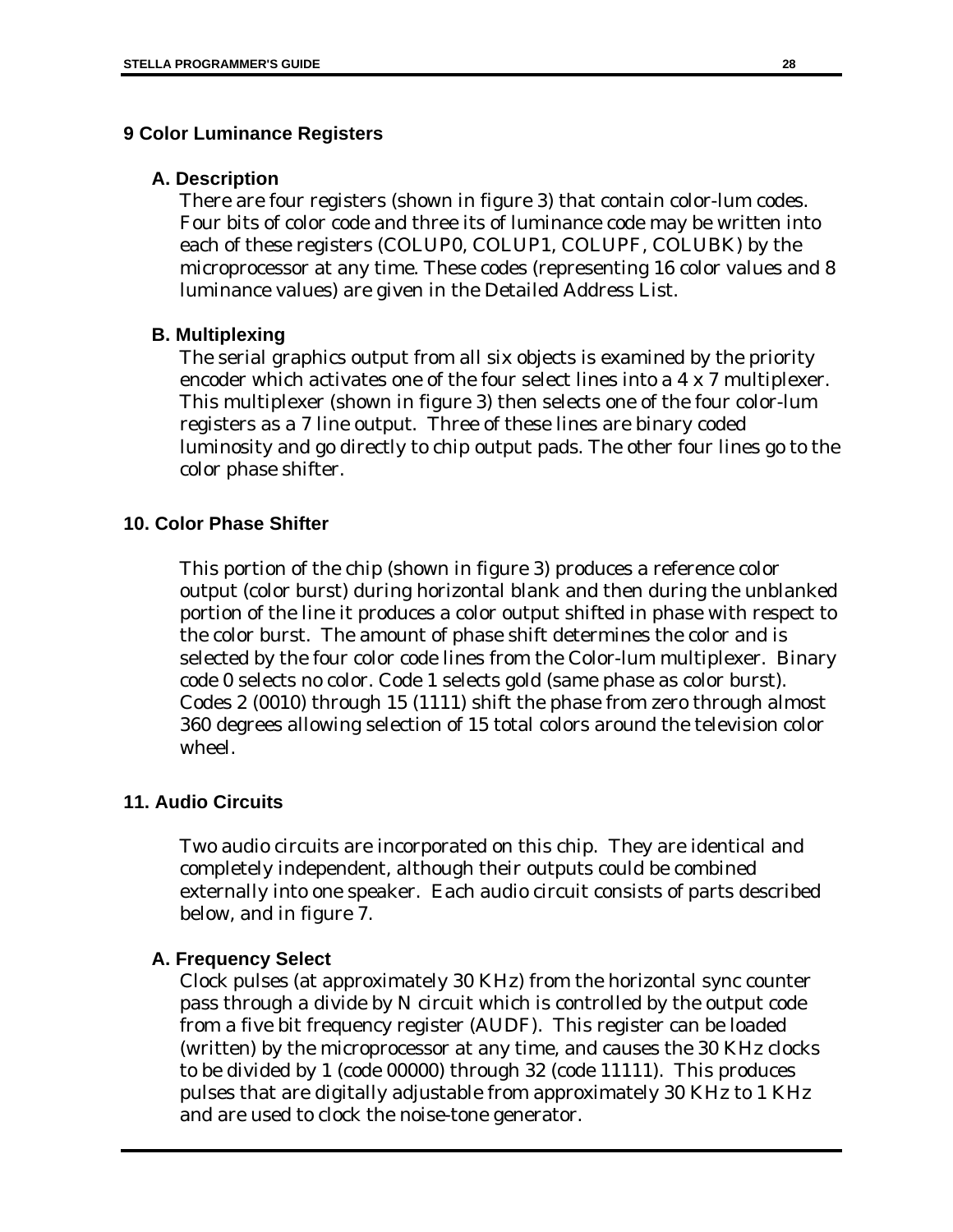### **B. Noise-Tone Generator**

This circuit contains a nine bit shift counter which may be controlled by the output code from a four bit audio control register(AUDC), and is clocked by the frequency select circuit. The control register can be loaded by the microprocessor at any time, and selects different shift counter feedback taps and count lengths to produce a variety of noise and tone qualities.

### **C. Volume Select**

The shift counter output is used to drive the audio output pad through four driver transistors that are graduated in size. Each transistor is twice as large as the previous one and is enable by one bit from the audio volume register (AUDV). This audio volume register may be loaded by the microprocessor at any time. As binary codes 0 through 15 are loaded, the pad drive transistors are enabled in a binary sequence. The shift counter output therefore can pull down on the audio output pad with 16 selectable impedance levels.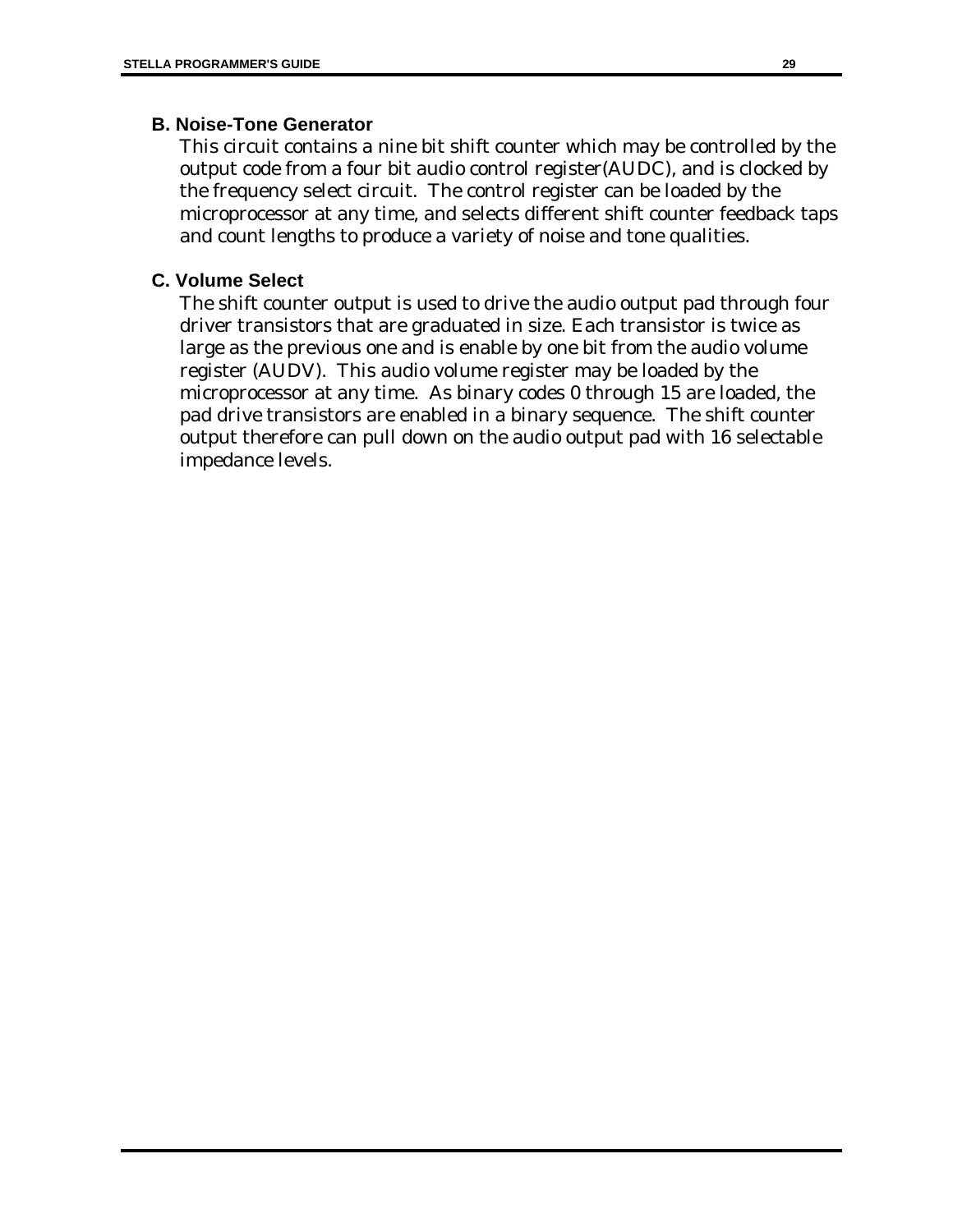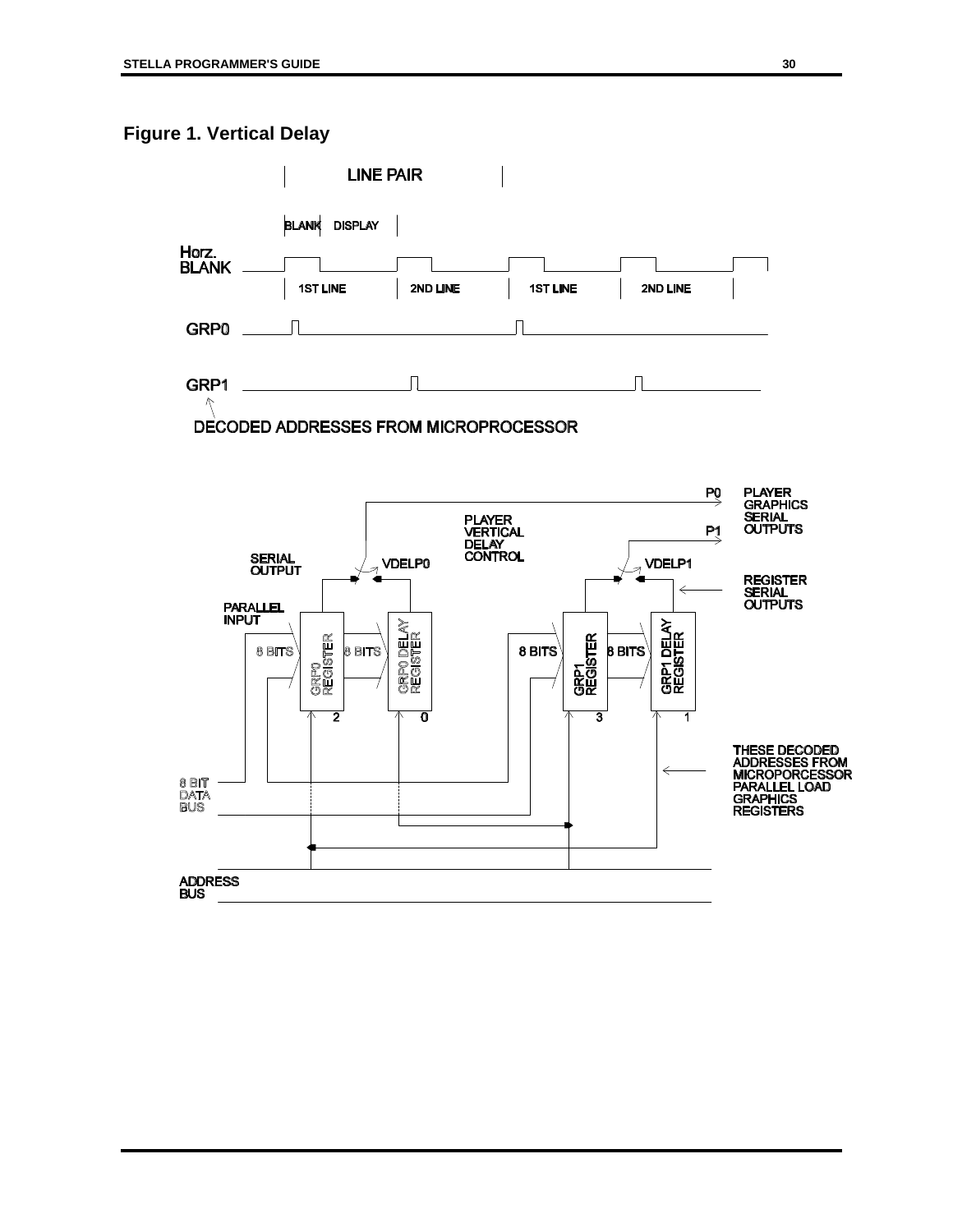### **Figure 2. Synchronization**



**Figure 3. Color-Luminance**

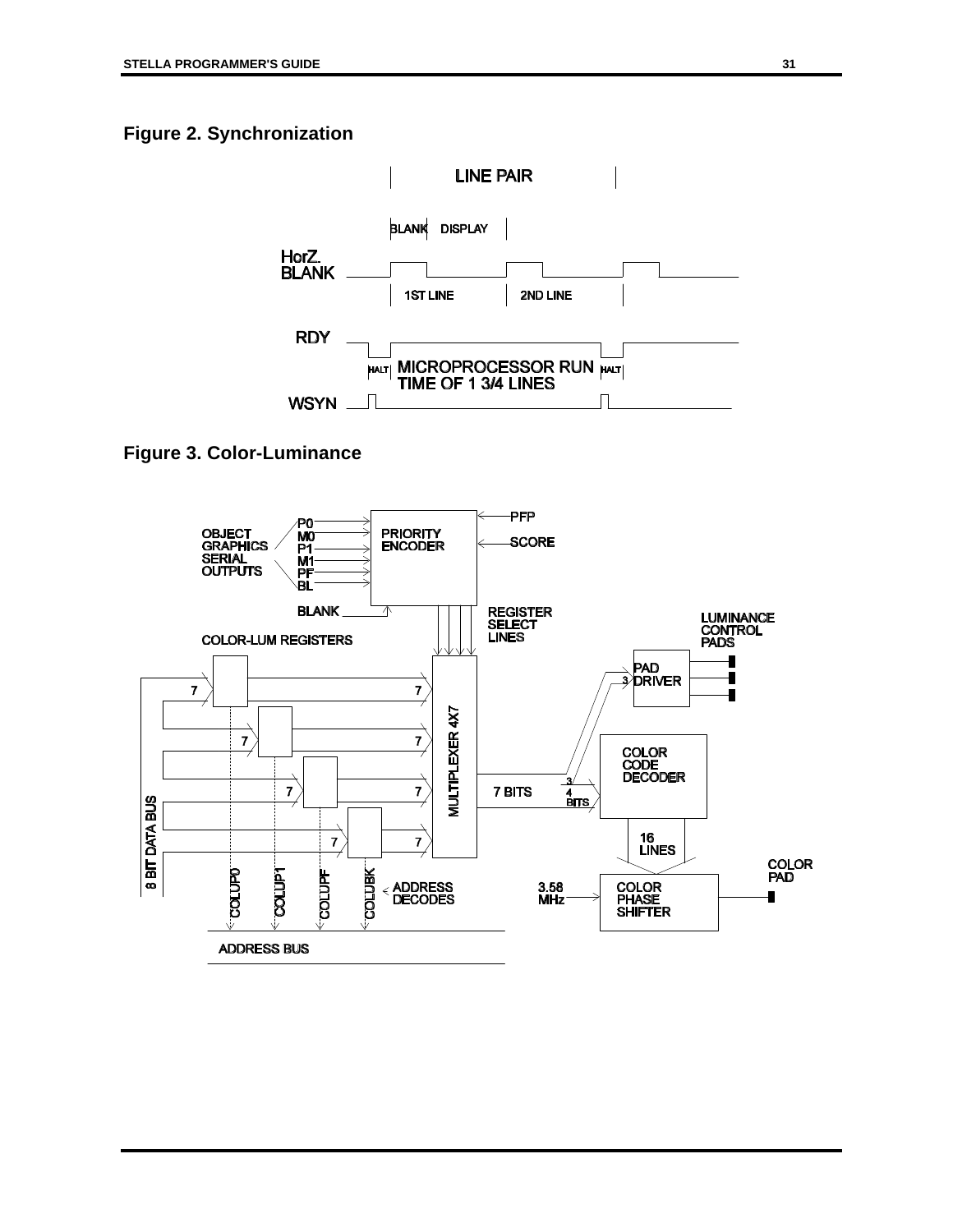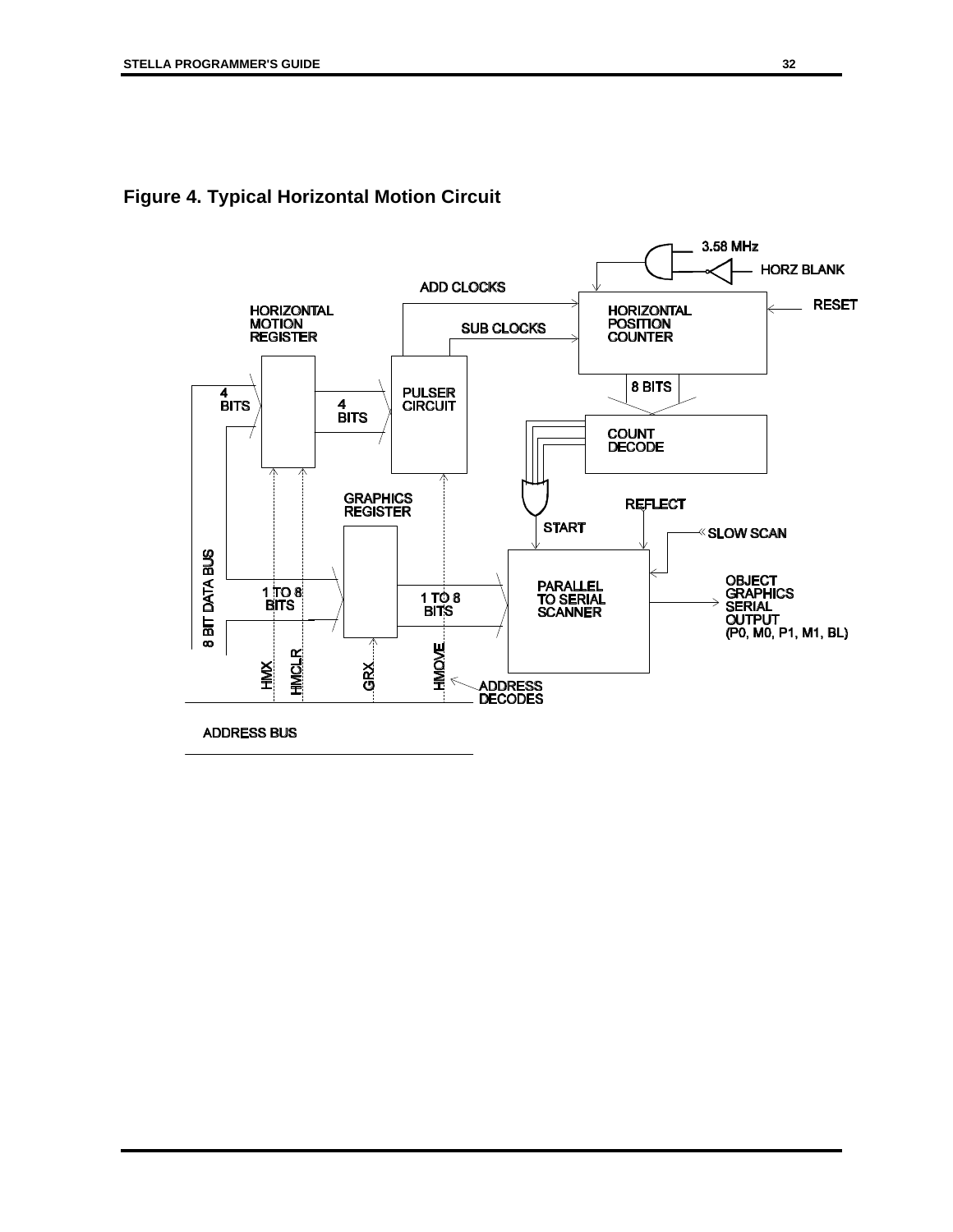# **Figure 5. Playfield Graphics**



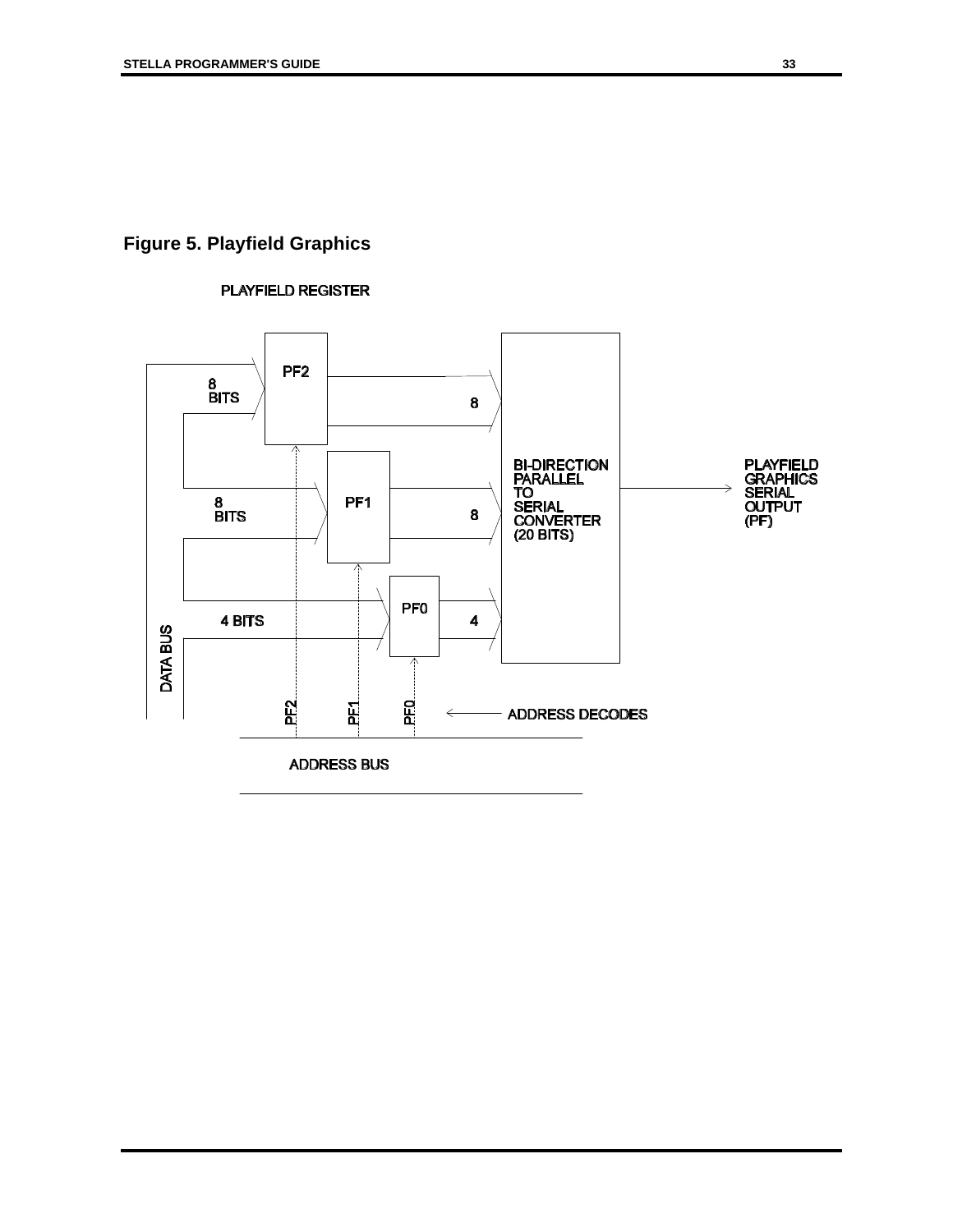**Figure 6. Collision Detection**

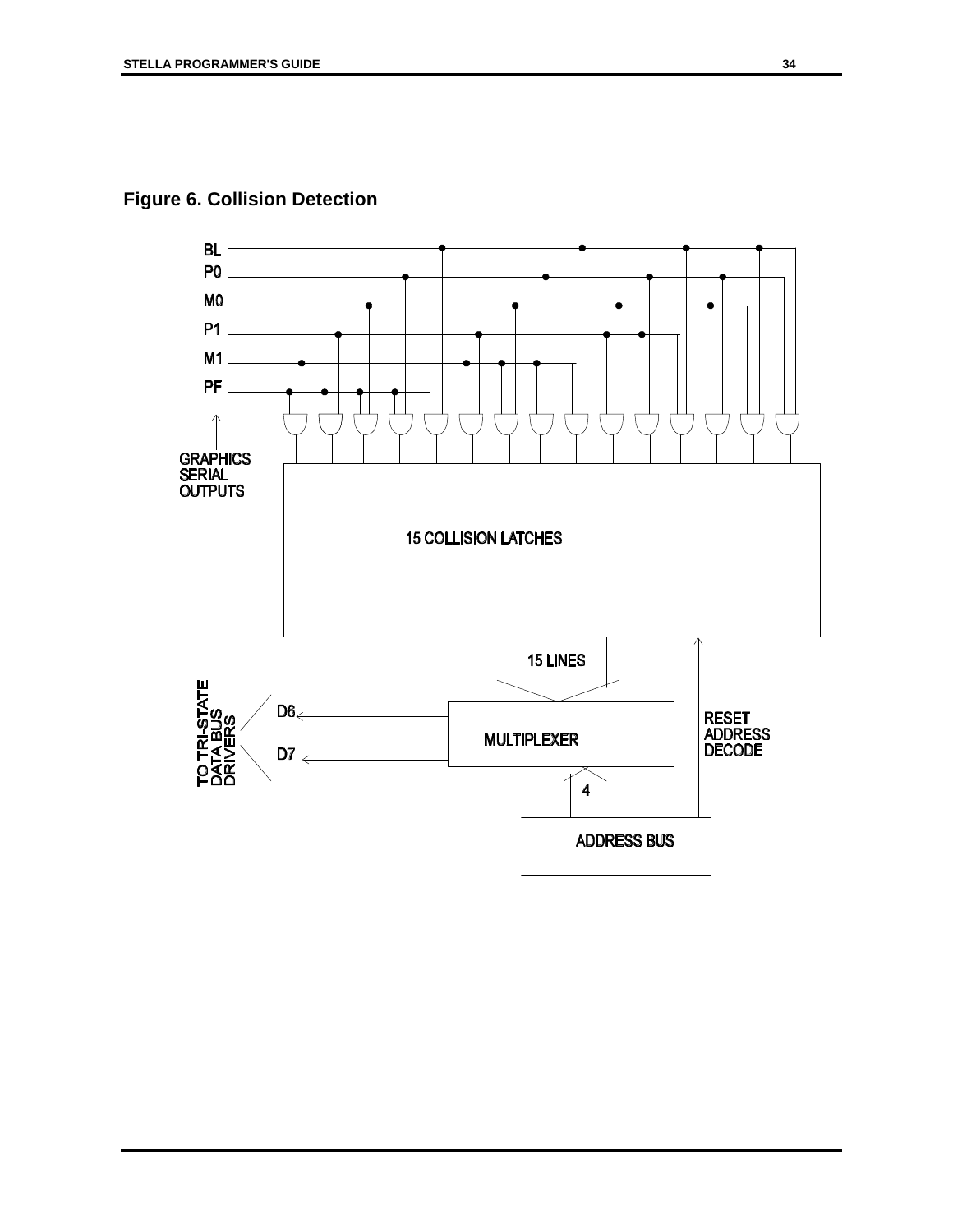**Figure 7. Audio Circuit**

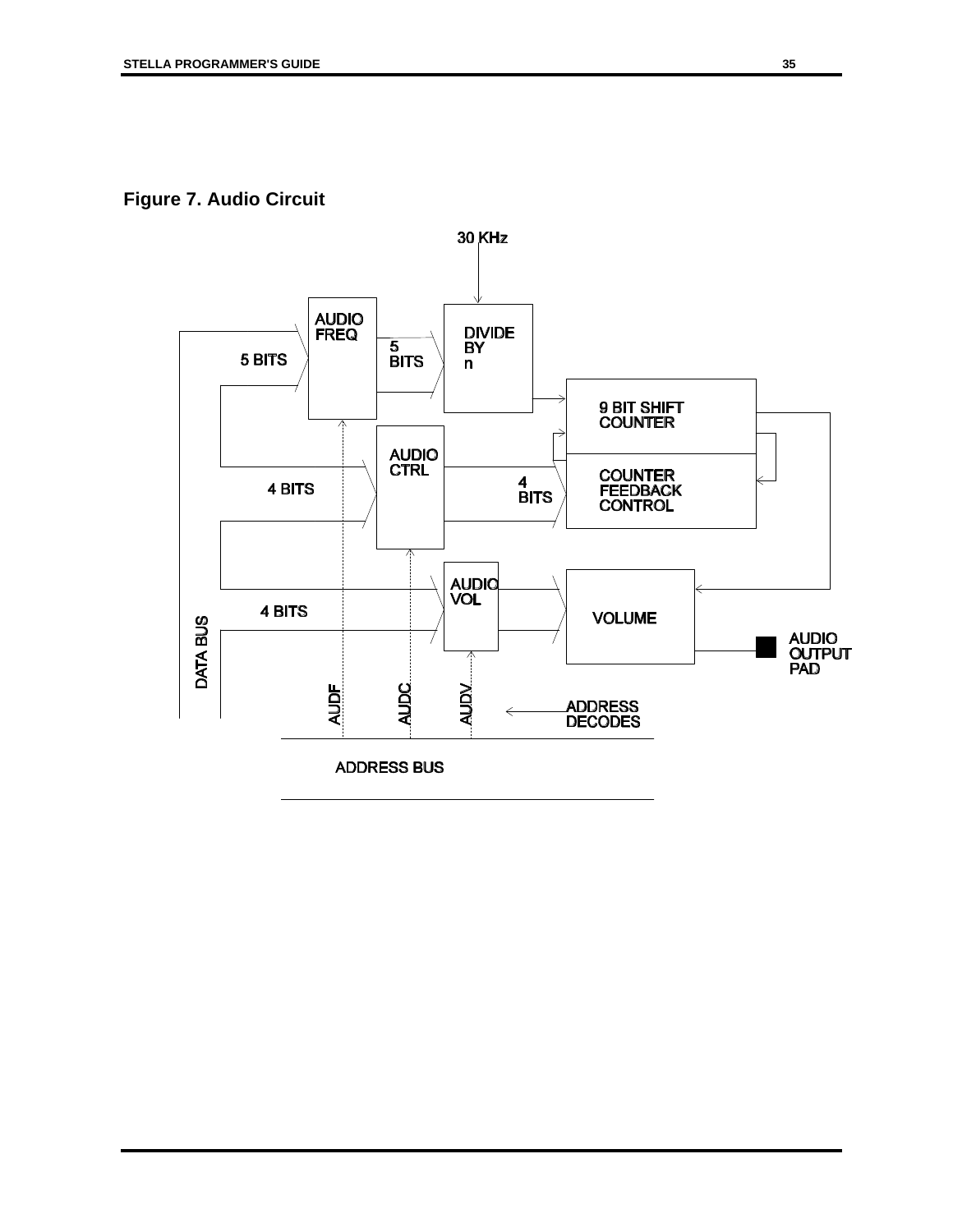### **Figure 8. Input Ports**

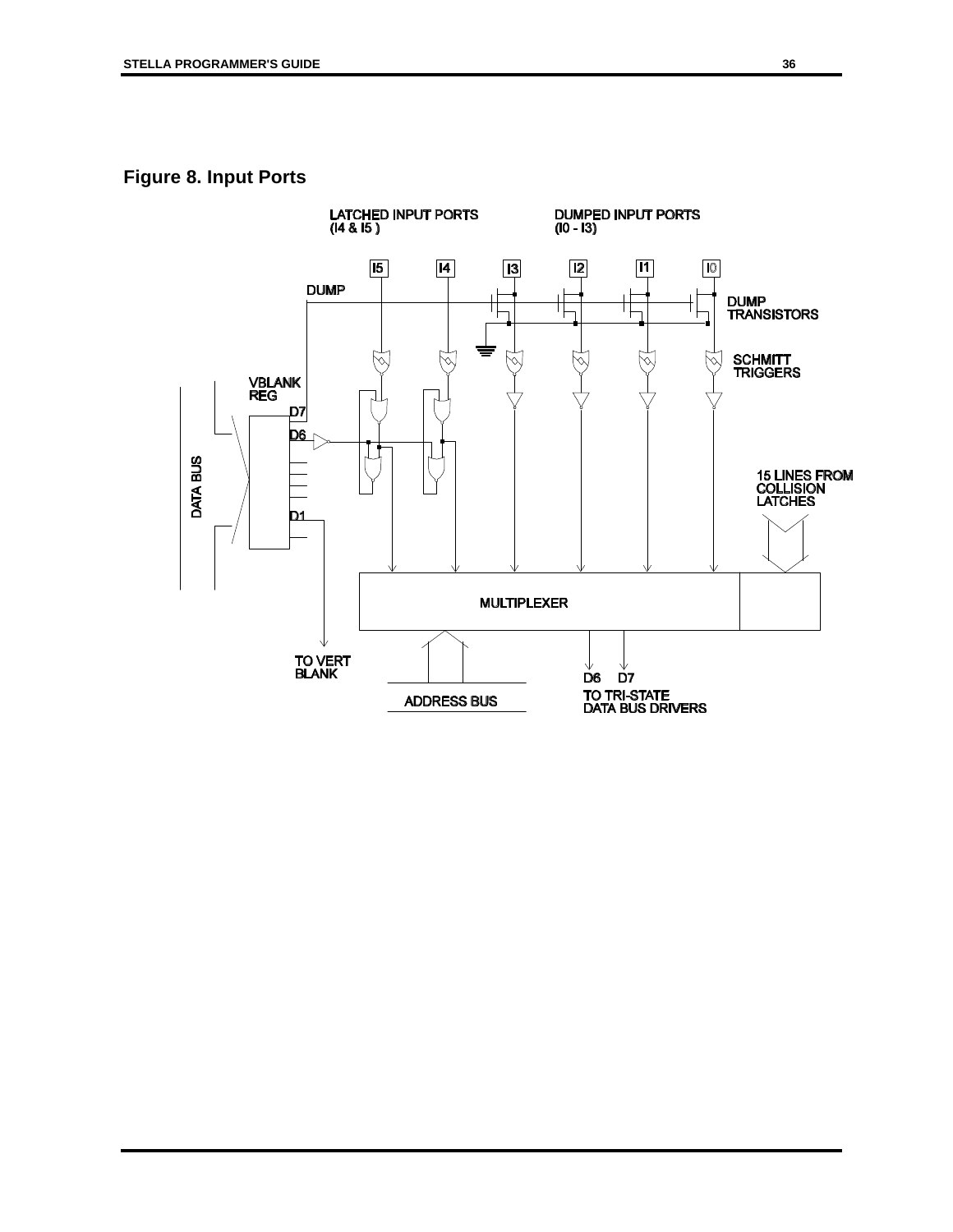**Figure 9. Game System**

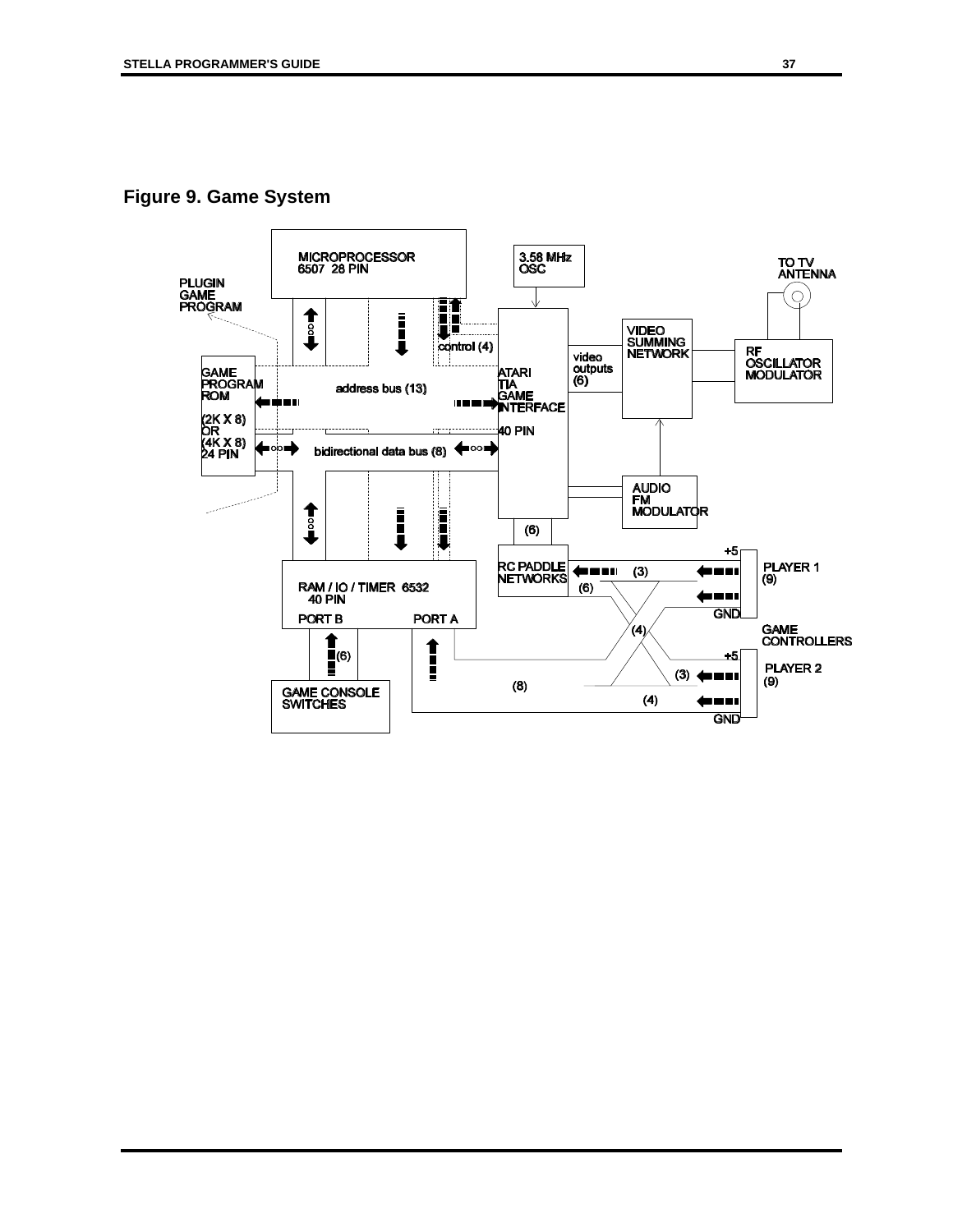#### **Write Address Detailed Functions**

#### **WSYNC (wait for sync)**

This address halts microporcessor by clearing RDY latch to zero. RDY is set true again by the leading edge of horizontal blank.

Data bits not used

#### **RSYNC (reset sync)**

This address resets the horizontal sync counter to define the beginning of horizontal blank time, and is used in chip testing.

Data bits not used

#### **VSYNC**

This address controls vertical sync time by writing D1 into the VSYNC latch

D<sub>1</sub>

D1  $[1]$  = start vert sync,  $0$  = stop vertical sync]

#### **VBLANK**

This address controls vertical blank and the latches and dumping transistors on the input ports by writing into bits D7, D6 and D1 of the VBLANK register.

| - | ነፍ |  |  |  |
|---|----|--|--|--|

D1  $[1]$  = start vert. blank,  $0$  = stop vert. blank]

D6  $[1 =$  Enable I4 I5 latches,  $0 =$  disable I4 I5 latches]

D7  $[1 =$  dump I6I1I2I3 ports to ground,  $0 =$  remove dump path to ground]

Note : Disable latches ( $\overline{D6} = 0$ ) also resets latches to logic true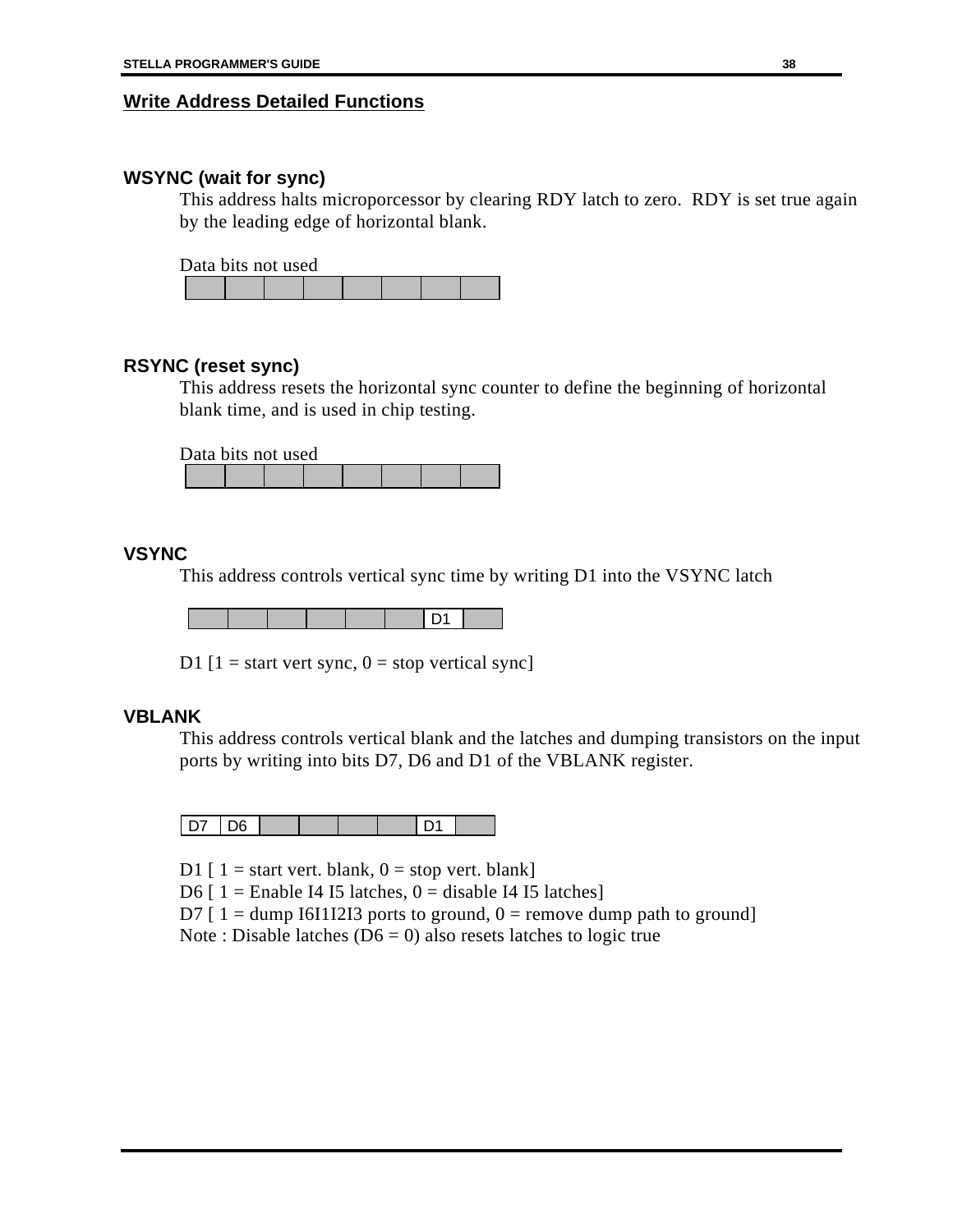### **PJ0 (PF1, PF2)**

These addresses are used to write into playfield registers



### **PLAYFIELD REGISTERS SERIAL OUTPUT**

|                 |     |   |   | 1 horizontal line (160 clocks) |                 |     |     |     |                 | Playfeld               |  |
|-----------------|-----|---|---|--------------------------------|-----------------|-----|-----|-----|-----------------|------------------------|--|
|                 |     |   |   |                                |                 |     |     |     |                 | <b>Reflect Control</b> |  |
|                 |     | O | ∩ | 7                              | 7<br>4          |     | 0   | 0   | 7               | $REF = 0$              |  |
| PF0             | PF1 |   |   | PF <sub>2</sub>                | PF <sub>0</sub> |     | PF1 |     | PF <sub>2</sub> |                        |  |
| center          |     |   |   |                                |                 |     |     |     |                 |                        |  |
|                 |     |   |   |                                |                 | U   | 0   |     |                 | $REF = 1$              |  |
| PF <sub>0</sub> | PF1 |   |   | PF2                            |                 | PF2 |     | PF1 | PF0             |                        |  |
|                 |     |   |   |                                |                 |     |     |     |                 |                        |  |

each bit  $=$  4 clocks

### **CTRLPF**

This address is uded to write into the playfield control registea (logic 1 causes action **as described below**)

|  |  |  | ነቦ |
|--|--|--|----|
|  |  |  |    |

 $D0 = REF$  (reflect playfield)

D1 = SCORE (left half of playfield gets color of player 0, right half gets color of player 1)

 $D2 = PFP$  (playfield gets priority over players so they can move behind the playfield)  $D4 & D5 = BALL$  SIZE

| $D^s$ |                   | Width    |
|-------|-------------------|----------|
| 0     | 0                 | 1 clock  |
| 0     | 1                 | 2 clocks |
| 1     | $\mathbf{\Omega}$ | 4 clocks |
|       |                   | 8 clocks |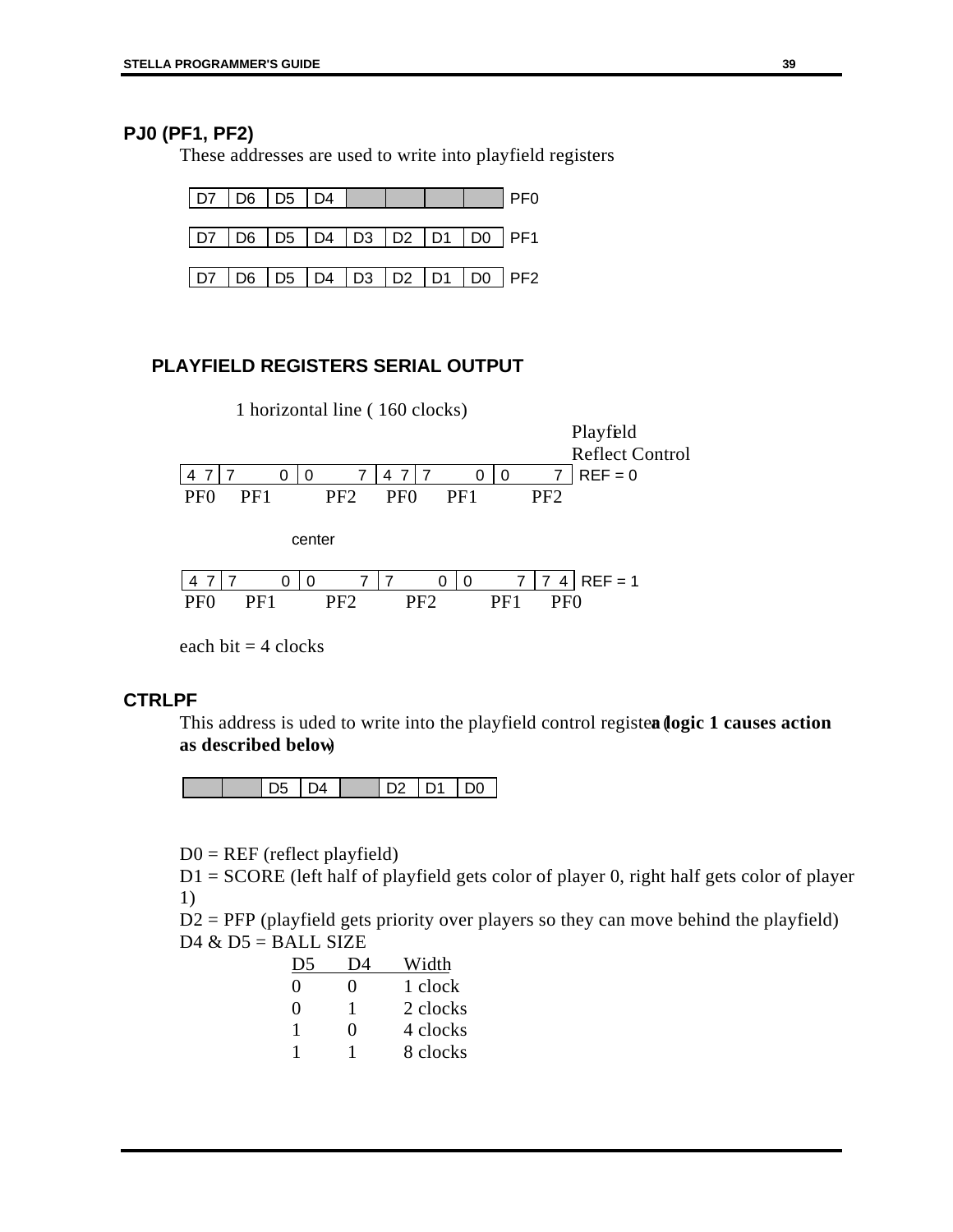### **NUSIZ0 (NUSIZ1)**

These addresses control the number and size of players and missiles.

|              |  | D5 | D4             |    | D2 | D1       | מכ |  |
|--------------|--|----|----------------|----|----|----------|----|--|
| Missile Size |  |    | D <sub>5</sub> | )Δ |    | Width    |    |  |
|              |  |    |                |    |    | 1 clock  |    |  |
|              |  |    |                |    |    | 2 clocks |    |  |
|              |  |    |                | 0  |    | 4 clocks |    |  |
|              |  |    |                |    |    | 8 clocks |    |  |

### Player-Missile number & player size



### **RESP0 (RESP1, RESM0, RESM1, RESBL)**

These addresses are used to reset players, missiles and the ball. The object will begin its serial graphics at the time of a horizontal line at which the reset address occurs.

No data bits are used

#### **RESMP0 (RESMP1)**

These addresses are used to reset the hoiz. location of a missile to the center of it's corresponding player. As long as this control bit is true (1) the missile will remain locked to the center of it's player and the missile graphics will be siddabled. When a zero is written into this location, the missile is enabled, and can be moved independently from the player.



D1 = RESMP (missile-player reset)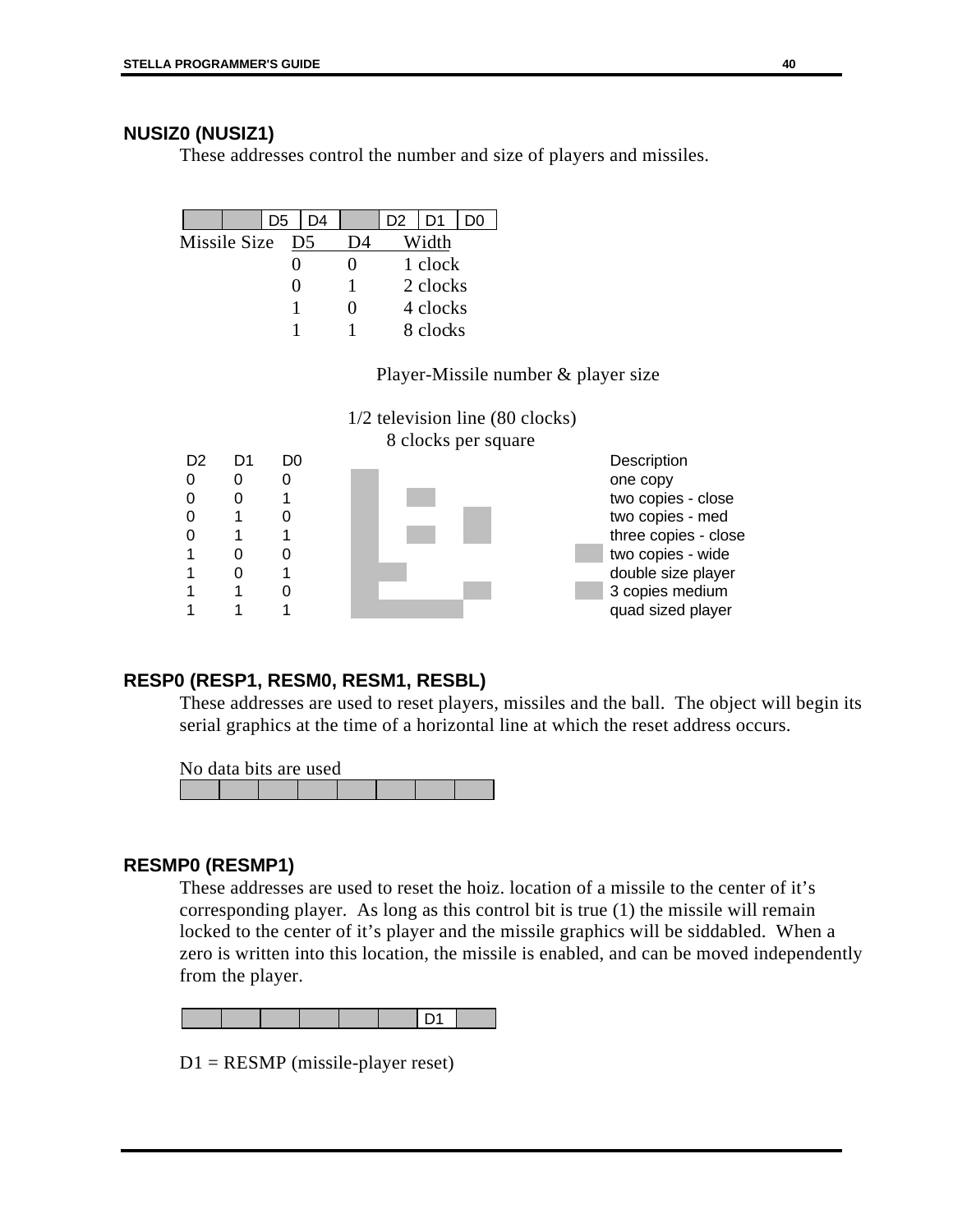### **HMOVE**

This address causes the horizontal motion register values to be acted upon during the horizontal blank time in which it occurs. It must occur at the beginning of horiz. blank in order to allow time for generation of extra clock pulses into the horizontal position counters if motion is desired this command must immediately follow a WSYNC command in the program.

No data bits are used

#### **HMCLR**

This address clears all horizontal motion registers to zero (no motion)

No data bits are used

### **HMP0 (HMP1, HMM0, HMM1, HMBL)**

These addresses write data (horizontal motion values) into the horizontal motion registers. These registers will cause horizontal motion only when commanded to do so by the horiz. move command HMOVE.

The motion values are coded as shown below :

| D7 | D6 | D5 | D4 |      |                  |
|----|----|----|----|------|------------------|
| O  |    |    | 1  | $+7$ |                  |
| 0  |    |    | 0  | $+6$ |                  |
| 0  |    | Ω  | 1  | $+5$ | Move left        |
|    |    | O  | ი  | $+4$ | indicated number |
| 0  | O  |    | 1  | $+3$ | of clocks        |
| U  | O  |    | O  | $+2$ |                  |
| 0  | 0  | 0  |    | $+1$ |                  |
| 0  | 0  | Ω  | ი  | 0    | No Motion        |
| 1  | 1  | 1  | 1  | -1   |                  |
|    |    |    | ი  | $-2$ |                  |
|    |    | O  | 1  | $-3$ |                  |
|    |    | Ω  | O  | -4   | move right       |
|    | ი  |    |    | -5   | indicated number |
|    | U  |    | ი  | -6   | of clocks        |
|    | ი  | O  | 1  | $-7$ |                  |
|    |    | 0  |    | -8   |                  |

WARNING : These motion registers should not be modified during the 24 computer cycles immediately following an HMOVE command. Unpredictable motion values may result.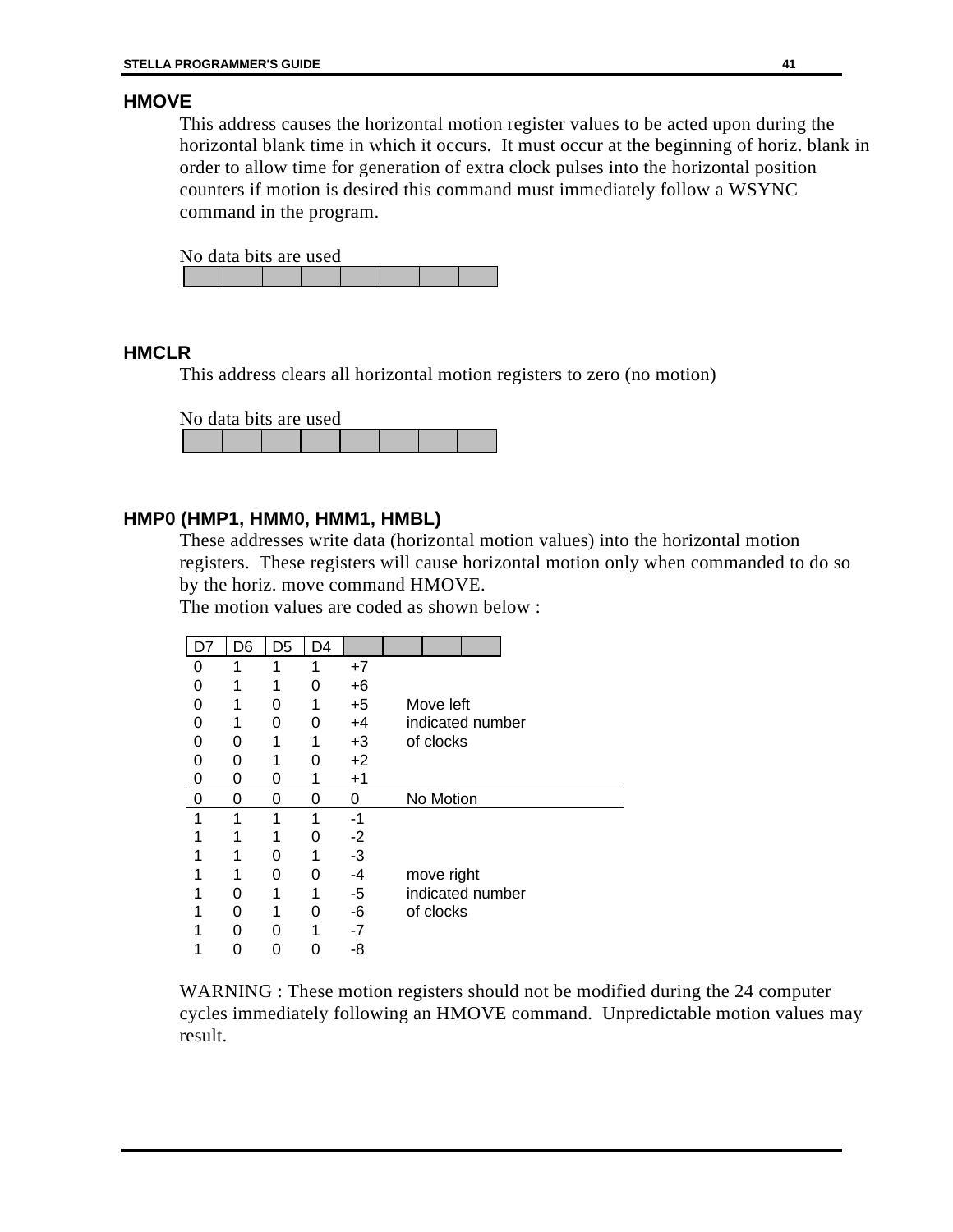### **ENAM0 (ENAM1, ENABL)**

These addresses write D1 into the 1 bit missile or ball graphics registers.

D1

D1 -  $[0 =$  dissables object, 1 = enables object]

#### **GRP0 (GRP1)**

These addresses write data into the player graphics registers.

D7 D6 D5 D4 D3 D2 D1 D0

Note: serial output begins with D7, unless REFP0 (REFP1) = 1

#### **REFP0 (REFP1)**

These addesses write D3 into the 1 bit player reflect registers

D<sub>3</sub>

D3 -  $[0]$  = no reflect, D7 of GRP on left, 1 = reflect, D0 of GRP on left

#### **VDELP0 (VDELP1, VDELBL)**

These addresses write D0 into the 1 bit vertical delay registers, to delay players or ball by one vertical line.

D0

D0 -  $[0 = no$  delay,  $1 =$  delay]

#### **CXCLR**

This adderess clears all collision latches to zero (no collision)

No data bits are used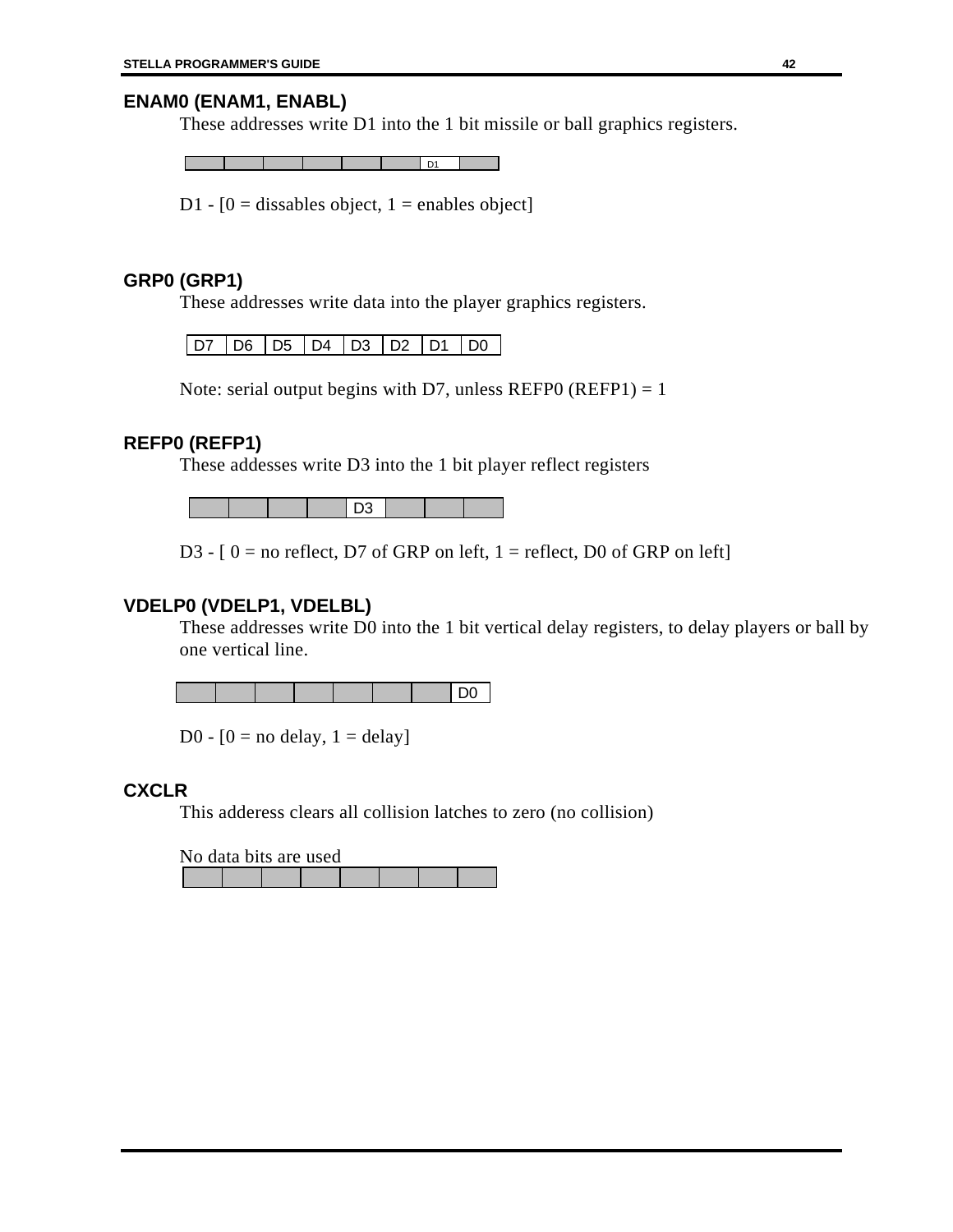## **COLUP0 (COLUP1, COLUPF, COLUBK)**

These addresses write data into the player, playfield, adn background color-luminance registers

| COLOR              |   | D6 | D <sub>5</sub> | D4 | D <sub>3</sub> | D <sub>2</sub> | D1 | <b>LUM</b> |
|--------------------|---|----|----------------|----|----------------|----------------|----|------------|
| grey - gold        | O | 0  | 0              | 0  | 0              | 0              | 0  | black      |
|                    | 0 | 0  | 0              |    | 0              | 0              |    | dark grey  |
| orange, brt-org    | 0 | 0  |                | 0  | 0              |                | ŋ  |            |
|                    | 0 | 0  |                |    | 0              | 1              |    | grey       |
| pink - purple      | 0 |    | 0              | 0  |                | 0              |    |            |
|                    | 0 |    | 0              |    |                | 0              |    |            |
| purp-blue, blue    | 0 |    |                | 0  |                |                | 0  | light gret |
|                    | O |    |                |    |                | 1              | 1  | white      |
| blue - It. blue    |   | 0  | 0              | 0  |                |                |    |            |
|                    |   | 0  | 0              |    |                |                |    |            |
| torq. - grn. blue  |   | 0  |                | ი  |                |                |    |            |
|                    |   | 0  |                |    |                |                |    |            |
| grn. - yel. grn.   |   |    | 0              | 0  |                |                |    |            |
|                    |   |    | ი              |    |                |                |    |            |
| org. grn - It org. |   |    |                |    |                |                |    |            |
|                    |   |    |                |    |                |                |    |            |

### **AUDF0 (AUDF1)**

These addresses write data into the audio frequency divider registers.

|  |  | D3           | D <sub>2</sub> | D1 | D0 | 30KHz divided by |
|--|--|--------------|----------------|----|----|------------------|
|  |  |              | 0              |    |    | no division      |
|  |  | $\mathbf{0}$ | $\mathbf{U}$   | O  |    | divide by 2      |
|  |  | $\mathbf{0}$ | $\Omega$       |    |    | divide by 3      |
|  |  | .            | .              | .  | .  |                  |
|  |  |              |                |    | O  | divide by 31     |
|  |  |              |                |    |    | divide by 32     |
|  |  |              |                |    |    |                  |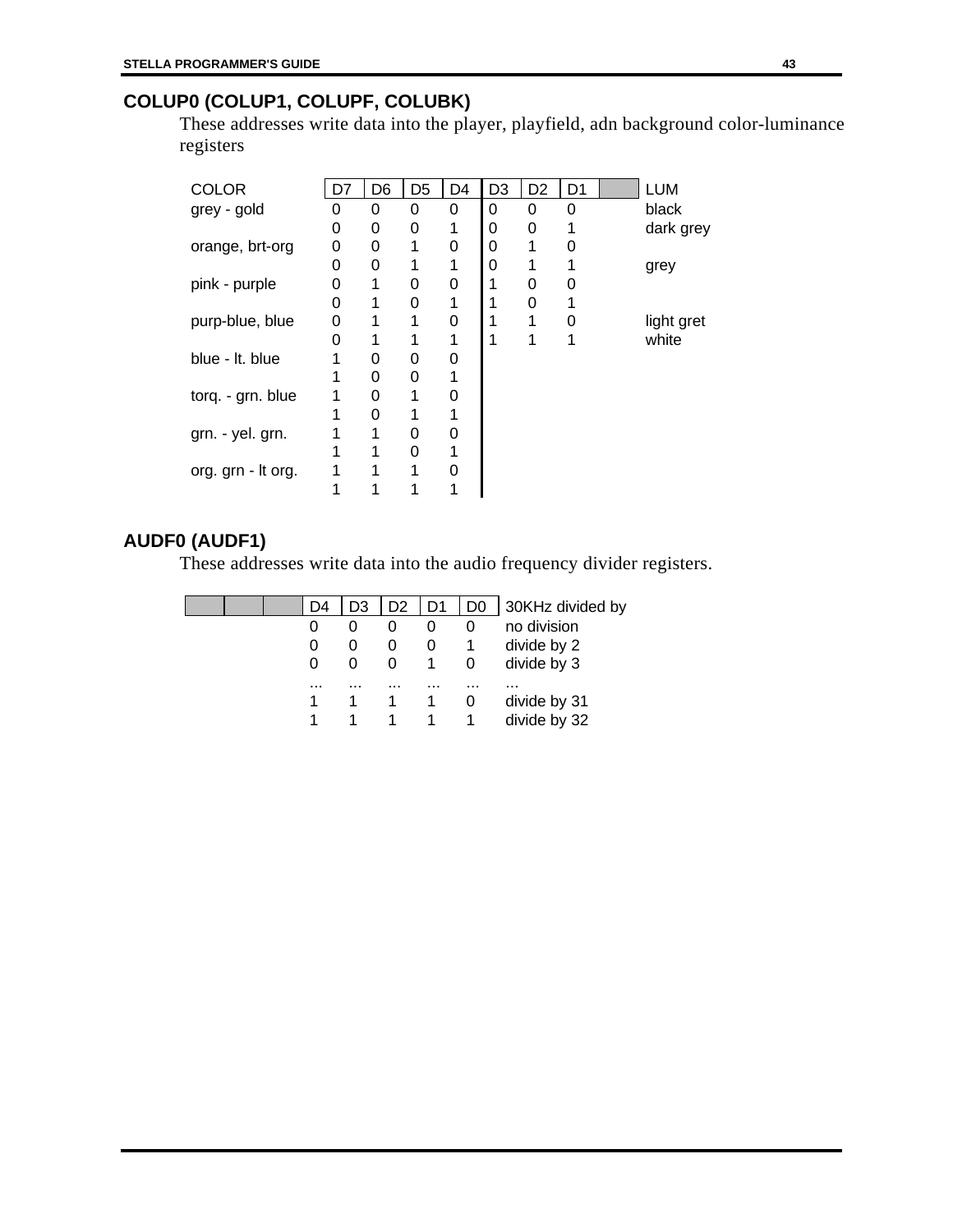# **AUDC0 (AUDC1)**

These addresses write data into the audio control registers which control the noise content and additional division of the audio output.

|  |  | D3 | D <sub>2</sub> | D1 | D0 | Type of noise or<br>division |
|--|--|----|----------------|----|----|------------------------------|
|  |  | O  | O              | 0  | 0  | set to 1                     |
|  |  | 0  | 0              | 0  |    | 4 bit poly                   |
|  |  | 0  | 0              |    | 0  | div $15 - 4$ bit poly        |
|  |  | 0  | 0              |    | 1  | 5 bit poly -> 4 bit poly     |
|  |  | 0  |                | 0  | 0  | div 2 : pure tone            |
|  |  | 0  |                | 0  | 1  | div 2 : pure tone            |
|  |  | 0  |                |    | 0  | div 31 : pure tone           |
|  |  | ი  |                |    | 1  | 5 bit poly -> div 2          |
|  |  |    | O              | O  | 0  | 9 bit poly (white noise)     |
|  |  |    | O              | 0  |    | 5 bit poly                   |
|  |  |    | O              |    | 0  | div 31 : pure tone           |
|  |  |    | O              |    | 1  | set last 4 bits to 1         |
|  |  |    |                | Ω  | 0  | div 6 : pure tone            |
|  |  |    |                | O  | 1  | div 6 : pure tone            |
|  |  |    |                |    | 0  | div 93 : pure tone           |
|  |  |    |                |    |    | 5 bit poly div 6             |

### **AUDV0 (AUDV1)**

These addresses write data into the audio volume registers which set the pull down impedance driving the audio output pads.

|  |  | D3 | D <sub>2</sub> | D <sub>1</sub> | D <sub>0</sub> | Audio Output<br>Pull down current |
|--|--|----|----------------|----------------|----------------|-----------------------------------|
|  |  |    | 0              | O              | 0              | No output current                 |
|  |  | Ü  | 0              | Ω              |                | lowest                            |
|  |  |    | $\mathbf{0}$   |                |                |                                   |
|  |  |    | .              |                | $\cdots$       |                                   |
|  |  |    |                |                |                |                                   |
|  |  |    |                |                |                | highest                           |
|  |  |    |                |                |                |                                   |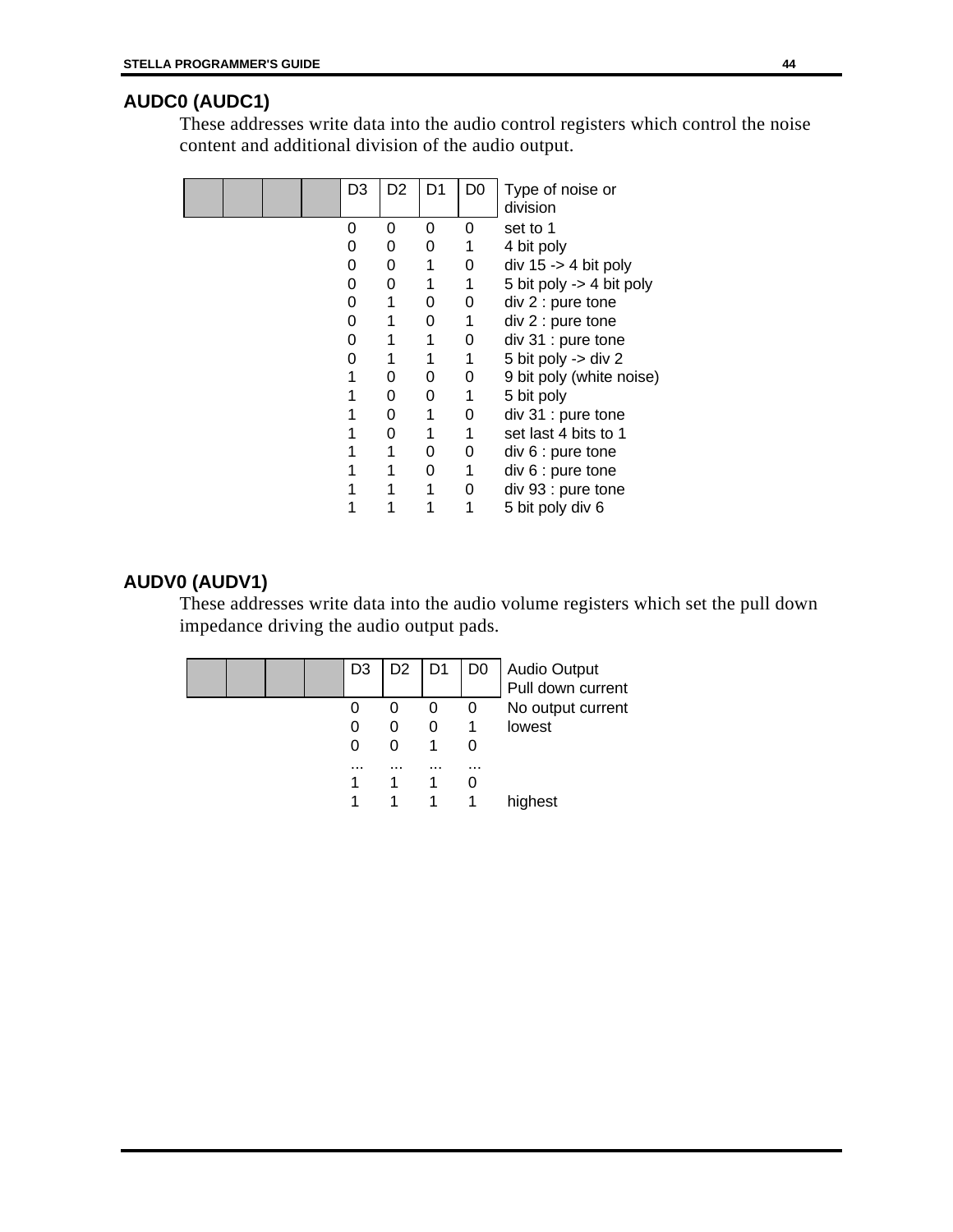### **WRITE ADDRESS SUMMARY**

| 6 bit          | Address          | 7              | 6            | 5             | 4              | 3              | $\overline{2}$ | 1              | 0            | Function                                     |  |
|----------------|------------------|----------------|--------------|---------------|----------------|----------------|----------------|----------------|--------------|----------------------------------------------|--|
| address        | Name             |                |              |               |                |                |                |                |              |                                              |  |
| 00             | <b>VSYNC</b>     |                |              |               |                |                |                | 1              |              | vertical sync set-clear                      |  |
| 01             | <b>VBLANK</b>    | 1              | 1            |               |                |                |                | $\mathbf{1}$   |              | vertical blank set-clear                     |  |
| 02             | <b>WSYNC</b>     |                | S            | t             | $\mathsf{r}$   | o              | b              | e              |              | wait for leading edge of horizontal<br>blank |  |
| 03             | <b>RSYNC</b>     |                | $\mathbf S$  | t             | r              | $\mathsf{o}$   | b              | е              |              | reset horizontal sync counter                |  |
| 04             | NUSIZ0           |                |              | 1             | 1              | 1              | 1              | 1              | 1            | number-size player-missile 0                 |  |
| 05             | NUSIZ1           |                |              | 1             | 1              | 1              | $\mathbf 1$    | $\mathbf 1$    | $\mathbf{1}$ | number-size player-missile 1                 |  |
| 06             | <b>COLUP0</b>    | 1              | 1            | 1             | 1              | $\mathbf 1$    | $\mathbf{1}$   | $\mathbf 1$    |              | color-lum player 0                           |  |
| 07             | COLUP1           | $\mathbf 1$    | $\mathbf 1$  | 1             | 1              | $\mathbf 1$    | $\mathbf{1}$   | $\mathbf{1}$   |              | color-lum player 1                           |  |
| 08             | <b>COLUPF</b>    | $\mathbf 1$    | 1            | 1             | $\mathbf 1$    | $\mathbf 1$    | $\mathbf 1$    | $\mathbf 1$    |              | color-lum playfield                          |  |
| 09             | <b>COLUBK</b>    | 1              | 1            | 1             | $\overline{1}$ | $\overline{1}$ | $\mathbf{1}$   | $\mathbf 1$    |              | color-lum background                         |  |
| 0A             | <b>CTRLPF</b>    |                |              | 1             | 1              |                | $\mathbf{1}$   | $\mathbf 1$    | $\mathbf{1}$ | control playfield ball size & collisions     |  |
| 0B             | REFP0            |                |              |               |                | $\mathbf 1$    |                |                |              | reflect player 0                             |  |
| 0C             | REFP1            |                |              |               |                | $\mathbf 1$    |                |                |              | reflect player 1                             |  |
| 0D             | PF <sub>0</sub>  | 1              | 1            | 1             | 1              |                |                |                |              | playfield register byte 0                    |  |
| 0E             | PF <sub>1</sub>  | 1              | 1            | 1             | 1              | 1              | $\mathbf{1}$   | $\mathbf{1}$   | $\mathbf{1}$ | playfield register byte 1                    |  |
| 0F             | PF <sub>2</sub>  | 1              | 1            | 1             | 1              | $\mathbf 1$    | $\mathbf{1}$   | $\mathbf{1}$   | $\mathbf{1}$ | playfield register byte 2                    |  |
| 10             | RESP0            |                | S            | $\mathfrak t$ | $\mathsf{r}$   | $\circ$        | $\mathsf b$    | $\mathsf{e}$   |              | reset player 0                               |  |
| 11             | RESP1            |                | S            | t             | $\mathsf{r}$   | $\circ$        | $\mathsf b$    | $\mathsf{e}$   |              | reset player 1                               |  |
| 12             | RESM0            |                | S            | t             | r              | $\circ$        | $\mathsf b$    | $\mathsf{e}$   |              | reset missile 0                              |  |
| 13             | RESM1            |                | S            | t             | $\mathsf{r}$   | $\circ$        | $\mathsf b$    | e              |              | reset missile 1                              |  |
| 14             | <b>RESBL</b>     |                | S            | t             | $\mathsf{r}$   | $\circ$        | $\mathsf b$    | $\mathsf{e}$   |              | reset ball                                   |  |
| 15             | AUDC0            |                |              |               |                | 1              | 1              | 1              | 1            | audio control 0                              |  |
| 16             | AUDC1            |                |              |               | 1              | 1              | 1              | $\mathbf 1$    | $\mathbf{1}$ | audio control 1                              |  |
| 17             | AUDF0            |                |              |               | $\mathbf 1$    | $\mathbf 1$    | $\mathbf{1}$   | $\mathbf 1$    | $\mathbf{1}$ | audio frequency 0                            |  |
| 18             | AUDF1            |                |              |               |                | $\mathbf{1}$   | $\mathbf{1}$   | $\mathbf 1$    | $\mathbf{1}$ | audio frequency 1                            |  |
| 19             | AUDV0            |                |              |               |                | 1              | $\mathbf 1$    | $\mathbf 1$    | $\mathbf 1$  | audio volume 0                               |  |
| 1A             | AUDV1            |                |              |               |                | $\mathbf 1$    | $\mathbf{1}$   | $\overline{1}$ | $\mathbf{1}$ | audio volume 1                               |  |
| 1B             | GRP <sub>0</sub> | 1              | 1            | 1             | 1              | $\mathbf 1$    | $\mathbf{1}$   | $\mathbf 1$    | $\mathbf{1}$ | graphics player 0                            |  |
| 1 <sup>C</sup> | GRP1             | $\overline{1}$ | 1            | 1             | $\mathbf 1$    | $\mathbf{1}$   | $\mathbf{1}$   | $\mathbf 1$    | $\mathbf{1}$ | graphics player 1                            |  |
| 1D             | <b>ENAMO</b>     |                |              |               |                |                |                | 1              |              | graphics (enable) missile 0                  |  |
| 1E             | ENAM1            |                |              |               |                |                |                | 1              |              | graphics (enable) missile 1                  |  |
| 1F             | <b>ENABL</b>     |                |              |               |                |                |                | $\mathbf{1}$   |              | graphics (enable) ball                       |  |
| 20             | HMP <sub>0</sub> | 1              | 1            | 1             | 1              |                |                |                |              | horizontal motion player 0                   |  |
| 21             | HMP1             | 1              | 1            | 1             | 1              |                |                |                |              | horizontal motion player 1                   |  |
| 22             | <b>HMM0</b>      | 1              | 1            | 1             | $\mathbf{1}$   |                |                |                |              | horizontal motion missile 0                  |  |
| 23             | HMM1             | 1              | 1            | 1             | $\mathbf{1}$   |                |                |                |              | horizontal motion missile 1                  |  |
| 24             | <b>HMBL</b>      | 1              | 1            | 1             | $\mathbf{1}$   |                |                |                |              | horizontal motion ball                       |  |
| 25             | VDELP0           |                |              |               |                |                |                |                | 1            | vertical delay player 0                      |  |
| 26             | VDEL01           |                |              |               |                |                |                |                | $\mathbf 1$  | vertical delay player 1                      |  |
| 27             | <b>VDELBL</b>    |                |              |               |                |                |                |                | $\mathbf{1}$ | vertical delay ball                          |  |
| 28             | RESMP0           |                |              |               |                |                |                | $\mathbf 1$    |              | reset missile 0 to player 0                  |  |
| 29             | RESMP1           |                |              |               |                |                |                | $\mathbf{1}$   |              | reset missile 1 to player 1                  |  |
| 2A             | <b>HMOVE</b>     |                | s            | t             | $\mathsf{r}$   | o              | b              | e              |              | apply horizontal motion                      |  |
| 2B             | <b>HMCLR</b>     |                | $\mathbf S$  | t             | r              | $\mathsf{o}$   | $\mathsf b$    | e              |              | clear horizontal motion registers            |  |
| 2C             | <b>CXCLR</b>     |                | $\mathbf{s}$ | $\mathsf{t}$  | $\mathsf{r}$   | $\mathsf{o}$   | $\sf b$        | e              |              | clear collision latches                      |  |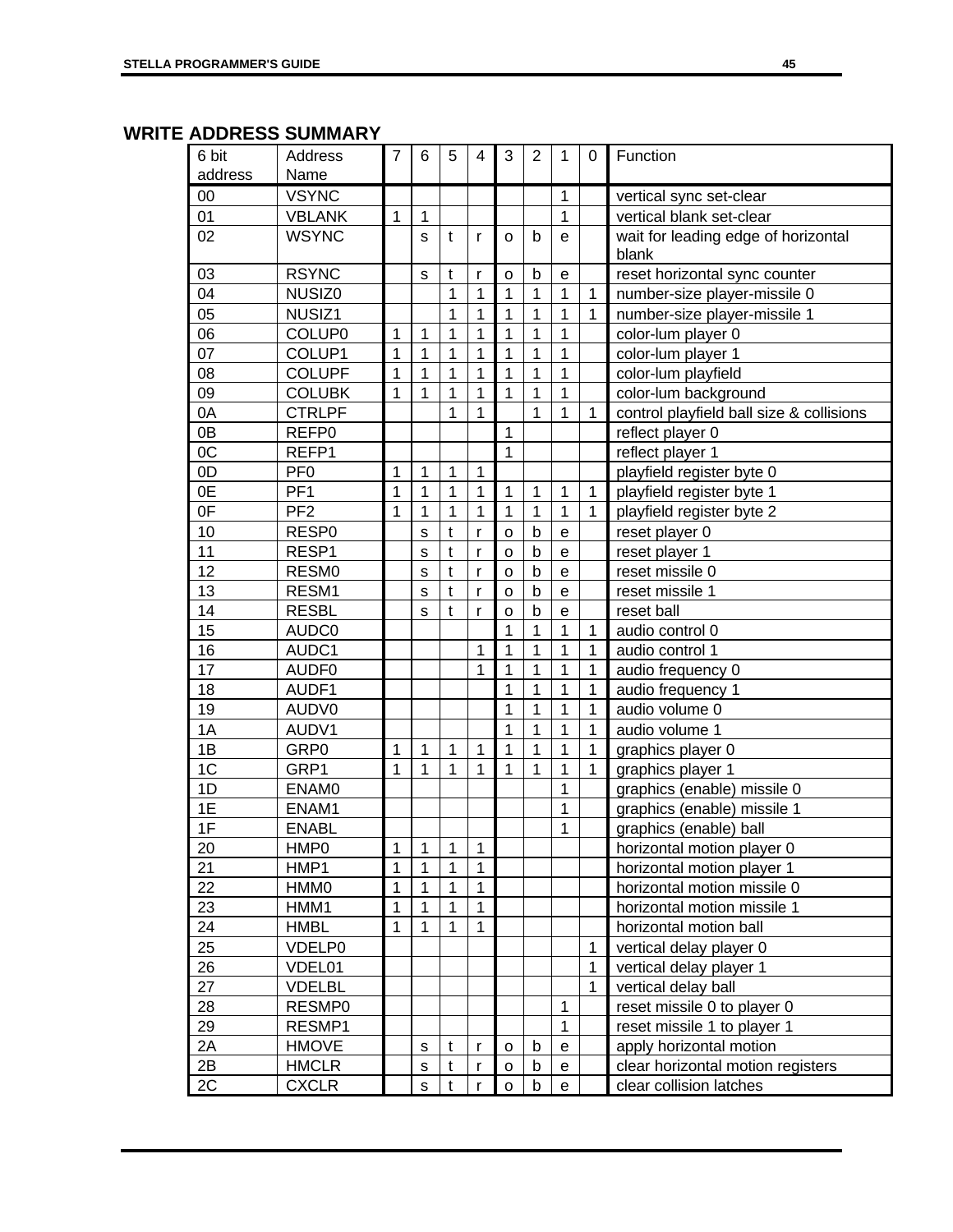| 6 bit          | Address            | 7            | 6 | 5 | 4 | 3 | 2 |  | 0 | Function                             |                               |                               |  |
|----------------|--------------------|--------------|---|---|---|---|---|--|---|--------------------------------------|-------------------------------|-------------------------------|--|
| address        | Name               |              |   |   |   |   |   |  |   |                                      | D7                            | D <sub>6</sub>                |  |
| $\overline{0}$ | <b>CXM0P</b>       | 1            | 1 |   |   |   |   |  |   | read collision                       | MO <sub>P1</sub>              | M <sub>0</sub> P <sub>0</sub> |  |
|                | CXM <sub>1</sub> P | 1            | 1 |   |   |   |   |  |   | read collision                       | M <sub>1</sub> P <sub>0</sub> | M1 P1                         |  |
| $\overline{2}$ | <b>CXP0FB</b>      | 1            | 1 |   |   |   |   |  |   | read collision                       | P <sub>0</sub> PF             | P <sub>0</sub> BL             |  |
| 3              | CXP1FB             | 1            | 1 |   |   |   |   |  |   | read collision                       | P1 PF                         | P1 BL                         |  |
| $\overline{4}$ | <b>CXM0FB</b>      | $\mathbf{1}$ |   |   |   |   |   |  |   | read collision                       | MO PF                         | M <sub>0</sub> BL             |  |
| 5              | CXM1FB             | 1            |   |   |   |   |   |  |   | read collision                       | M <sub>1</sub> PF             | M <sub>1</sub> BL             |  |
| 6              | <b>CXBLPF</b>      | 1            |   |   |   |   |   |  |   | read collision                       | <b>BL PF</b>                  | unused                        |  |
| $\overline{7}$ | <b>CXPPMM</b>      | 1            | 1 |   |   |   |   |  |   | read collision                       | <b>P0 P1</b>                  | <b>MO M1</b>                  |  |
| 8              | <b>INPTO</b>       | 1            |   |   |   |   |   |  |   | read pot port                        |                               |                               |  |
| 9              | INPT <sub>1</sub>  | 1            |   |   |   |   |   |  |   | read pot port                        |                               |                               |  |
| $\overline{A}$ | INPT <sub>2</sub>  | 1            |   |   |   |   |   |  |   | read pot port                        |                               |                               |  |
| B              | INPT <sub>3</sub>  | 1            |   |   |   |   |   |  |   | read pot port                        |                               |                               |  |
| C              | INPT4              | 1            |   |   |   |   |   |  |   | read input                           |                               |                               |  |
| D              | INPT5              | 1            |   |   |   |   |   |  |   | read input                           |                               |                               |  |
|                |                    |              |   |   |   |   |   |  |   | Note: I0, I2, I2, I3 can be grounded |                               |                               |  |
|                |                    |              |   |   |   |   |   |  |   | under software control.              |                               |                               |  |
|                |                    |              |   |   |   |   |   |  |   | 14, 15 can be converted to latched   |                               |                               |  |
|                |                    |              |   |   |   |   |   |  |   | inputs under software control        |                               |                               |  |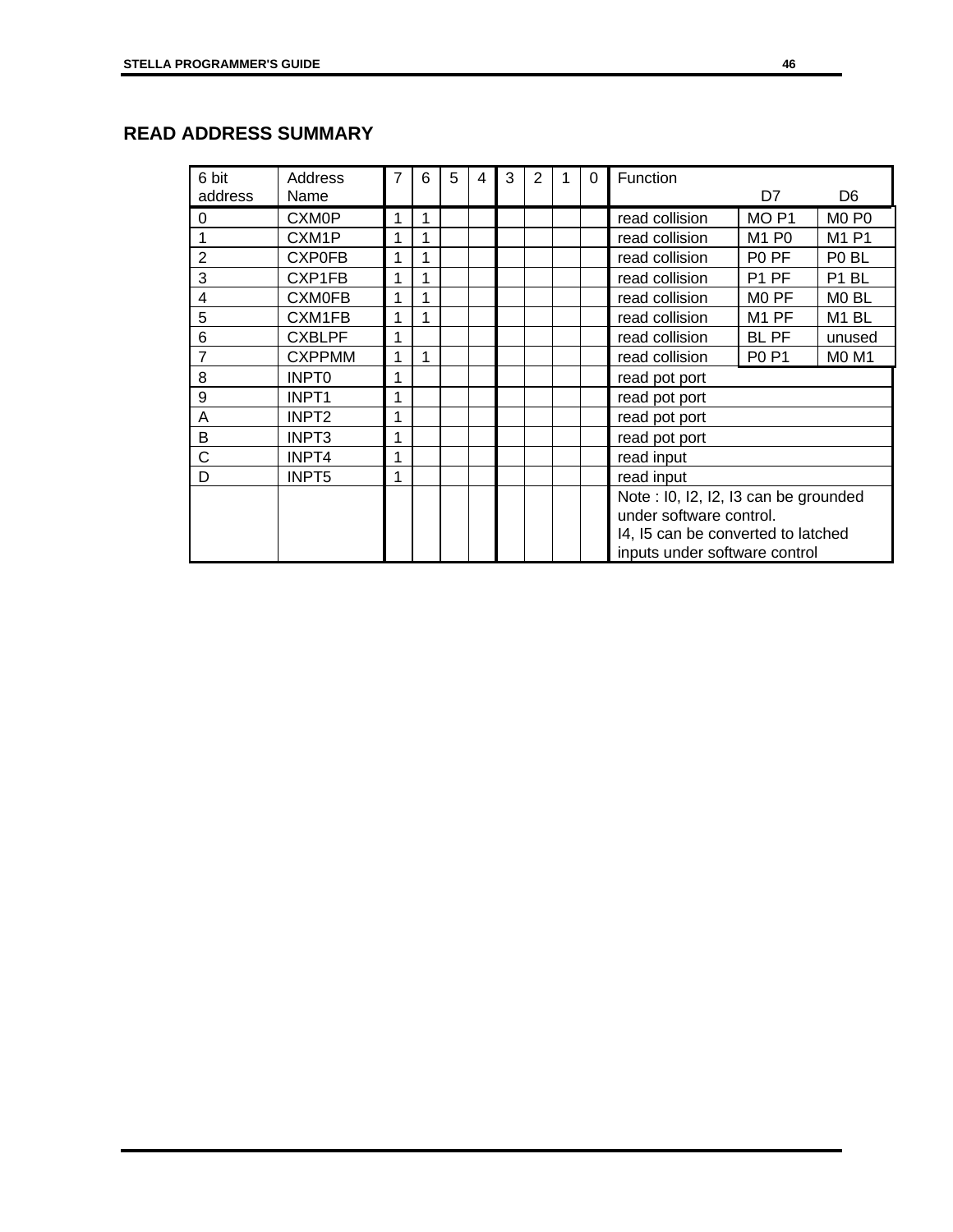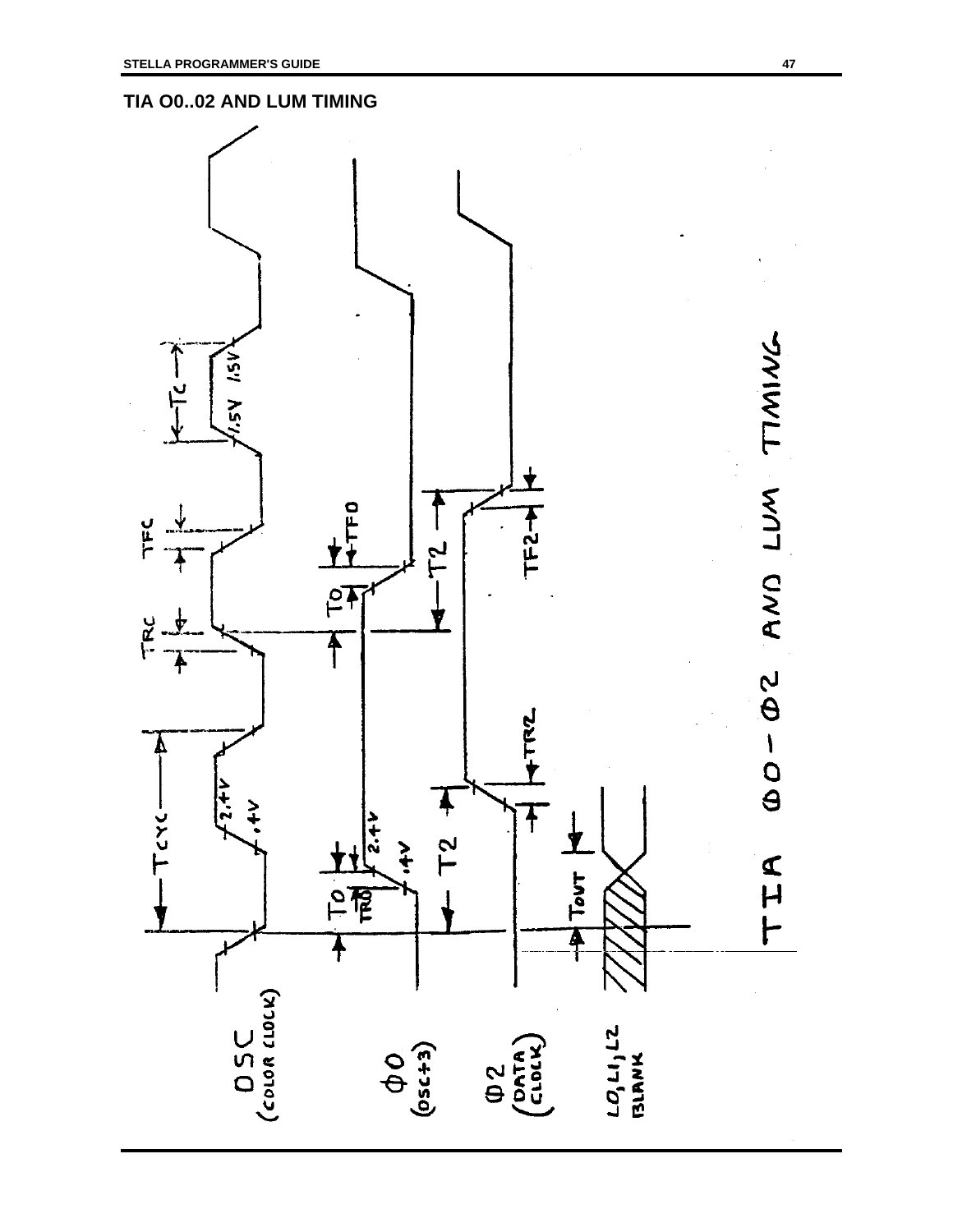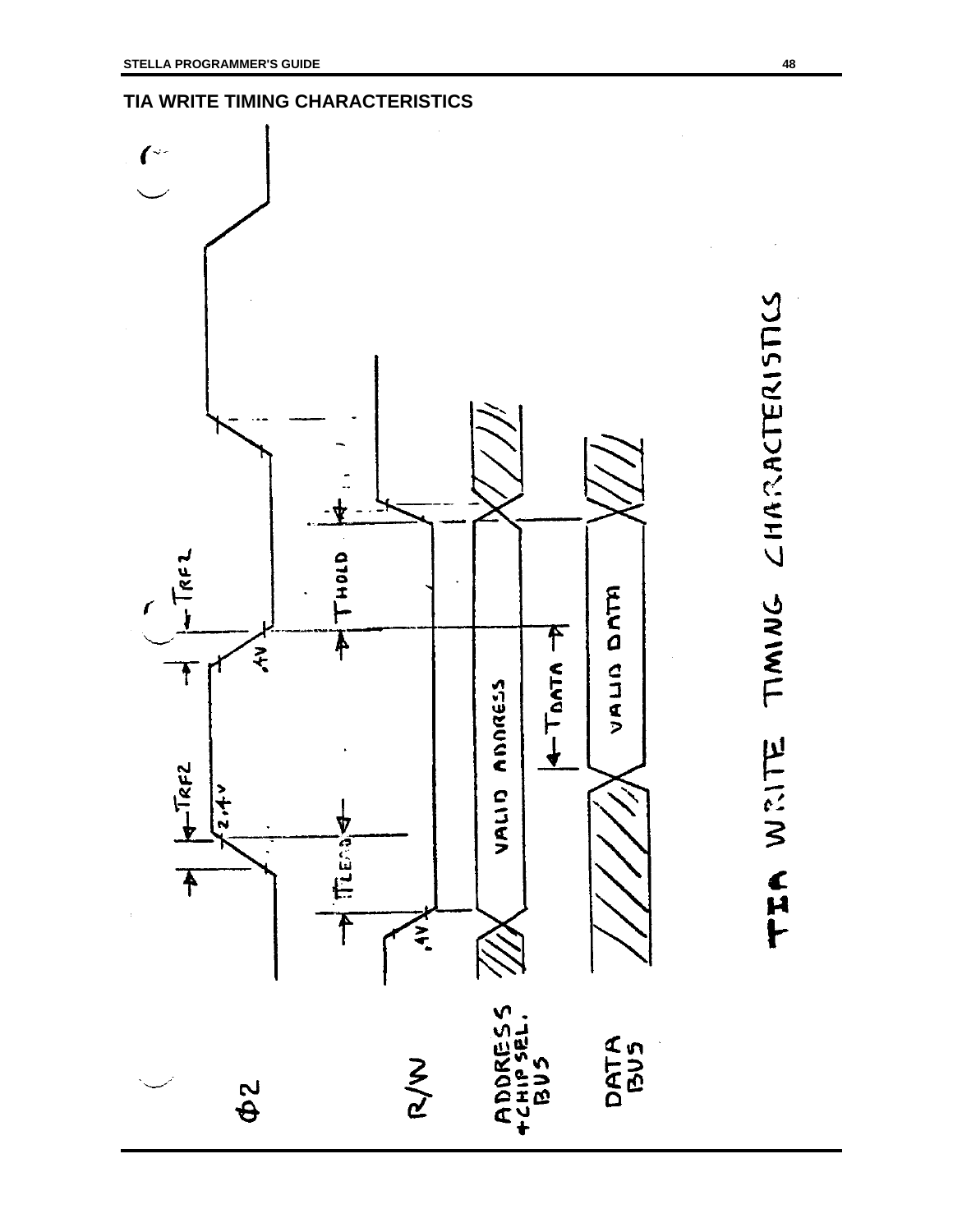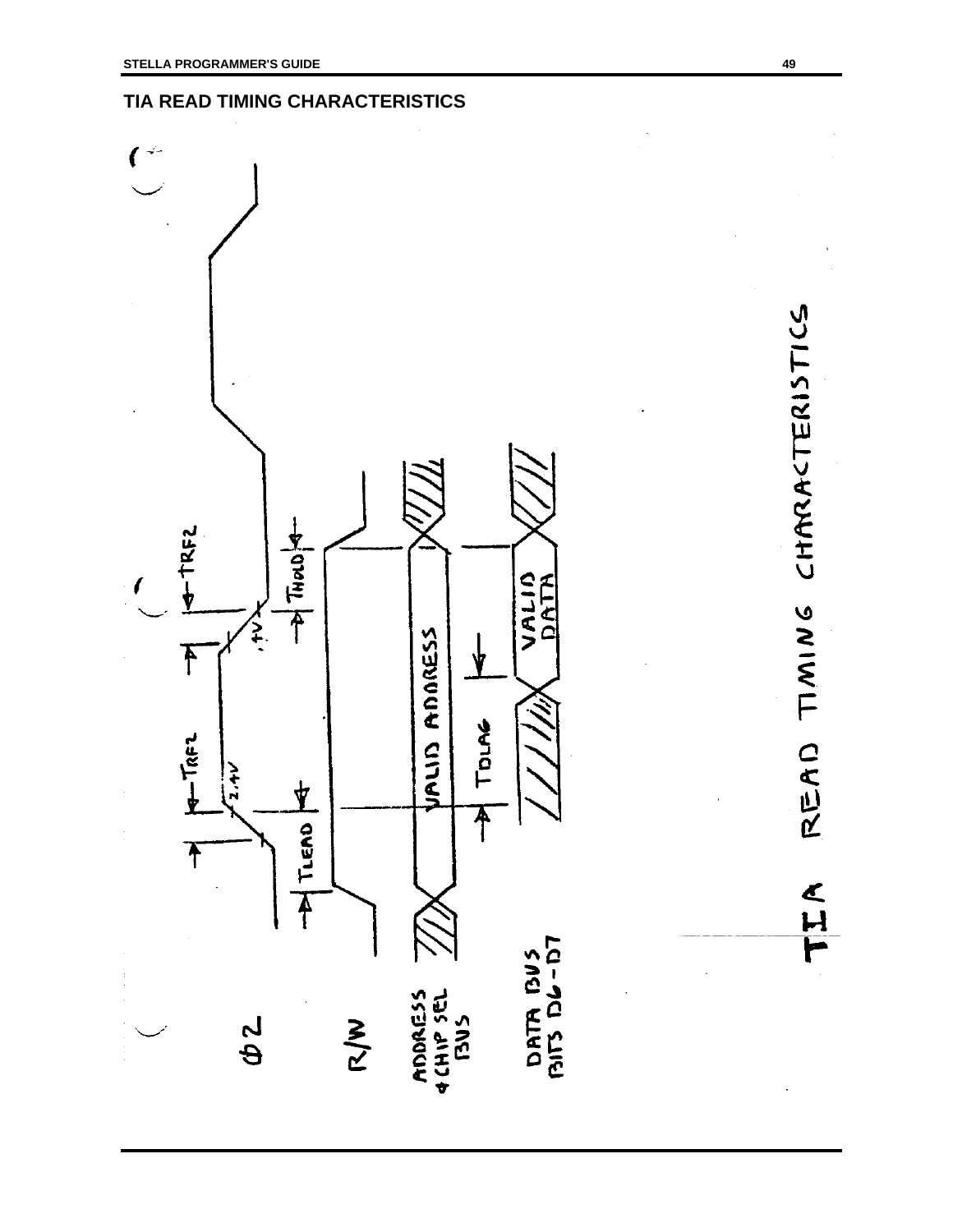### **TIA COMP-SYN AND READY TIMING**

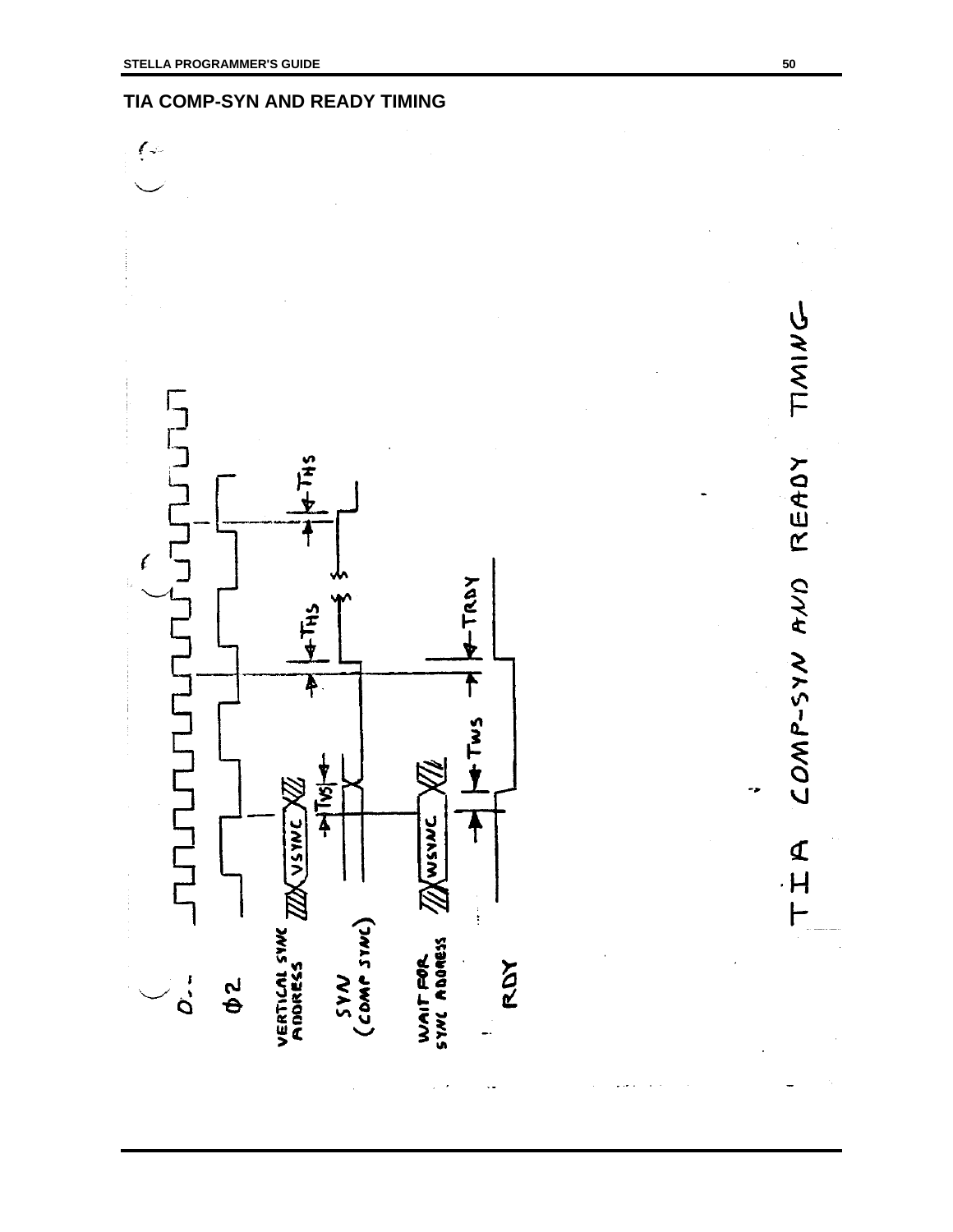

**RSYNC, RES0O, H01, H02, SHB, 02, 0O**